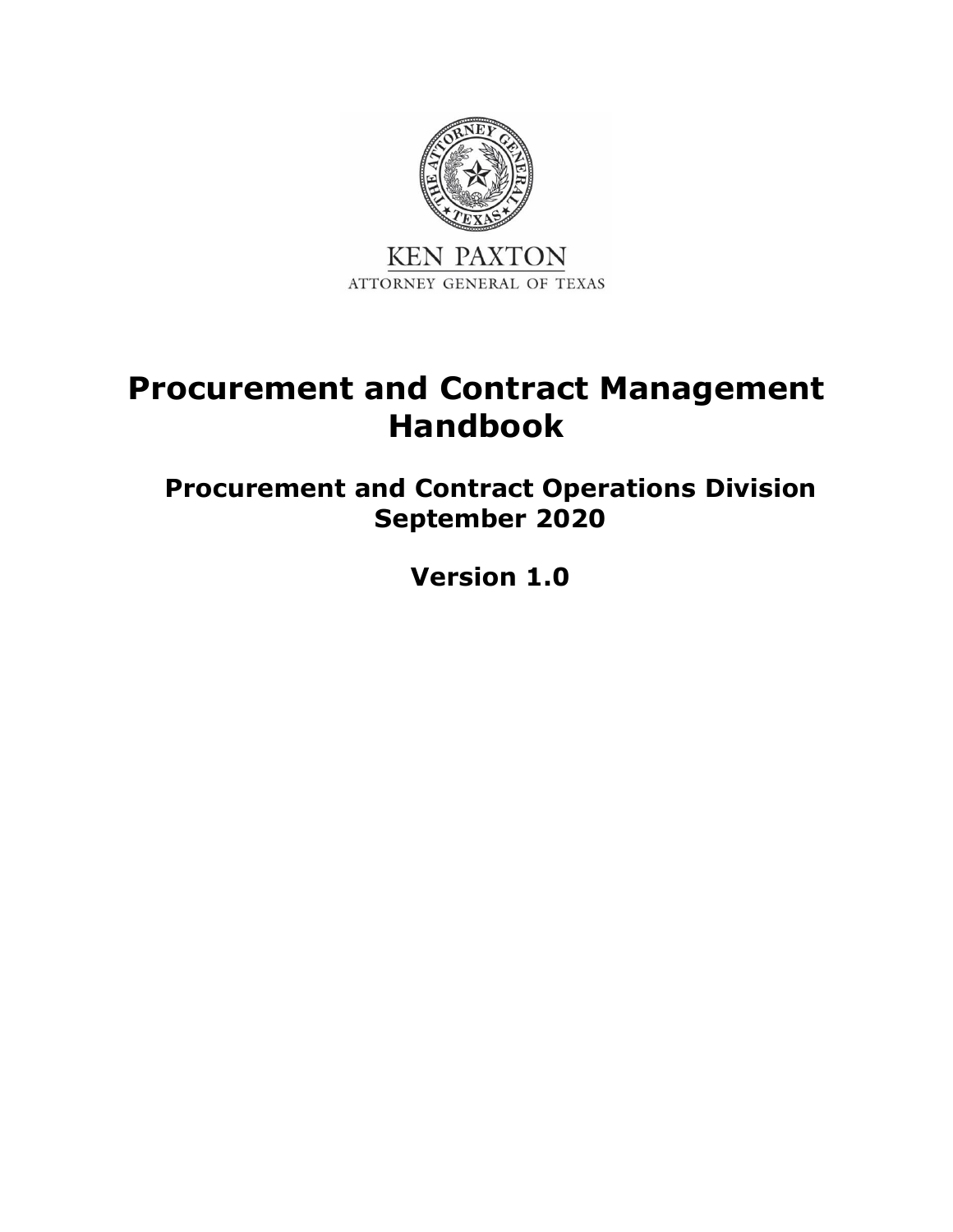# **Contents**

| Request for Information Procurement Planning Method  10 |  |
|---------------------------------------------------------|--|
|                                                         |  |
|                                                         |  |
|                                                         |  |
| Chapter 3 - Procurement Method Determination  14        |  |
|                                                         |  |
|                                                         |  |
|                                                         |  |
|                                                         |  |
|                                                         |  |
|                                                         |  |
|                                                         |  |
|                                                         |  |
|                                                         |  |
|                                                         |  |
|                                                         |  |
|                                                         |  |
|                                                         |  |
|                                                         |  |
|                                                         |  |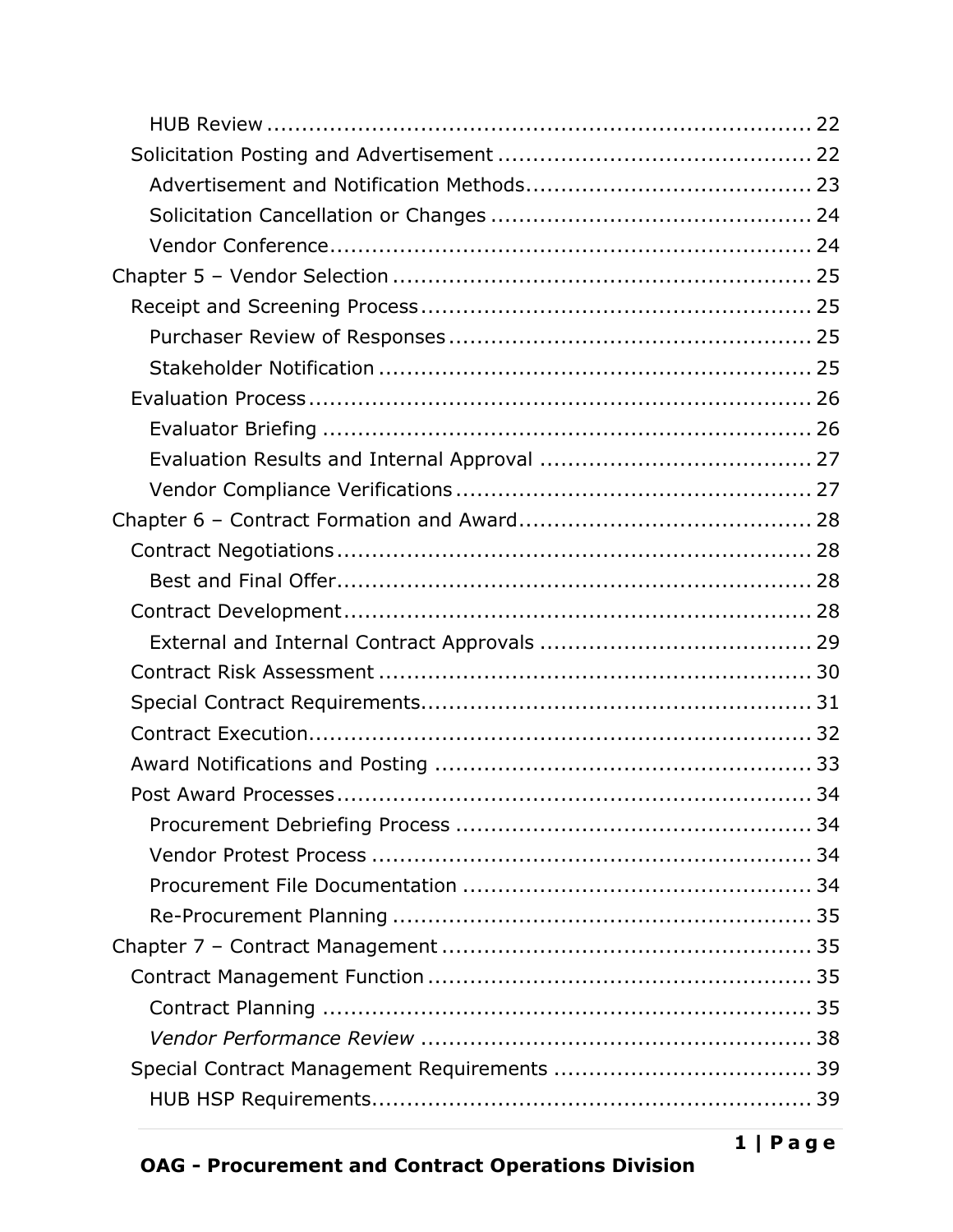| Appendix A: Procurement and Contracting Best Practices 43            |  |
|----------------------------------------------------------------------|--|
|                                                                      |  |
| Appendix C: Purchasing Accountability and Risk Analysis Procedure 45 |  |
|                                                                      |  |
|                                                                      |  |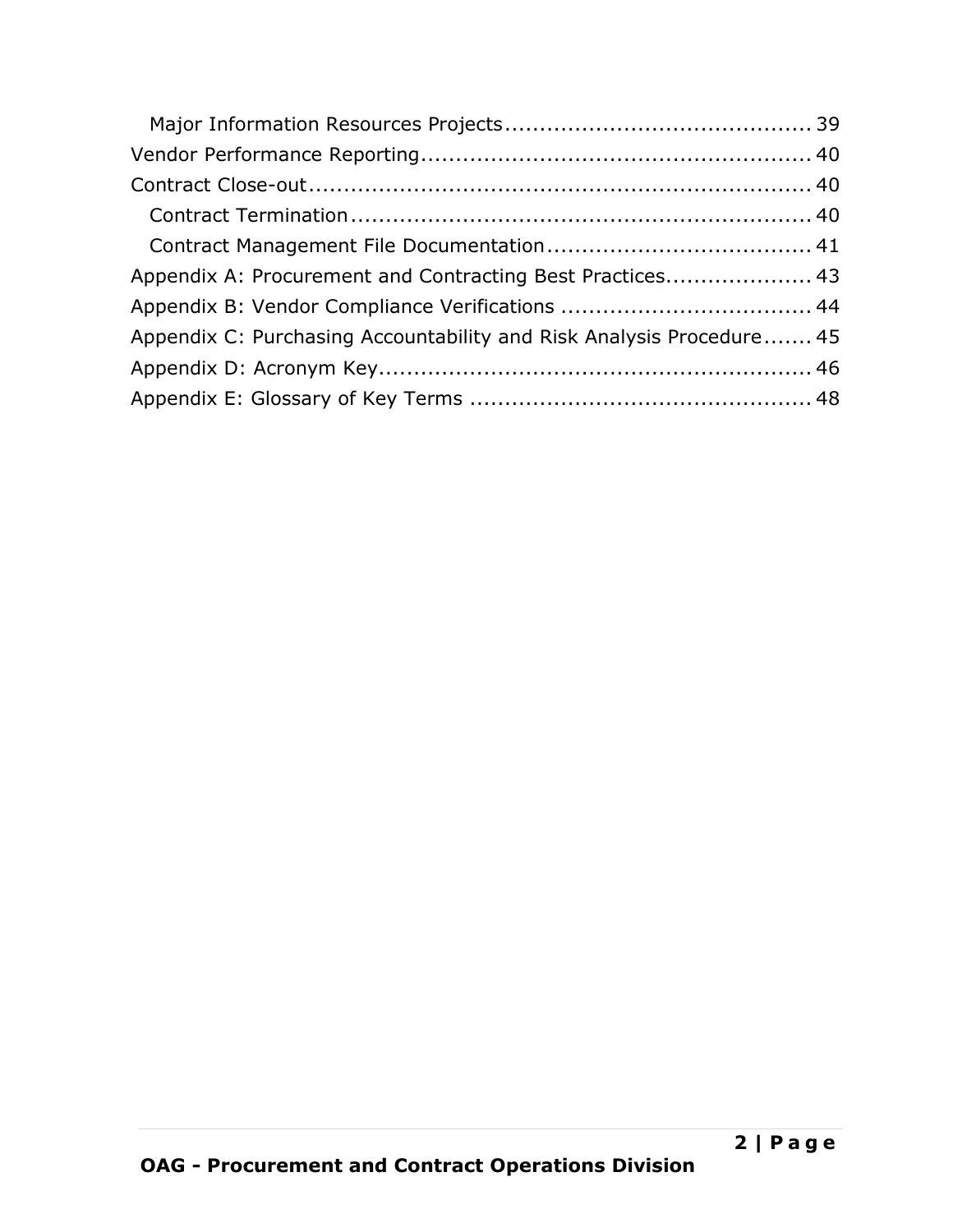# **Handbook Purpose and Organization**

<span id="page-4-0"></span>The Office of the Attorney General (OAG) Procurement and Contract Operations Division (PCO) is responsible for managing the procurement and contract management function for the agency. The purpose of the *Procurement and Contract Management Handbook ("Handbook")* is to identify the procurement and contracting processes for OAG staff. These processes describe how the OAG complies with statute and rule in accordance with the Texas Comptroller of Public Accounts (CPA) *Texas Procurement* and *Contract Management Guide Version 1.3 ("CPA Guide").* This *Handbook* also complies with the Contract Management Handbook requirement pursuant to Texas Government Code, § 2261.256.

Procurement and contracting processes from acquisition planning through contract close-out are provided, in accordance with the procurement cycle identified in the *CPA Guide*. Agency policies and procedures provide the direction and instruction for creating the handbook and implementing the processes. Quality assurance reviews are conducted to ensure compliance with processes, policies, and procedures. This structure is illustrated in [Figure 1: Procurement and Contracting Administrative Structure.](#page-4-1)



#### <span id="page-4-1"></span>**Figure 1: Procurement and Contracting Administrative Structure**

**3 | P a g e**

### **OAG - Procurement and Contract Operations Division**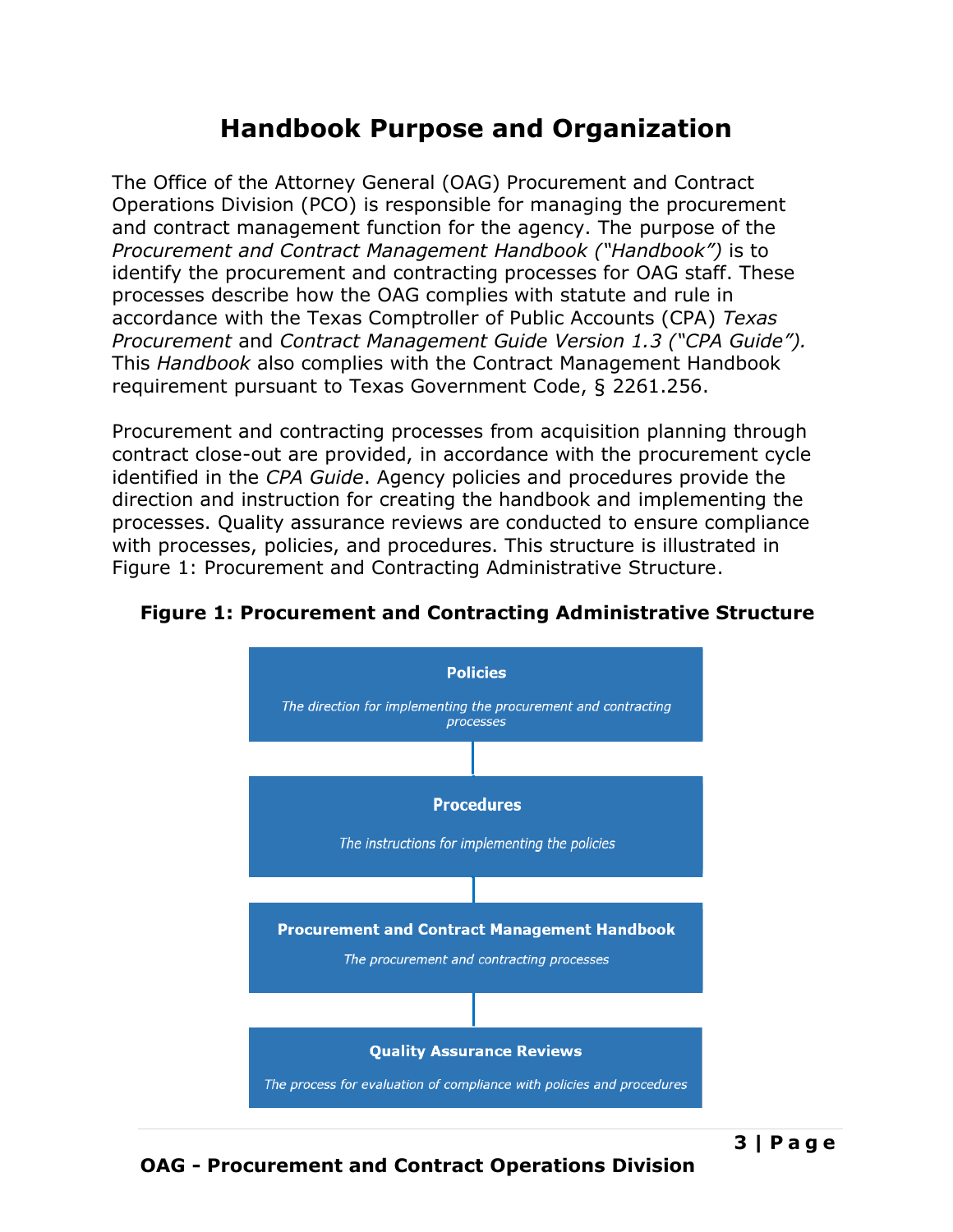The complete appendices to this *Handbook* include the following:

- Appendix A: Procurement and Contracting Best Practices;
- Appendix B: Vendor Compliance Verifications;
- Appendix C: Purchasing Accountability and Risk Analysis Procedure;
- Appendix D: Acronym Key; and
- Appendix E: Glossary of Key Terms.

Some of the purchasing and contract management functions and responsibilities described in this *Handbook* may be delegated to the Child Support Contract Operations Division.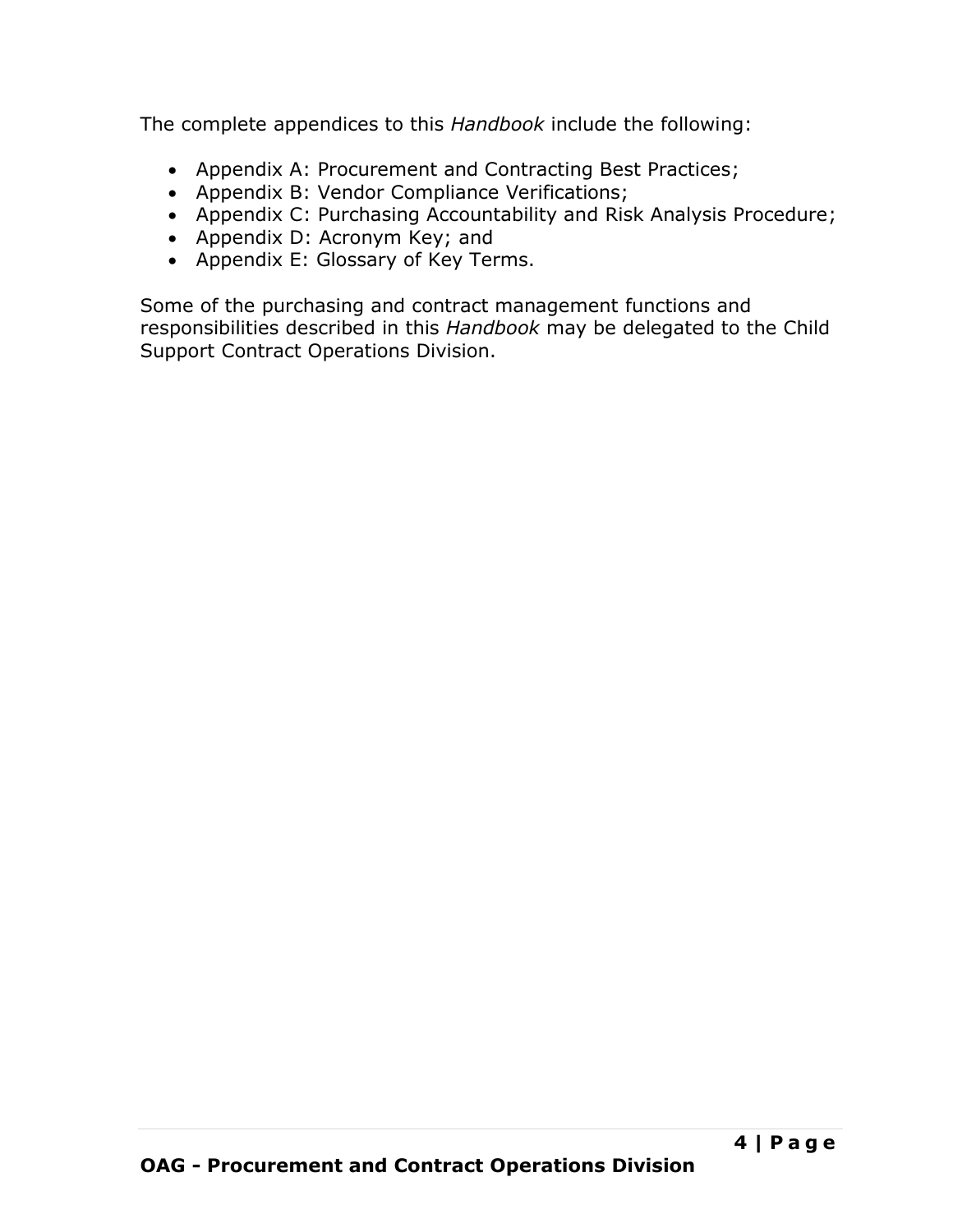# **Chapter 1 - Purchasing Authority**

<span id="page-6-0"></span>The CPA and the Texas Department of Information Resources (DIR) are granted purchasing authority for the state. Under this authority, the CPA and DIR establishes statewide contracts to support state purchasing needs and improve efficiency in procuring certain goods and services. The CPA also delegates some purchasing authority directly to state agencies.

The PCO is responsible for implementing the OAG delegated purchasing authority.<sup>1</sup> The delegated and non-delegated purchasing authority is based on the type and value of the purchase. Table **1**: [Purchasing Authority,](#page-6-2) identifies the types of delegated and non-delegated purchases and their monetary limits.

Table 1: Purchasing Authority<sup>2</sup>

| <b>Non-Delegated Purchases</b> |  |
|--------------------------------|--|
|--------------------------------|--|

- <span id="page-6-2"></span>• Goods exceeding \$50,000
	- Services exceeding \$100,000

#### **Delegated Purchases**

- One-time purchases for goods that do not exceed \$50,000
- Purchases of services that do not exceed \$100,000
- Purchases of perishable goods
- Purchases of publications directly from publisher
- Fuel, oil and grease purchases
- Distributor purchases
- Emergency purchases
- Proprietary purchases

### <span id="page-6-1"></span>**Contract Oversight Team**

The OAG procurement and contracting function is guided by the collaboration and input of key stakeholders. This strategic collaboration is formalized through the Contract Oversight Team (COT). COT members are staff who advise on procurement and contracting processes to ensure they

 $1$  TEX. GOVT. CODE § 2155.131 retrieved from:

[https://statutes.capitol.texas.gov/Docs/GV/htm/GV.2155.htm.](https://statutes.capitol.texas.gov/Docs/GV/htm/GV.2155.htm)

<sup>2</sup> Pursuant to 34 TEX. ADMIN, CODE § 20.82, the CPA delegates one-time purchases of goods, including goods for resale that do not exceed \$50,000, and services for resale that do not exceed \$100,000.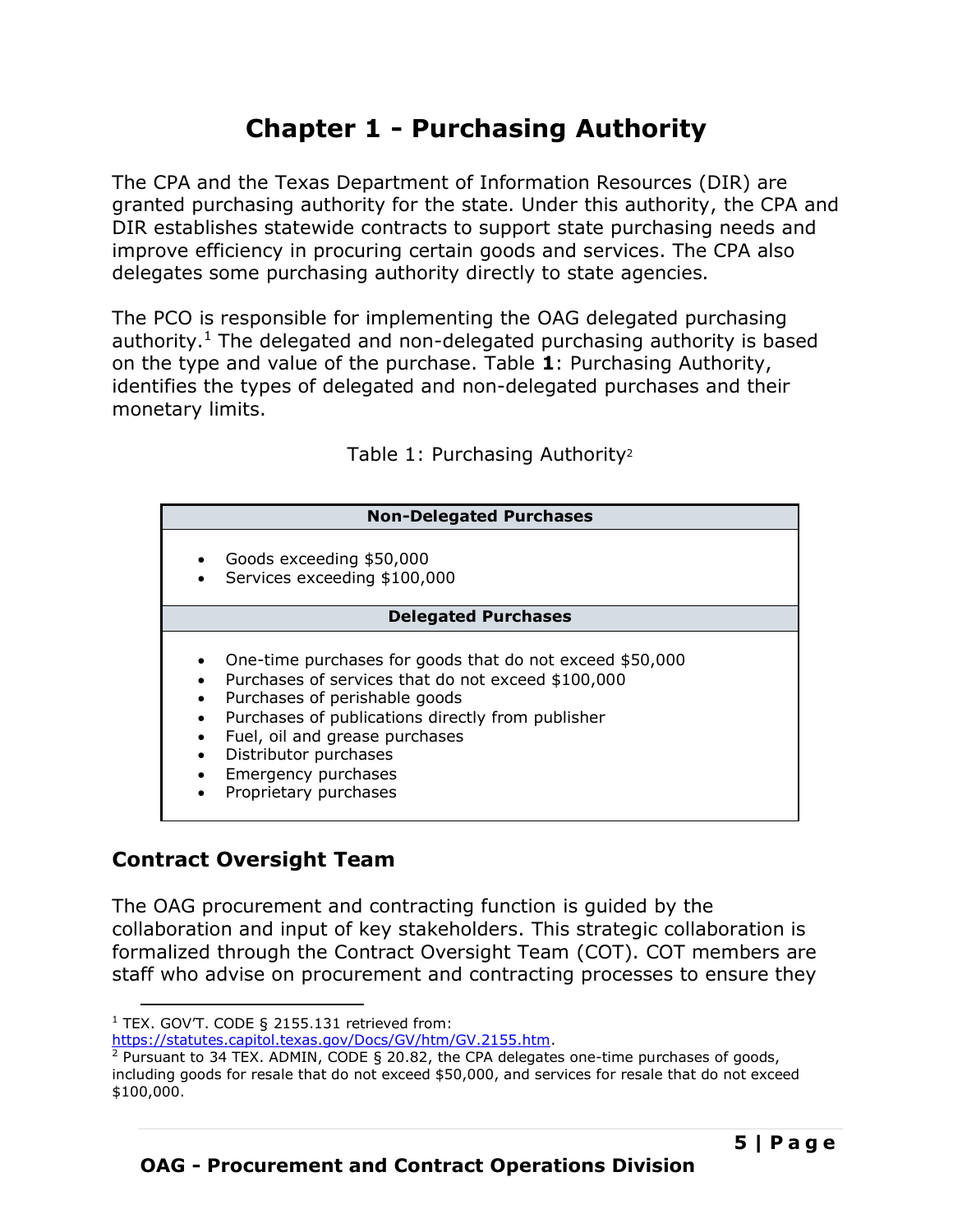support the PCO function. The COT Charter defines the responsibilities, goals and scope of this team.<sup>3</sup>

[Figure 2: Contract Oversight Team,](#page-7-1) illustrates the relationships between the COT and the divisions responsible for the procurement and contracting functions.

<span id="page-7-1"></span>

**Figure 2: Contract Oversight Team**

# <span id="page-7-0"></span>**Staff Development and Certification**

Staff development is managed in the divisions. Staff are responsible for maintaining certifications and completing required training commensurate with their job responsibilities. <sup>4</sup> The divisions are responsible for enrolling

[https://txoag.sharepoint.com/sites/divisions/Procurement/ContractOversightTeamCharter.pdf?csf](https://txoag.sharepoint.com/sites/divisions/Procurement/ContractOversightTeamCharter.pdf?csf=1&e=YKtqyk&cid=a501ba5b-c81c-4d6f-ba3d-328ae053531e) [=1&e=YKtqyk&cid=a501ba5b-c81c-4d6f-ba3d-328ae053531e](https://txoag.sharepoint.com/sites/divisions/Procurement/ContractOversightTeamCharter.pdf?csf=1&e=YKtqyk&cid=a501ba5b-c81c-4d6f-ba3d-328ae053531e)

<sup>3</sup> COT Charter:

 $4$  The purchaser may hold the Certified Texas Contract Developer (CTCD), Certified Texas Procurement Manger (CTPM) or Certified Texas Purchaser (CTP) certifications. The contract manager may hold the Certified Texas Contract Manager (CTCM) certification.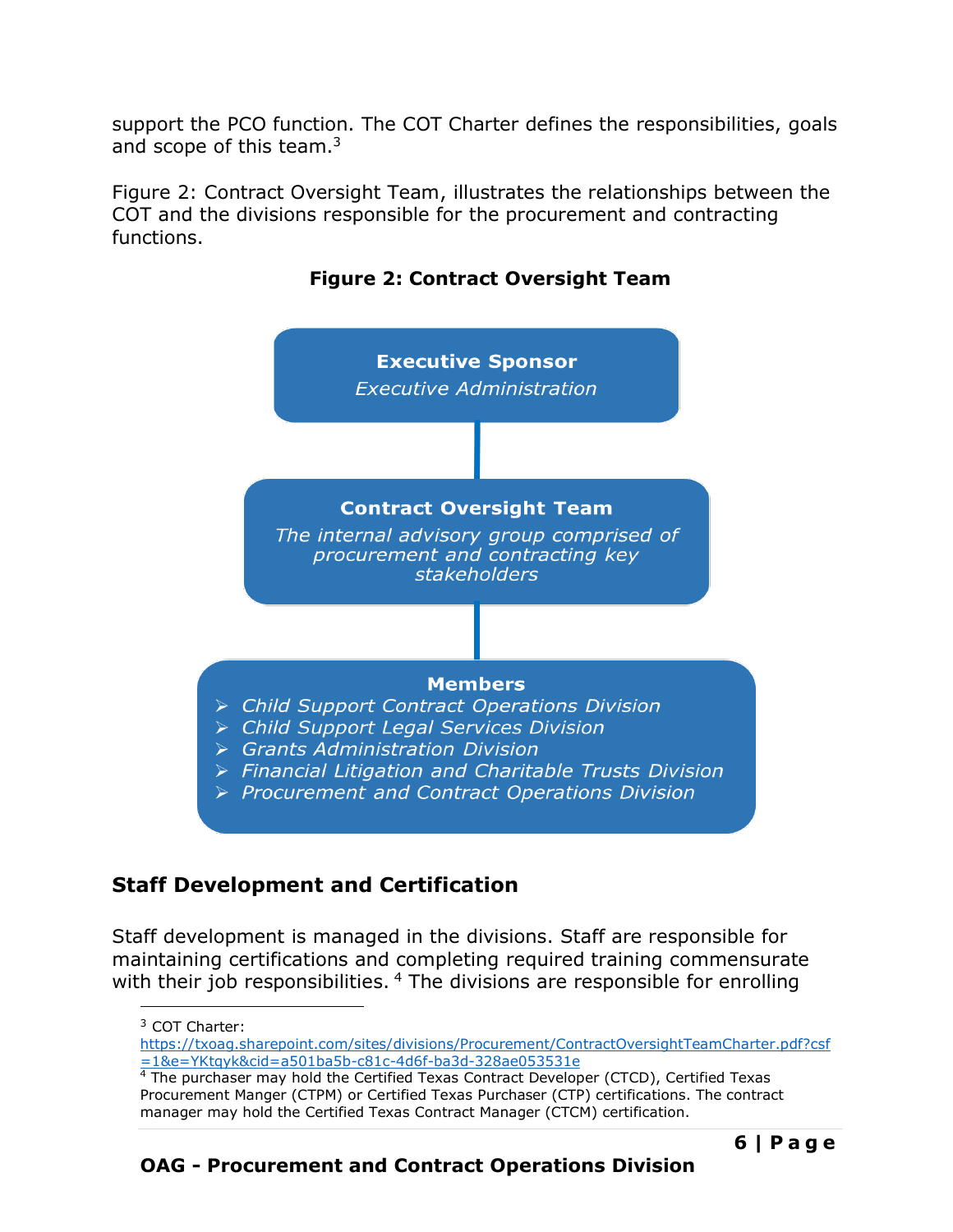staff in CPA-required training and ensuring staff obtains necessary certification(s). See the section on *CPA Training and Certification* below for additional information.

A Staff Development Plan (SDP) is developed for each new purchaser or contract manager, in accordance with the *Staff Development Policy*. It is the practice of the PCO that new staff are also matched with senior staff, for onthe-job training. The SDP at minimum, addresses the following:

- certification and continuing education needs;
- conflict of interest statement;
- file documentation and records retention;
- introduction to the E-PRO System;
- overview of procurement and contracting functions;
- procurement and contracting policies and procedures; and
- staff responsibilities.

Additional staff development opportunities are driven by business need, such as the implementation of new policies and procedures. Informal staff development activities are offered for CPA continuing education credit. National procurement and contracting best practices are shared with staff for self-directed learning. These practices are included in **Appendix A: Procurement and Contracting Best Practices**.

# <span id="page-8-0"></span>**CPA Training and Certification**

The CPA is responsible for developing and managing the statewide training and certification program for public procurement professionals. The training and certifications required for procurement and contracting staff are provided in Table 2: CPA [Training Requirements.](#page-9-1)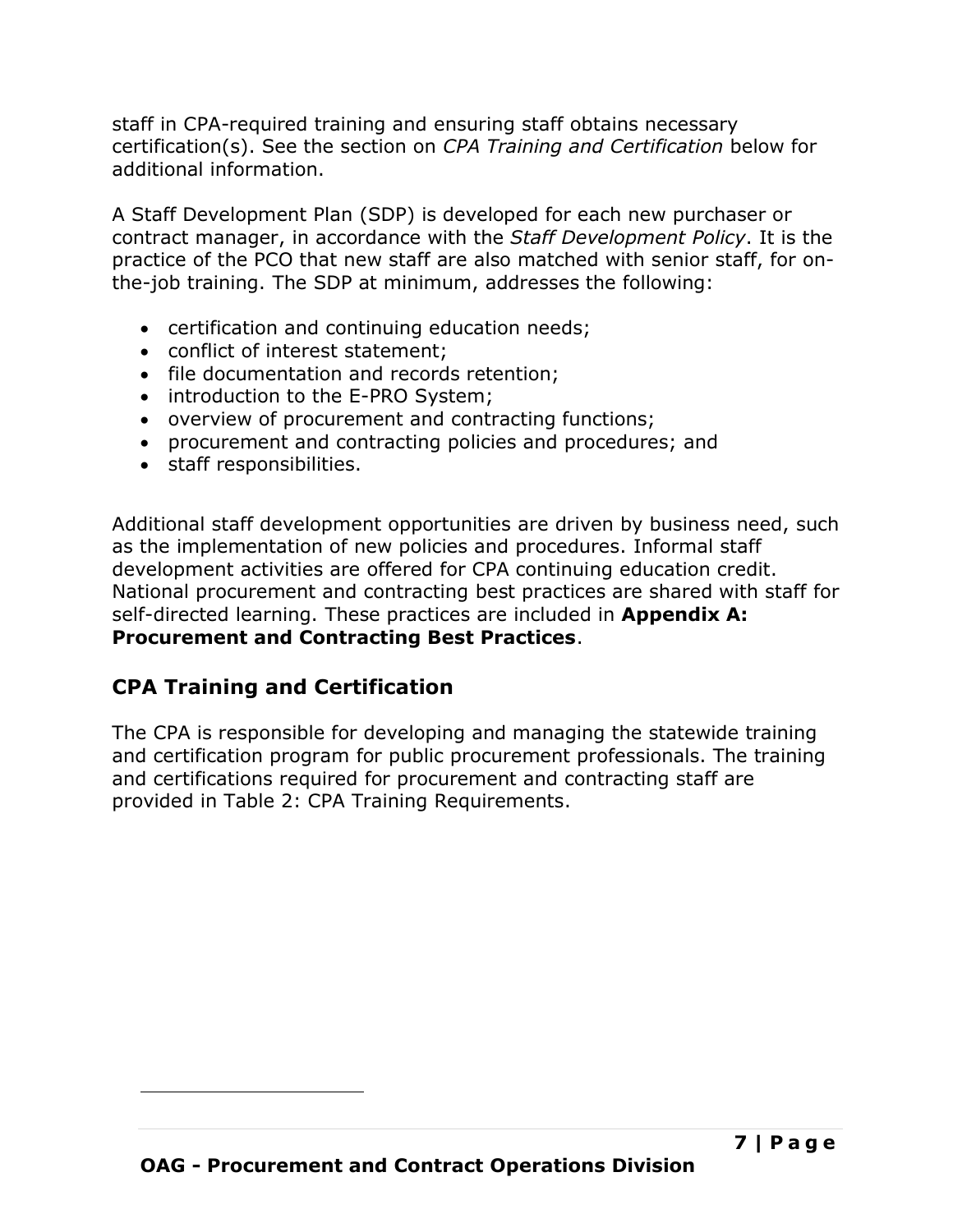<span id="page-9-1"></span>

| <b>Purchasing</b><br><b>Threshold</b>                                                                                             | <b>Type of</b><br><b>Certification</b>                 | <b>Training Requirements</b>                                                    | <b>Testing</b><br><b>Requirements</b>            |
|-----------------------------------------------------------------------------------------------------------------------------------|--------------------------------------------------------|---------------------------------------------------------------------------------|--------------------------------------------------|
| Over \$5,000<br>& purchasing<br>is 15% or<br>more of job<br>duties                                                                | None required                                          | Basic Texas Purchaser<br>Course<br>No continuing education<br>required          | No, receives a<br>Certification of<br>Completion |
| Over \$15,000                                                                                                                     | <b>Certified Texas</b><br>Contract Developer<br>(CTCD) | CPA CTCD Training,<br>24 hours of continuing<br>education required <sup>5</sup> | Yes, score of 80 or<br>better                    |
| <b>Contract</b><br>value over<br>\$5,000,000 &<br>contract<br>management<br>activities are<br>50% or more<br>of job<br>activities | Certified Texas<br>Contract Manager<br>(CTCM)          | CPA CTCM Training,<br>24 hours of continuing<br>education required <sup>6</sup> | Yes, score of 80 or<br>better                    |

**Table 2: CPA Training Requirements**

The complete training and certification requirements are provided in the *CPA Guide* and at [https://comptroller.texas.gov/purchasing/training/.](https://comptroller.texas.gov/purchasing/training/)

# <span id="page-9-0"></span>**Conflict of Interest and Ethics**

Staff with procurement and contracting responsibilities are required to abide by a strict code of conduct in accordance with the delegated purchasing authority. These staff are required to adhere to the same ethical standards as the CPA staff. Conflict of interest and ethics standards are mandated in statute and rule, as referenced in agency and PCO policies.

These standards are designed to ensure that staff maintain the highest level of integrity and ethics in procurement and contracting. Staff are also required to abide by agency and PCO policies and procedures in performing their responsibilities.

In compliance with the *Conflict of Interest and Ethics Policy*, to ensure understanding and compliance with requirements, procurement staff complete a *Conflict of Interest Statement* annually. In addition, the *Nondisclosure and Procurement Integrity Statement* is completed by all PCO

<sup>5</sup> If renewing under a dual certification, 36 hours of continuing education are required <sup>6</sup> *v. sup*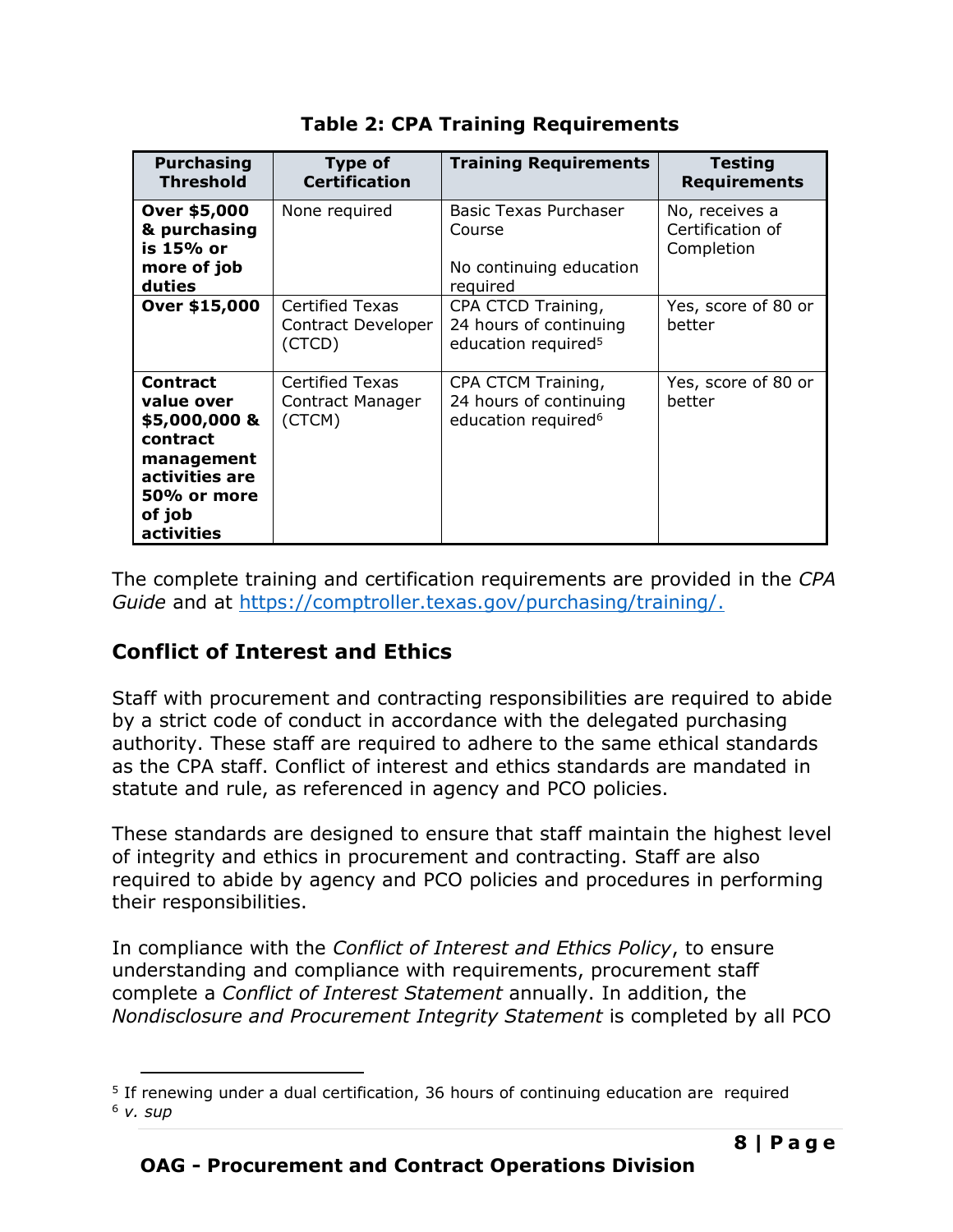staff working on a procurement. These statements ensure understanding and compliance with requirements to:

- abide by the same ethical standards as the CPA staff;
- disclose any personal or financial conflict of interest, and recuse themselves from involvement in procurement and contracting decisions;
- protect sensitive procurement information from disclosure; and
- report any actual, potential, or apparent conflict of interest or violation of ethical standards.

There may be additional conflict of interest or ethics forms required by other divisions.

### <span id="page-10-0"></span>Vendor and Employee Communication

Communication between a vendor and OAG staff is appropriate under certain circumstances. For example, specific OAG staff may need to communicate with vendors to gather information on goods or services prior to a purchase. For less complex purchases, this communication may be conducted informally through email or phone calls.

For more complex competitive purchases that require a formal solicitation process, staff are encouraged to use the Request for Information (RFI) planning method, described in Chapter 2 – Procurement Planning.

To ensure consistency in vendor communication, staff are required to follow the guidelines provided in the *Vendor and Employee Interaction and Communication Policy*. These guidelines establish communication expectations for purchasing and contracting staff to ensure transparency and prevent any perception of impropriety in the life cycle of a contract.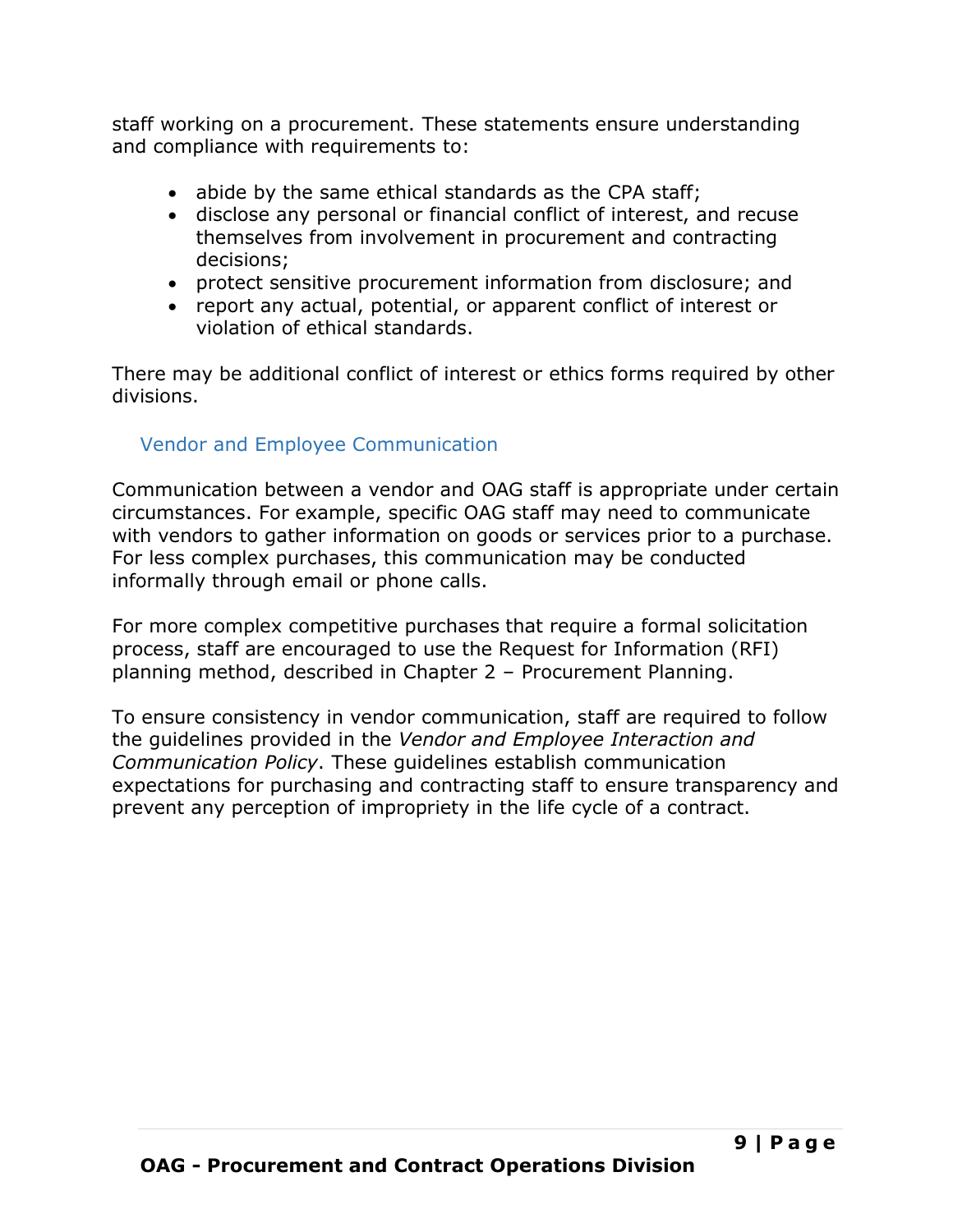# **Chapter 2 - Procurement Planning**

### <span id="page-11-1"></span><span id="page-11-0"></span>**Needs Assessment**

Divisions begin the procurement planning process with the identification of the procurement need. The PCO uses informal or formal procurement planning processes based on the type and value of the procurement. For example, the need for a one-time goods purchase up to \$5,000 does not require a competitive process or a formal planning process. Divisions can generally determine the need for this type of purchase by market research or purchase history.

While the need for an informal procurement may be easily determined, procurements at certain thresholds generally require formal planning. Procurements expected to exceed \$25,000 in value are required to be posted to the Electronic State Business Daily (ESBD)<sup>7</sup>, and in accordance with the *CPA Guide,* require a formal procurement process. Division staff begin the procurement planning process with identification of the procurement need, by soliciting input from key stakeholders to include: contract managers, Subject Matter Experts (SMEs), or other relevant staff.

Regardless of the planning process, the procurement need is generally identified by division staff through a Purchase Requisition (PR) submission in the E-PRO electronic purchasing system. $8$  E-PRO requires that the requestor provide information that further defines the procurement need. In some cases, the purchaser may provide technical assistance to the division, prior to submission of the PR.

### <span id="page-11-2"></span>Request for Information Procurement Planning Method

The Request for Information (RFI) is a formal procurement planning method that may be used as part of the needs assessment process. The purpose of the RFI is to solicit information from the vendor community that may inform a competitive procurement. For example, an RFI may be issued to solicit feedback on the market costs for professional or consulting services not previously procured.

 $7$  TEX. GOV'T CODE § 2155.083 retrieved from: [https://statutes.capitol.texas.gov/Docs/GV/htm/GV.2155.htm.](https://statutes.capitol.texas.gov/Docs/GV/htm/GV.2155.htm)

<sup>&</sup>lt;sup>8</sup> In some cases, obtaining legal services is exempt from procurement requirements pursuant to TEX. GOV'T. CODE § 2155.005.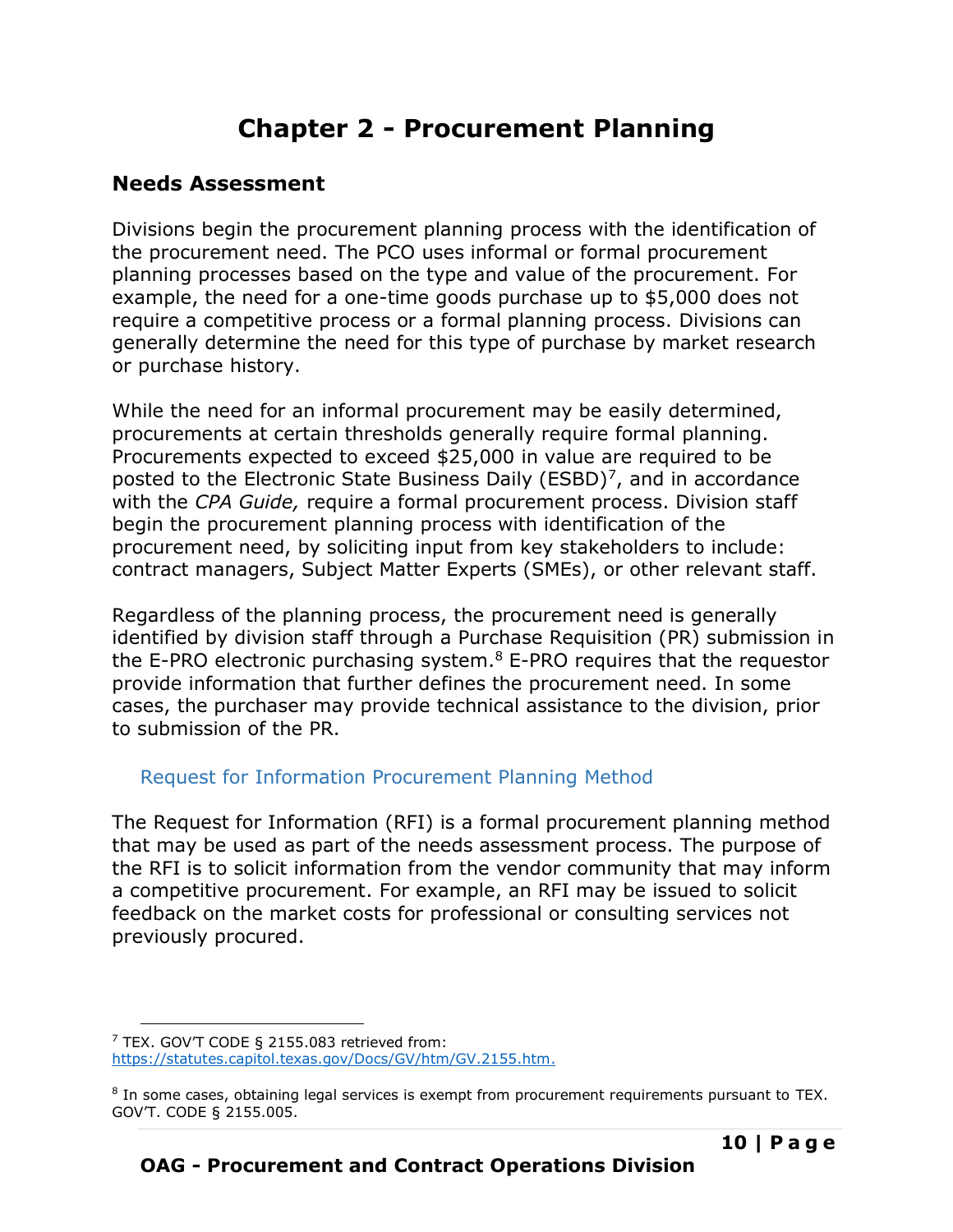The RFI is posted to the ESBD to ensure transparency and to solicit input from the broadest pool of potential vendors. This method is preferable over contacting a limited number of vendors, as the formal RFI process can prevent the perception of vendor bias.

# <span id="page-12-0"></span>**Acquisition Planning**

The anticipated contract start date generally determines the timeline for completing the procurement. The purchaser or contract developer, in collaboration with key stakeholders, establishes the planning approach for procurements with a value under \$100,000. For example, the purchaser/contract developer may choose to hold a formal planning meeting or informally discuss the procurement process with stakeholders.

## <span id="page-12-1"></span>Complex Procurement Planning

PCO considers procurements of \$100,000 or more complex procurements, requiring a formal acquisition planning process. Complex procurements generally require a planning team and an acquisition plan, in accordance with the *Acquisition Planning Policy*.

While each solicitation is unique, membership for a planning team is illustrated in [Figure 3: Acquisition Planning Meeting.](#page-13-1)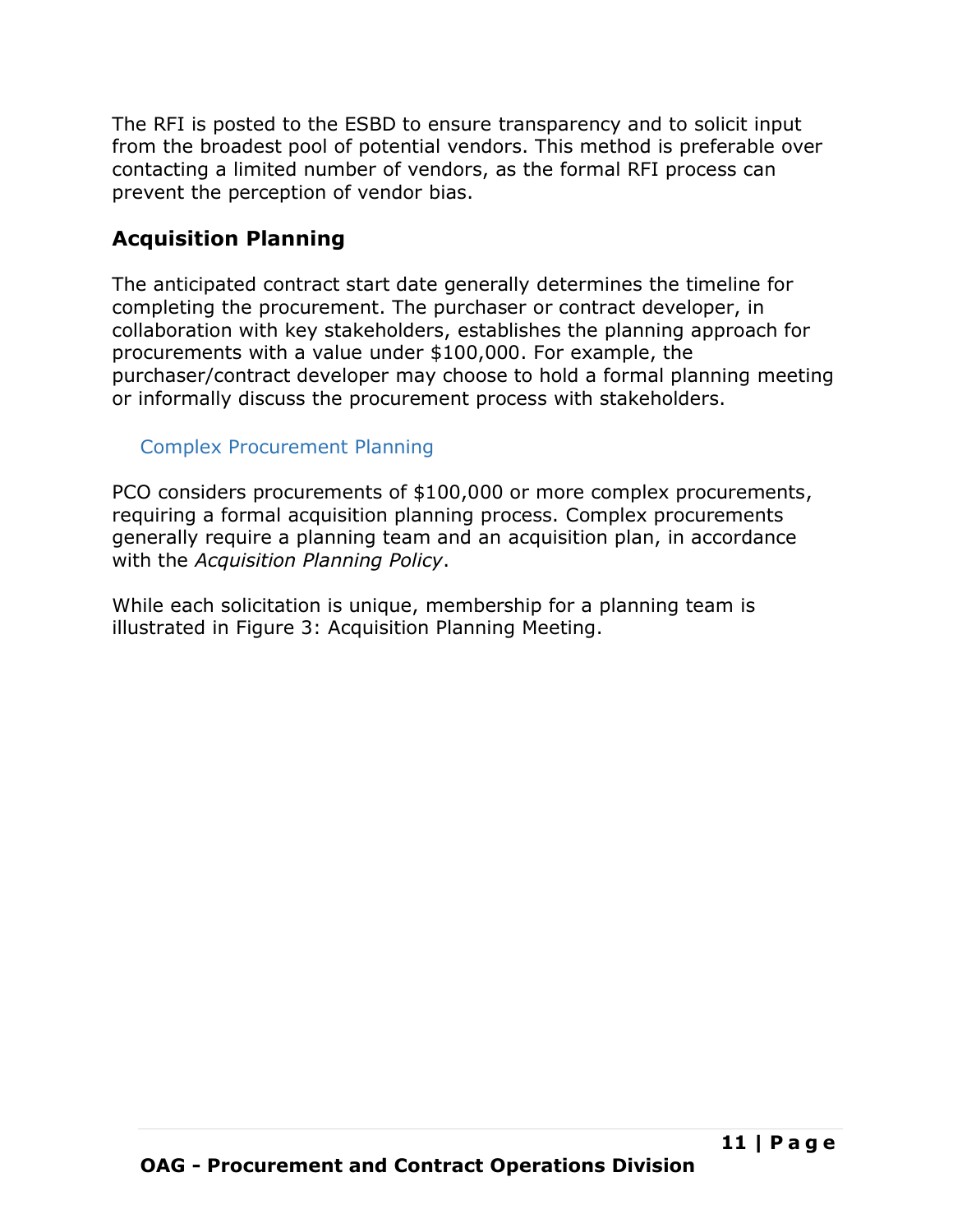### **Figure 3: Acquisition Planning Meeting**

<span id="page-13-1"></span>

The team meets to discuss the procurement process and develop the Acquisition Plan which addresses the following:

- the business need for the procurement;
- the procurement roles for the team members;
- the timeline for procurement milestones;
- the procurement risk and management approach; and
- the solicitation posting and reporting requirements.

The development of the acquisition plan ensures that more complex procurements are sufficiently planned, and roles and responsibilities are clearly defined.

### <span id="page-13-0"></span>Complex Procurement Risk Assessment

The National Institute of Governmental Purchasing (NIGP) defines Risk Management as: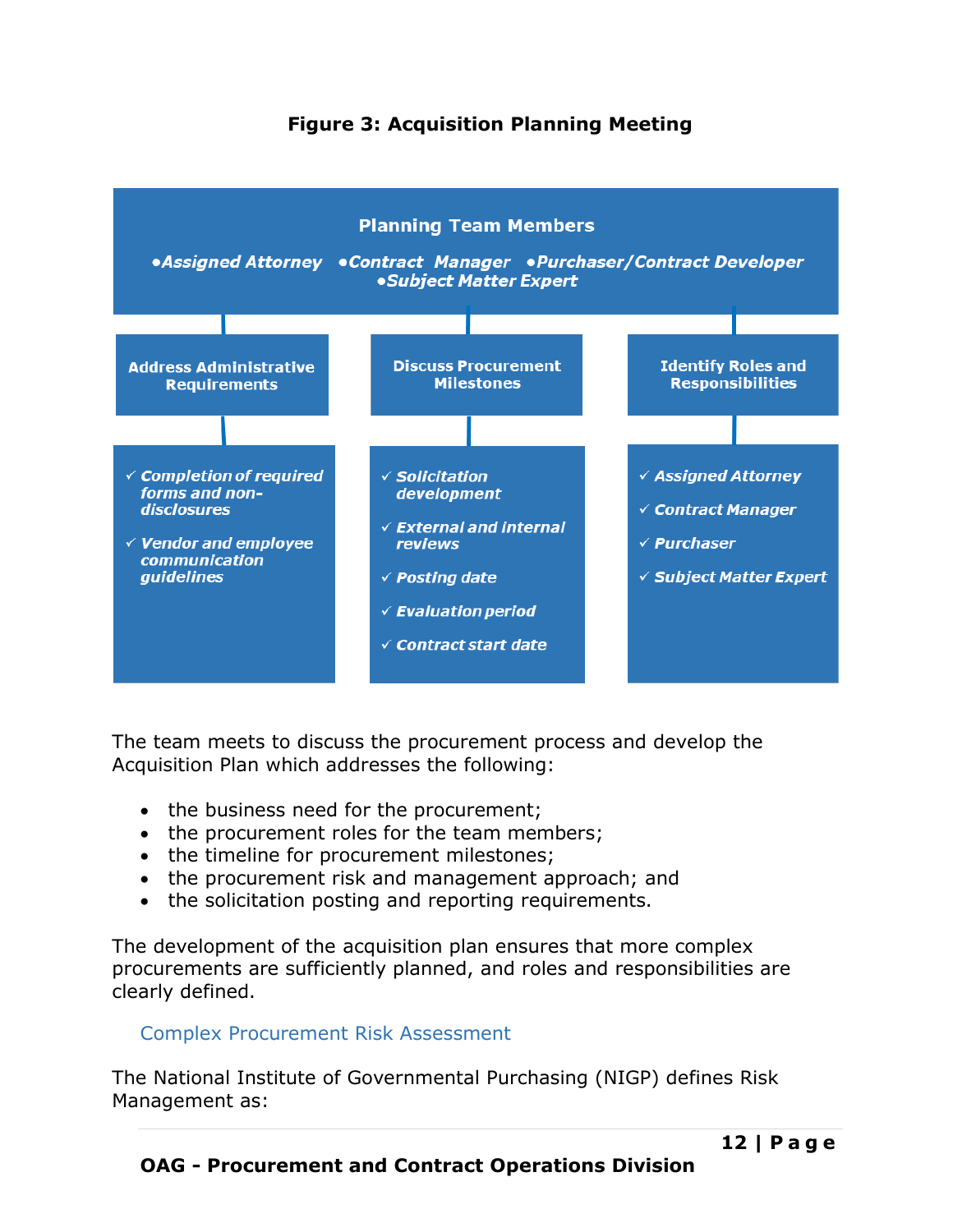*"A process including the identification and analysis of risk, and the decision to either accept, or mitigate the exposure to such risk when compared to the potential impact on the achievement of the organization's objectives." <sup>9</sup>*

The OAG has a comprehensive approach to risk assessment and management in compliance with the required purchasing accountability and risk analysis procedure.<sup>10</sup> In accordance with the *Procurement Risk Assessment Policy*, procurement risk is assessed as part of the acquisition planning process.

The procurement risk assessment identifies the following:

- the potential risks based on risk factors;
- the level of risk:
- the risk management approach; and
- the staff tasked with managing the risk.

This process then informs the contract risk assessment process. Identifying and managing risks in the early stages of the procurement can avert negative impacts and ensure timely contract execution. This comprehensive approach to risk assessment and management provides the OAG with the best defense against unintended consequences.

<sup>9</sup> The National Institute of Governmental Purchasing retrieved from: [http://www.nigp.org/.](http://www.nigp.org/) <sup>10</sup> TEX. GOV'T. CODE § 2261.256 retrieved from: [https://statutes.capitol.texas.gov/Docs/GV/htm/GV.2261.htm#2261.256.](https://statutes.capitol.texas.gov/Docs/GV/htm/GV.2261.htm#2261.256)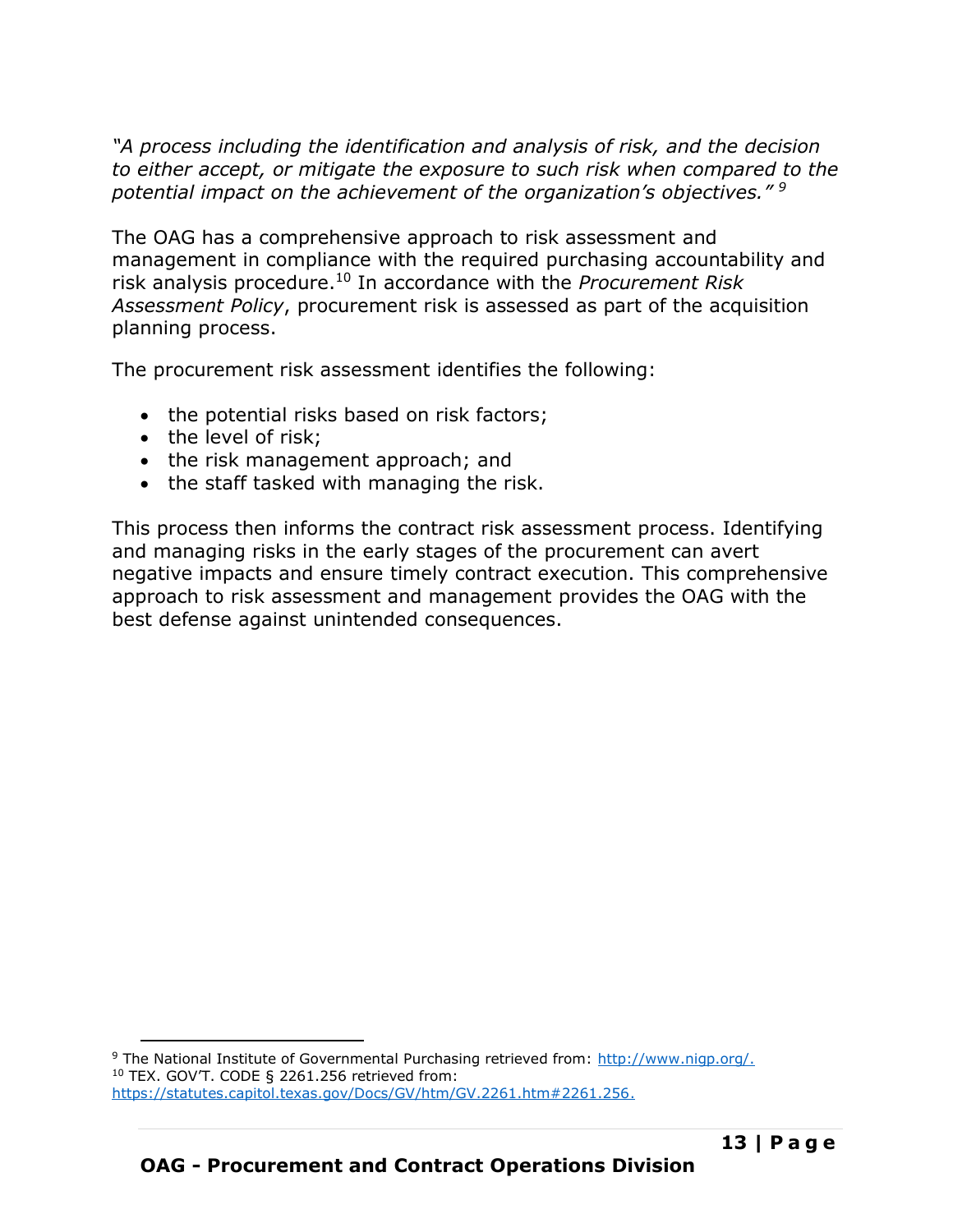# <span id="page-15-0"></span>**Chapter 3 - Procurement Method Determination**

### <span id="page-15-1"></span>**Procurement Method Requirements**

The purchaser is required to make the procurement method determination. The following factors are used in in making the determination:

- best value; $^{11}$
- state law and rules;
- type of good or service; and
- value of the procurement.

In some cases, the type and value of the procurement determines the purchasing authority delegated to state agencies. In other cases, purchasing authority above certain thresholds must be approved through a delegation request. The delegated and non-delegated purchasing thresholds are identified in Table 1: [Purchasing Authority.](#page-6-2) The purchaser is responsible for determining the need for a request for delegation.

The *CPA Guide* provides a detailed procurement method identification process to assist the purchaser.

### <span id="page-15-2"></span>Non-delegated Procurement Methods

The CPA State Procurement Division (SPD) manages an online procurement system for the purchase of goods and services known as Texas SmartBuy.<sup>12</sup> This web-based system allows agencies to procure non-IT goods and services through existing contracts that have been competitively procured.

The state also creates contracts, referred to as cooperative, set-aside and term contracts, as non-delegated procurement methods to ensure best value and improve procurement efficiency. These established contracts are managed by the CPA, DIR and the Texas Workforce Commission (TWC) and are required to be used by state agencies, with limited exceptions. The state contracts most commonly used at the OAG include:

- DIR contracts;
- set-aside contracts;

<sup>&</sup>lt;sup>11</sup> Pursuant to TEX. GOV'T. CODE § 2156.007, the commission or other state agency making a purchase shall award a contract to the bidder offering the best value for the state while conforming to the specifications required.

<sup>&</sup>lt;sup>12</sup> Texas SmartBuy retrieved from: [http://www.txsmartbuy.com/.](http://www.txsmartbuy.com/)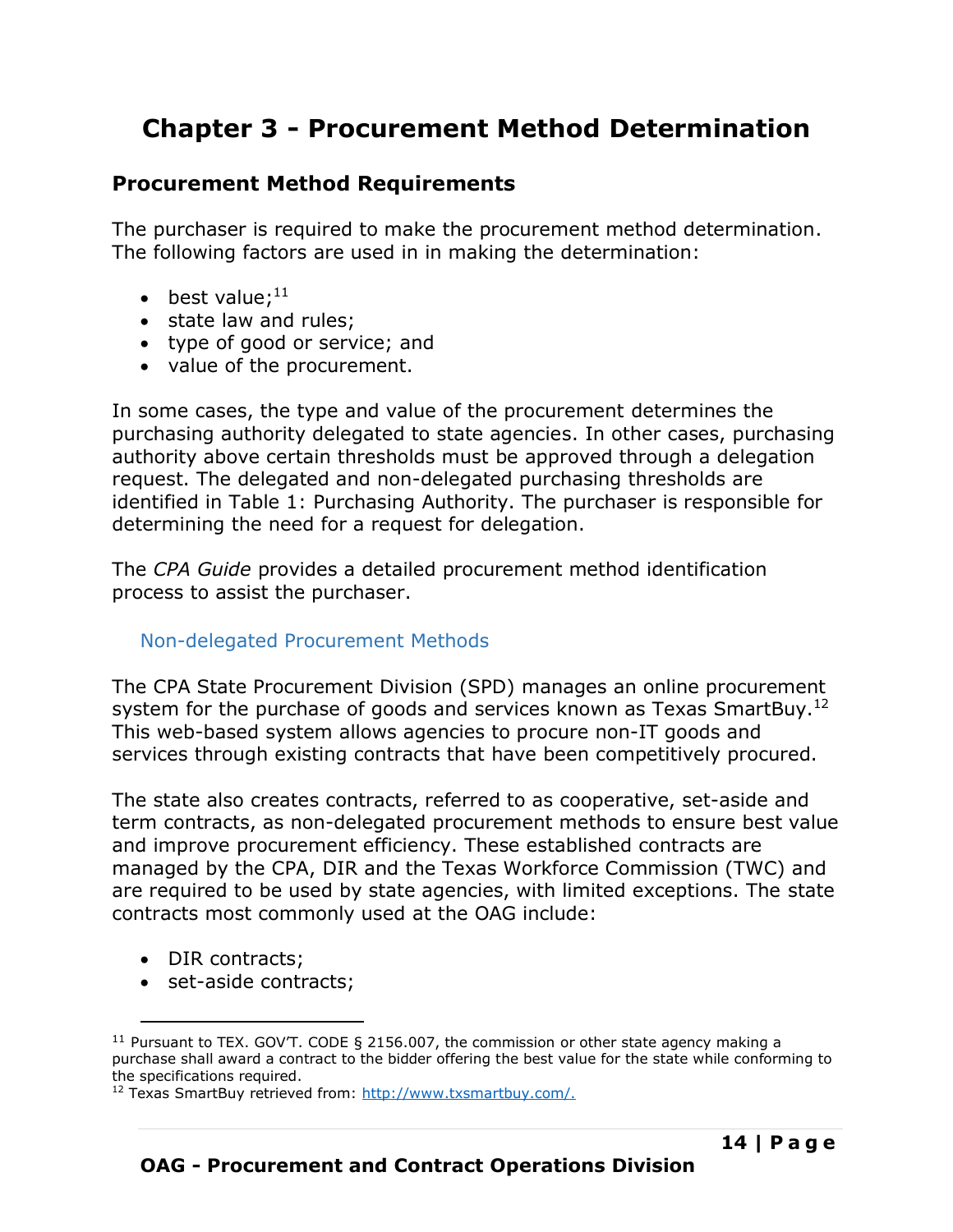- term contracts; and
- travel service contracts.

The *CPA Guide* provides detailed descriptions of the state contracts, to include the circumstances for which exceptions or waivers are granted.

### <span id="page-16-0"></span>Delegated Procurement Methods

State agencies are delegated purchasing authority by the CPA for goods or services unavailable through established statewide contracts or are exempt from CPA or DIR purchasing authority. Potential purchases that exceed established delegation thresholds (as identified in Table 1: [Purchasing](#page-6-2)  [Authority\)](#page-6-2) are required to be reviewed and approved for CPA delegation.

The CPA delegation and review process for solicitations is described in Chapter 4 - [Solicitation Development.](#page-19-0)

For informal purchases, there are various purchase methods available. The purchaser, in collaboration with the requestor, leads the process of determining the procurement method. In addition to state requirements and the availability of established contracts, other factors that can impact the procurement method include:

- frequency and duration of need;
- purchase amount;
- requirements or specifications; and
- type of goods or services.

The most common solicitation methods for informal procurements are described below.

### <span id="page-16-1"></span>Spot Purchases

The "spot purchase" is a delegated non-competitive method used to purchase goods or services that do not exceed \$5,000. This method is frequently used to procure items to support general business functions. The purchaser checks the established statewide contracts to determine availability of the goods or services. In addition, while not required for spot purchases, the purchaser is encouraged to identify Historically Underutilized Businesses (HUBs) that can provide the goods or services.

The general requisition process for spot purchases is illustrated in [Figure 4:](#page-17-1)  [E-PRO Purchase Process.](#page-17-1)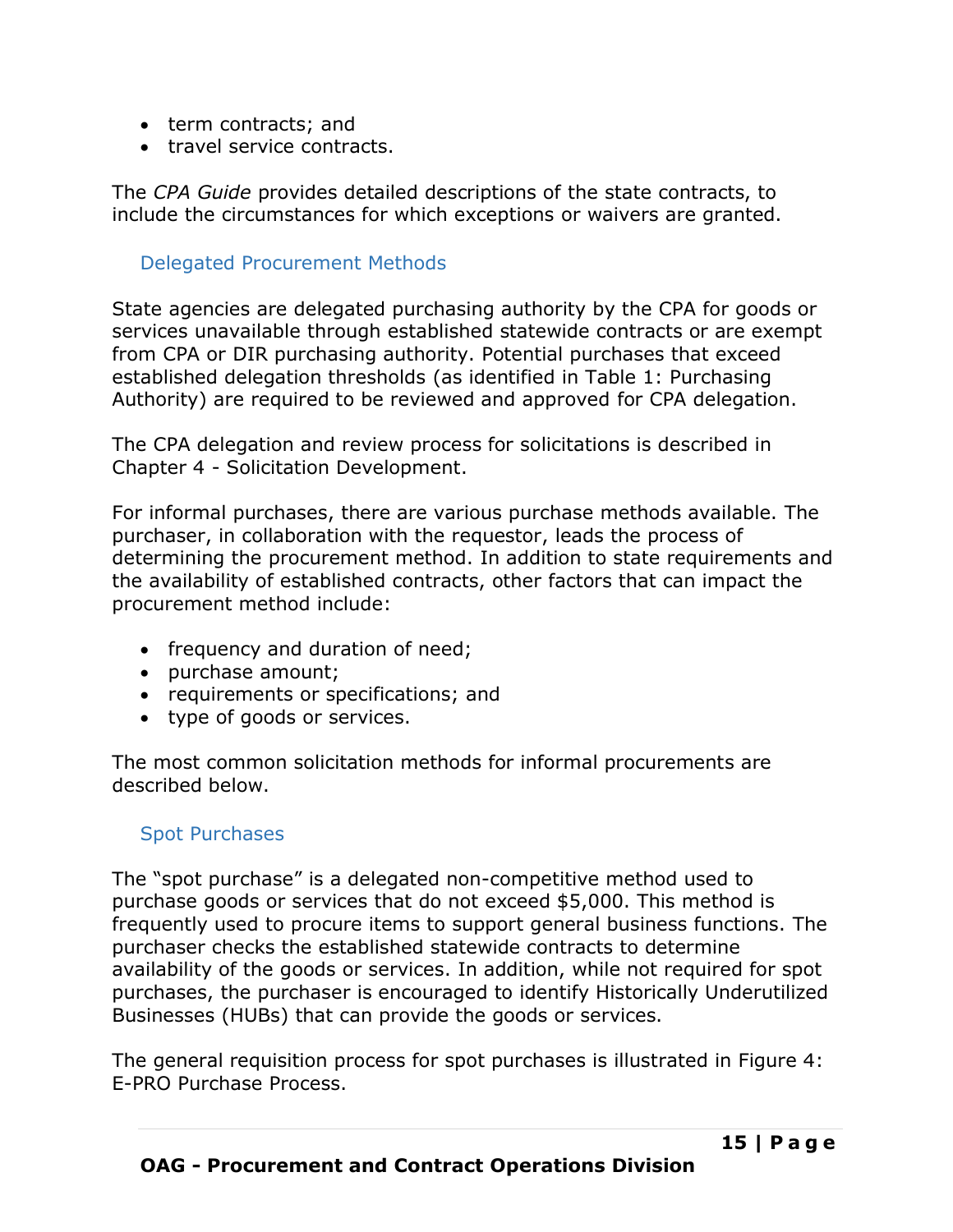### **Figure 4: E-PRO Purchase Process**

<span id="page-17-1"></span>

### <span id="page-17-0"></span>Competitive Purchasing Methods

Competitive purchasing methods are generally required when the purchase exceeds \$5,000.<sup>13</sup> The methods used for these purchases may require a formal or informal procurement process depending on the purchase amount. For example, if the purchase is over \$25,000 the CPA requires the use of a formal competitive purchasing process. In addition, an open market solicitation method, is required for competitive solicitations. This method ensures maximum competition by soliciting responses from all available vendors.

[Table 3: Open Market Solicitations,](#page-18-1) describes the type and purpose of the open market solicitation methods commonly used at the OAG.

<sup>13</sup> The *CPA Guide* requires that emergency procurements be as competitive as possible under the circumstances.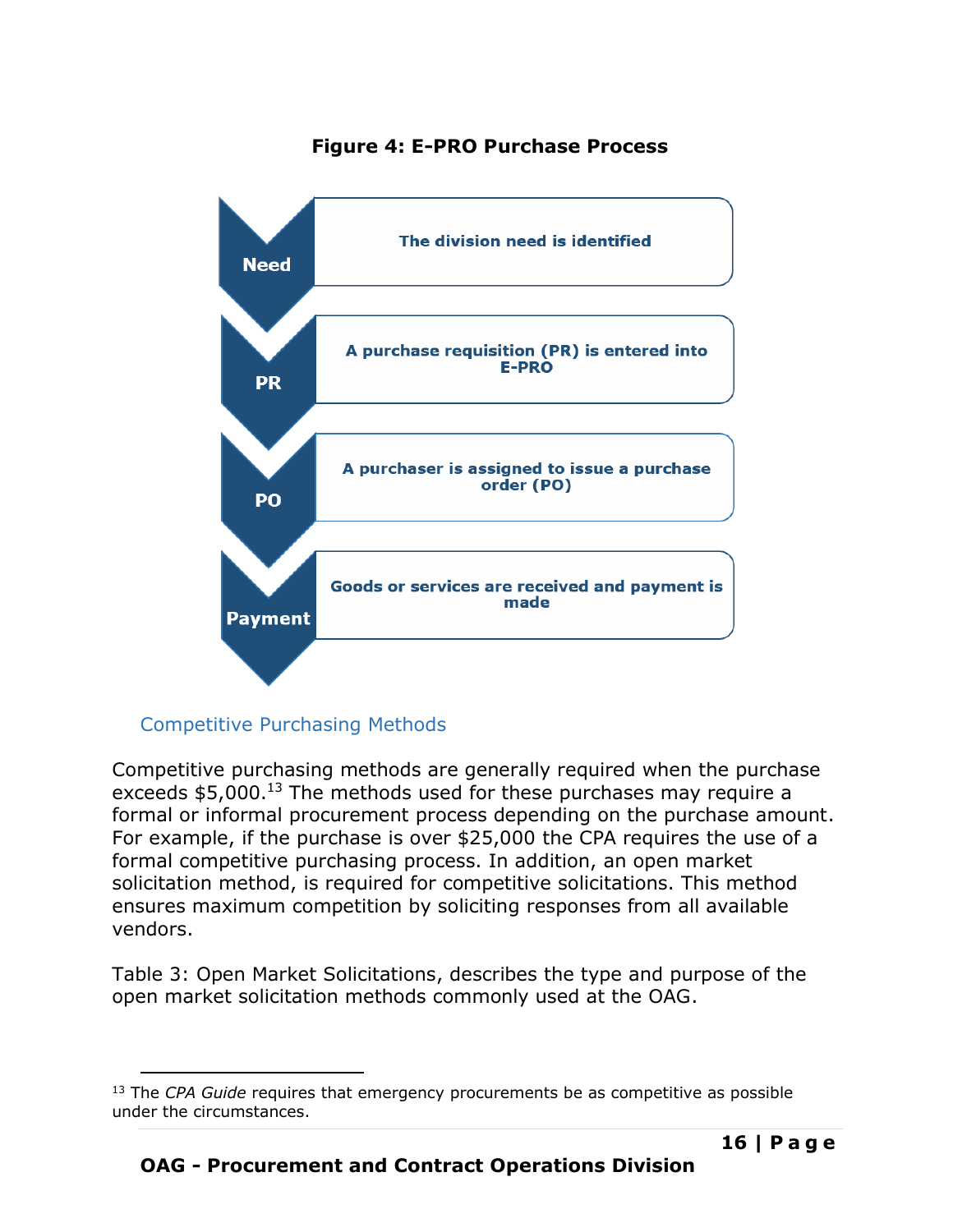### **Table 3: Open Market Solicitations**

<span id="page-18-1"></span>

| <b>Type</b>                                  | <b>Purpose</b>                                                                                                                                               | <b>Example</b>                                                 |
|----------------------------------------------|--------------------------------------------------------------------------------------------------------------------------------------------------------------|----------------------------------------------------------------|
| <b>Blanket Purchase</b><br>Order             | Used when there is an on-going need, but<br>need is determined on an "as needed"<br>basis.                                                                   | Court reporting<br>services                                    |
| <b>Invitation for Bids</b><br>(IFB)          | Used for the purchase of goods and<br>services when the focus is on pricing.<br>Negotiations are NOT permitted unless<br>one qualified response is received. | Conference planning<br>services                                |
| <b>Request for Offers</b><br>(RFO)           | Used for automated information systems/<br>telecommunications goods and services.                                                                            | Electronic filing<br>services to support<br>the legal function |
| <b>Request for</b><br><b>Proposals (RFP)</b> | Used for the purchase of goods or<br>services. Negotiations and best and final<br>offer are permitted.                                                       | Professional services                                          |
| <b>Standing Purchase</b><br>Order            | Used when there is an on-going need, and<br>quantities and delivery times are known<br>or pre-determined.                                                    | Paper for general<br>business needs                            |

### <span id="page-18-0"></span>Special Purchases

There are special types of purchases that may not require the competitive process. These purchases can also require certain approvals, inter-agency collaboration, notification requirements, and reporting. These additional requirements are designed to ensure best value, efficiency, and transparency. Examples of special purchases commonly used at the OAG include:

- automated information systems/telecommunications;
- emergency purchase;
- interagency purchase;
- internal repair;
- professional services; and
- proprietary purchase.

To avoid any delays in contract formation and award, the additional requirements for these special purchases should be identified during the planning phase of the procurement. The *CPA Guide* provides detailed instructions for ensuring compliance with special purchases.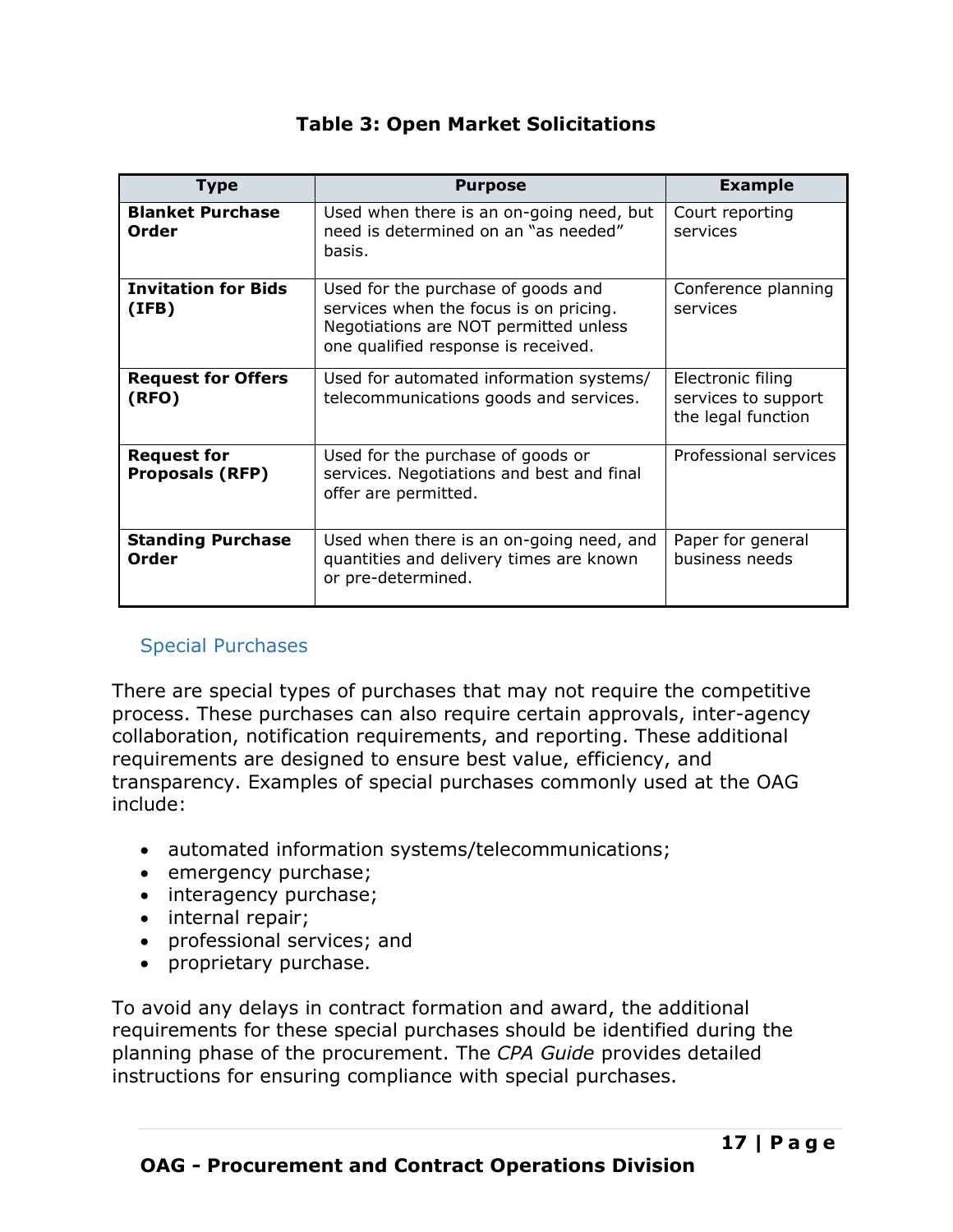# **Chapter 4 - Solicitation Development**

## <span id="page-19-1"></span><span id="page-19-0"></span>**Formal Solicitation Development Process**

Formal solicitation development is a more complex process that includes key stakeholders and is led by the purchaser/contract developer. For purposes of this *Handbook*, solicitation development and contract management are addressed for the most common formal competitive procurement methods used at the OAG which include the IFB, RFO, and RFP methods. The procedures for completing informal purchases will be detailed in the PCO *Purchasing Procedures* document to be located on the OAG intranet.

The formal solicitation development process is required for solicitations for delegated goods or services with a value over \$25,000. Upon receipt of the purchase requisition (PR), the purchaser/contract developer generally begins the solicitation development process by consulting with the key stakeholders. This process generally includes the following staff:

- assigned attorney;
- contract manager;
- $\bullet$  HUB Coordinator<sup>14</sup>;
- purchaser/contract developer; and
- SMEs.

The complexity and or value of the procurement may necessitate the involvement of other stakeholders to include OAG leadership. The purchaser/contract developer consults with the requestor and appropriate management (e.g., PCO leadership) to determine the need for additional stakeholder involvement.

# <span id="page-19-2"></span>**Solicitation Development**

### <span id="page-19-3"></span>Affirmations, Certifications, and Clauses

The OAG requires that solicitation documents contain certain mandatory affirmations, certifications, and clauses, to comply with law, as well as mitigate risk to the agency, as referenced in the *Essential Contract Provisions Policy*. During solicitation development, the purchaser/contract developer and the assigned attorney collaborate to ensure the solicitation document includes all the necessary provisions. In some cases, the division

 $14$  The HUB Coordinator should be included if the potential contract will have an expected value of \$100,000 or more.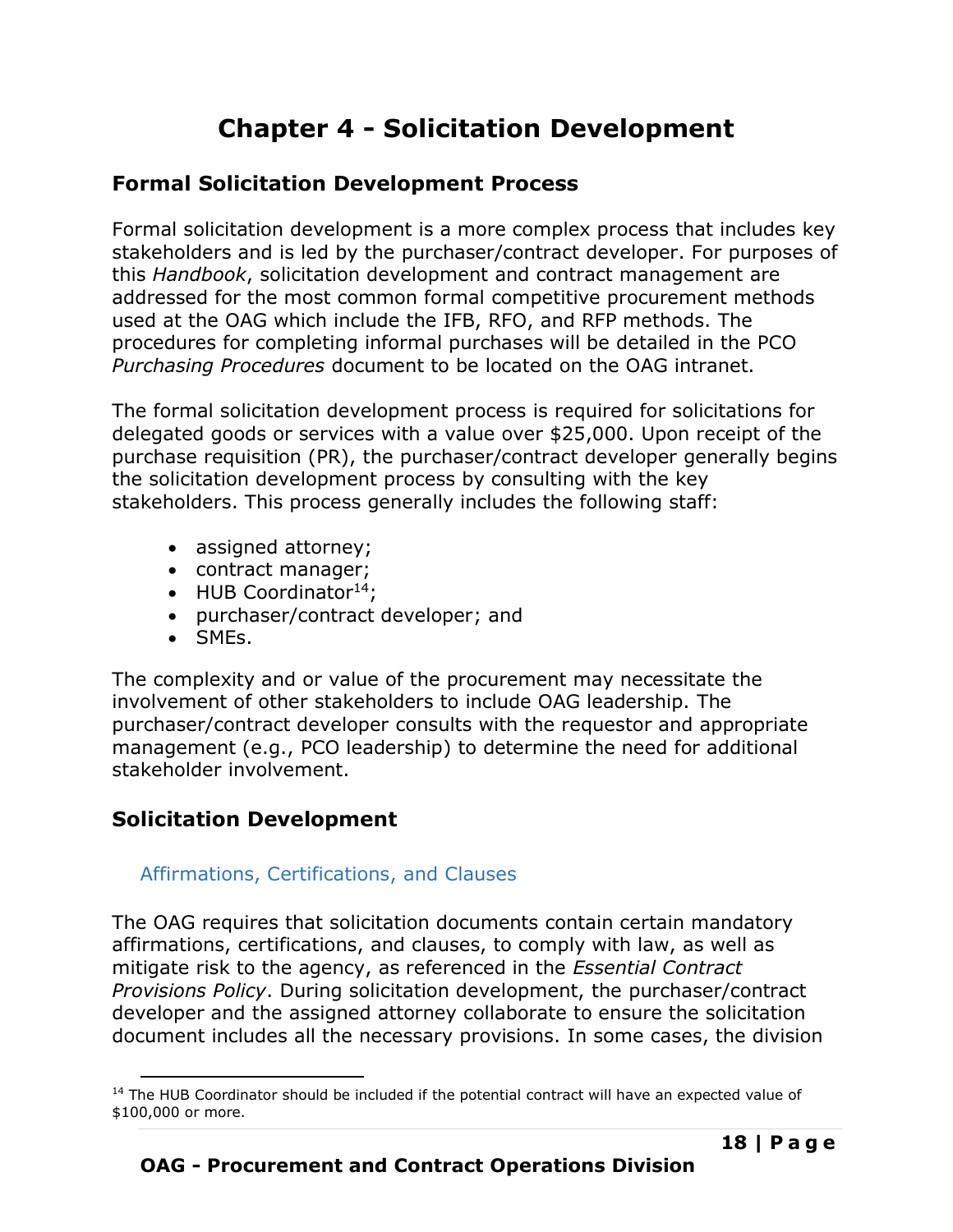may have additional provisions that are incorporated into the solicitation document.

### <span id="page-20-0"></span>Scope of Work

The development of the solicitation scope of work ("*scope*"), with the goods specifications or services requirements, defines the OAG purchasing intent. The staff submitting the requisition in collaboration with the division-level SMEs, provide the initial scope.

Scope development requires collaboration with the planning team, to ensure the procurement business need is clearly defined. The purchaser/contract developer also ensures it is clearly written so respondents have the information necessary to prepare a competitive and responsive proposal.

There are various elements that are typically included in the scope, depending on the purpose of the procurement. **[Table 4: Scope of Work](#page-20-1) [Elements](#page-20-1)** provides examples for goods or services solicitation development.

<span id="page-20-1"></span>

| Goods                                                                                                          | <b>Services</b>                                                                                                           |
|----------------------------------------------------------------------------------------------------------------|---------------------------------------------------------------------------------------------------------------------------|
| <b>Agency Specifications - The</b><br>detailed specifications required for<br>the purchase.                    | <b>Budget or Price List</b> - The price of the<br>services to be procured.                                                |
| <b>Delivery Date and Instructions -</b><br>The detailed instructions for how the<br>goods are to be delivered. | <b>Performance Measures - The</b><br>quantified requirements of services,<br>often with performance remedies<br>attached. |
| <b>Maintenance Requirements - The</b><br>requirements for the maintenance of<br>the goods to be procured.      | Respondent Eligibility - The criteria<br>that identifies which vendors are eligible<br>to respond to the solicitation.    |
| <b>Number of Units</b> - The number of<br>units to be procured.                                                | Service Area - The geographic area for<br>services, which may include zip code,<br>city, county, region, or state.        |
| <b>Price List</b> - The price of the goods to<br>be procured.                                                  | <b>Services Description - The description</b><br>of the services required, to include<br>target population.               |
| <b>Warranty Information - The</b><br>description of any warranties that<br>apply to the purchase.              | <b>Project Plan</b> - The proposed plan for<br>implementing the solicitation scope.                                       |

## **Table 4: Scope of Work Elements**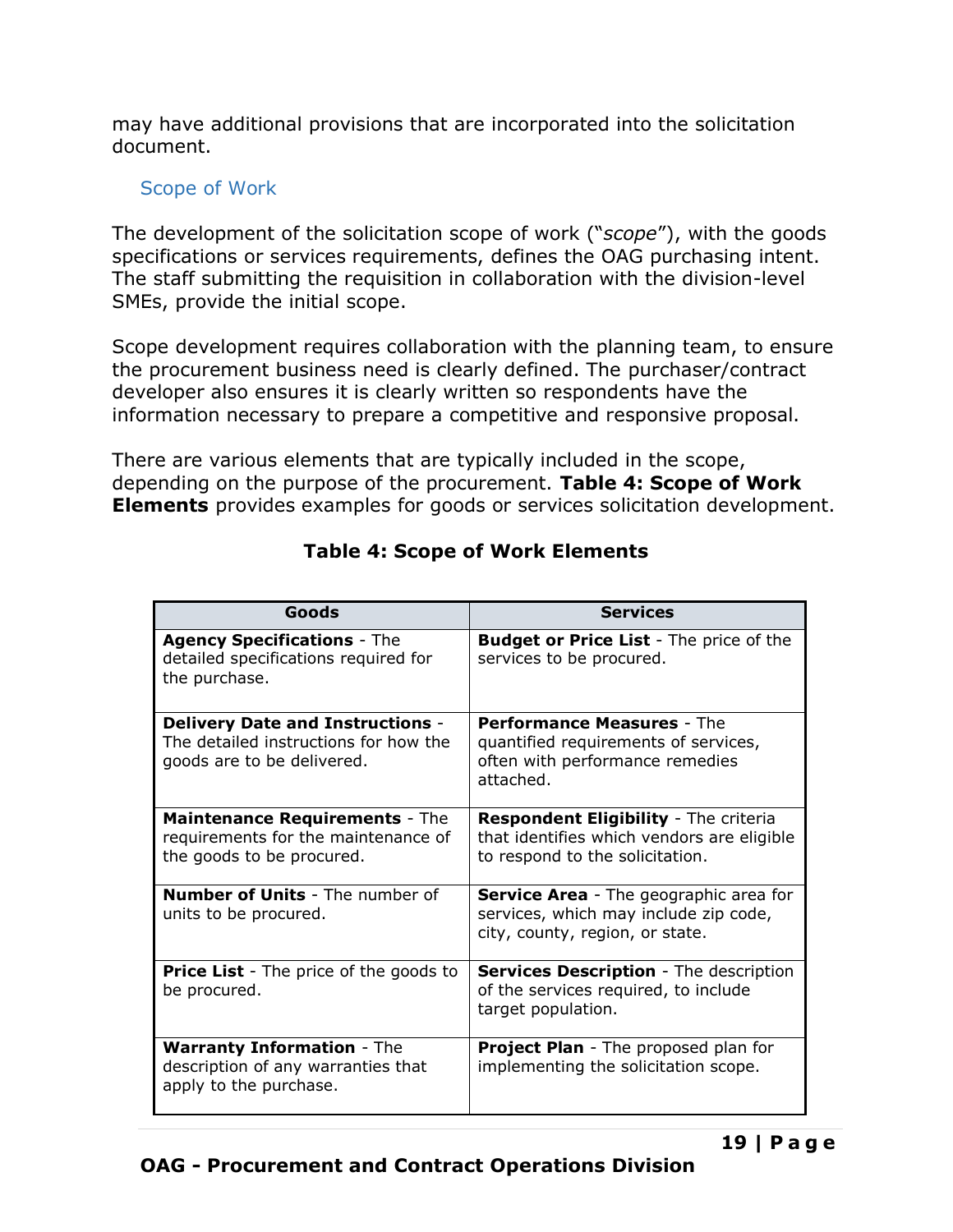The purchaser/contract developer collaborates with the planning team in determining the appropriate scope elements. In some cases, under existing state contracts, certain product specifications are already defined, and are referred to as Texas Specifications. These specifications identify minimum quality requirements and are maintained by the CPA in a Specifications Library, available at [https://comptroller.texas.gov/.](https://comptroller.texas.gov/)

Ensuring adequate time for scope development is critical to ensure the procurement is not delayed.

### <span id="page-21-0"></span>Best Value

The development of the solicitation scope must include best value criteria, as the primary goal of state procurement is obtaining best value. Competitive procurements require that the solicitation document identify the factors other than cost that will be used to determine best value. These factors may include the following:

- cost of employee training;
- life-cycle costs;
- past vendor performance;
- vendor experience or demonstrated capability; and
- any other evaluation factors in the solicitation.<sup>15</sup>

The purchaser/contract developer works with division staff and the assigned attorney to ensure the best value criteria comply with state requirements and support the OAG business need.

### <span id="page-21-1"></span>Evaluation Criteria

Related to best value, evaluation criteria identify the factors that will be used to evaluate responses and must be included in the solicitation document.<sup>16</sup> In addition, the *CPA Guide* requires that the criteria must include weights, or a quantitative value. [Figure 5: Evaluation Criteria,](#page-22-2) provides an example of weighted evaluation criteria.

<sup>15</sup> TEX. GOV'T. CODE § 2155.074 retrieved from:

[https://statutes.capitol.texas.gov/Docs/GV/htm/GV.2155.htm#2155.074.](https://statutes.capitol.texas.gov/Docs/GV/htm/GV.2155.htm#2155.074) <sup>16</sup> TEX. GOV'T. CODE § 2155.075 retrieved from:

https://statutes.capitol.texas.gov/Docs/GV/htm/GV.2155.htm#2155.075.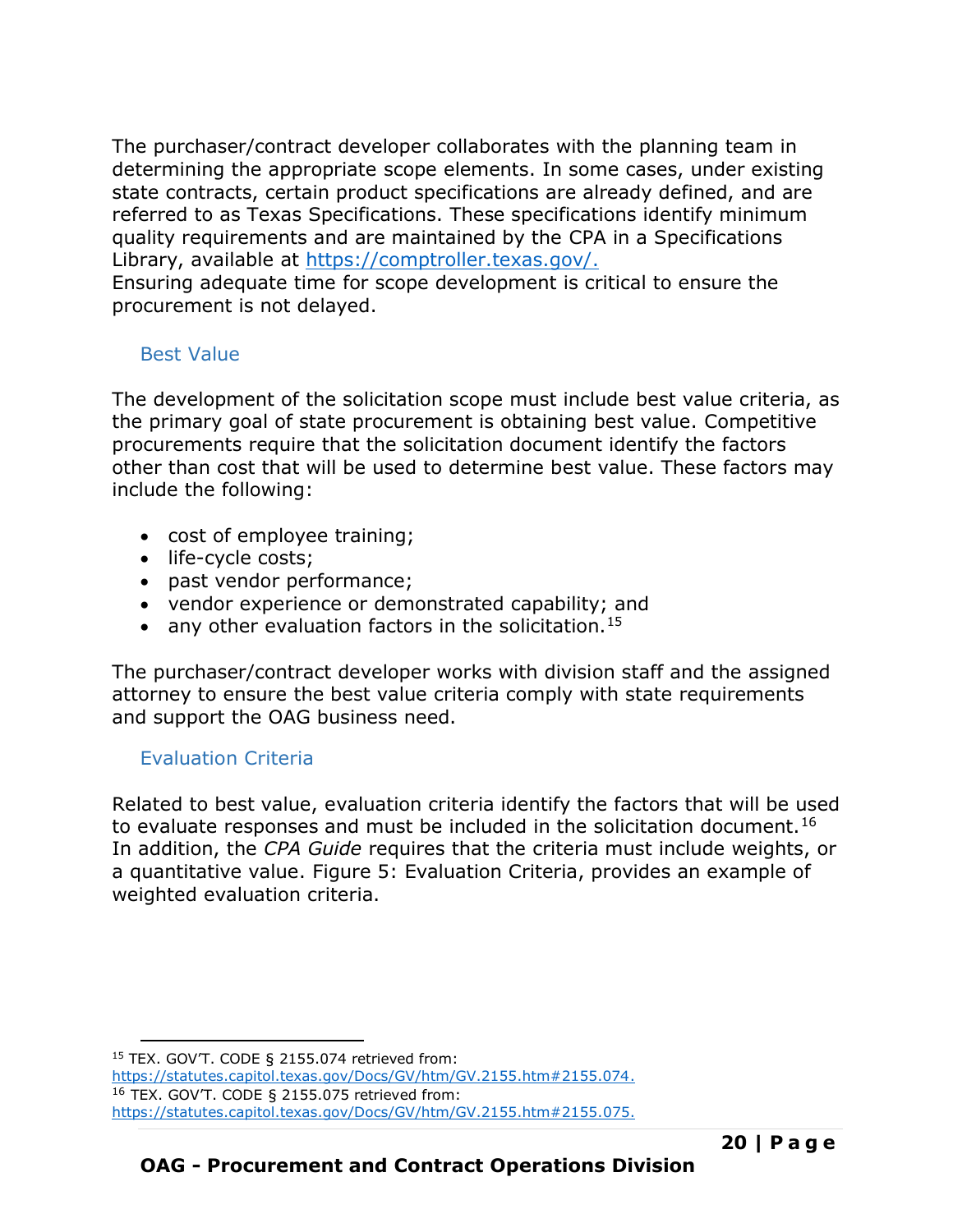<span id="page-22-2"></span>

## **Figure 5: Evaluation Criteria**

Vendors should know how their responses are going to be evaluated, so they can appropriately plan and determine the level of effort needed to prepare a competitive response. For example, if a potential respondent knows that cost is weighted higher than other criteria, they may want to ensure that more time is devoted to preparing this portion of their response. Clearly stated evaluation criteria improves the likelihood that responsive proposals are received.

# <span id="page-22-0"></span>**External and Internal Solicitation Reviews**

In addition to OAG management and legal reviews, in some cases, additional reviews are required. The Contract Advisory Team (CAT) external review and HUB internal review requirements are described below.

## <span id="page-22-1"></span>Contract Advisory Team Review

The CAT assists state agencies in improving contract management practices by reviewing and making recommendations on certain solicitation and contract documents. As previously noted, the CPA reviews purchases at certain thresholds for delegation approval. As part of this process, the solicitation document is reviewed by CAT when the solicitation exceeds the delegated monetary limits as follows: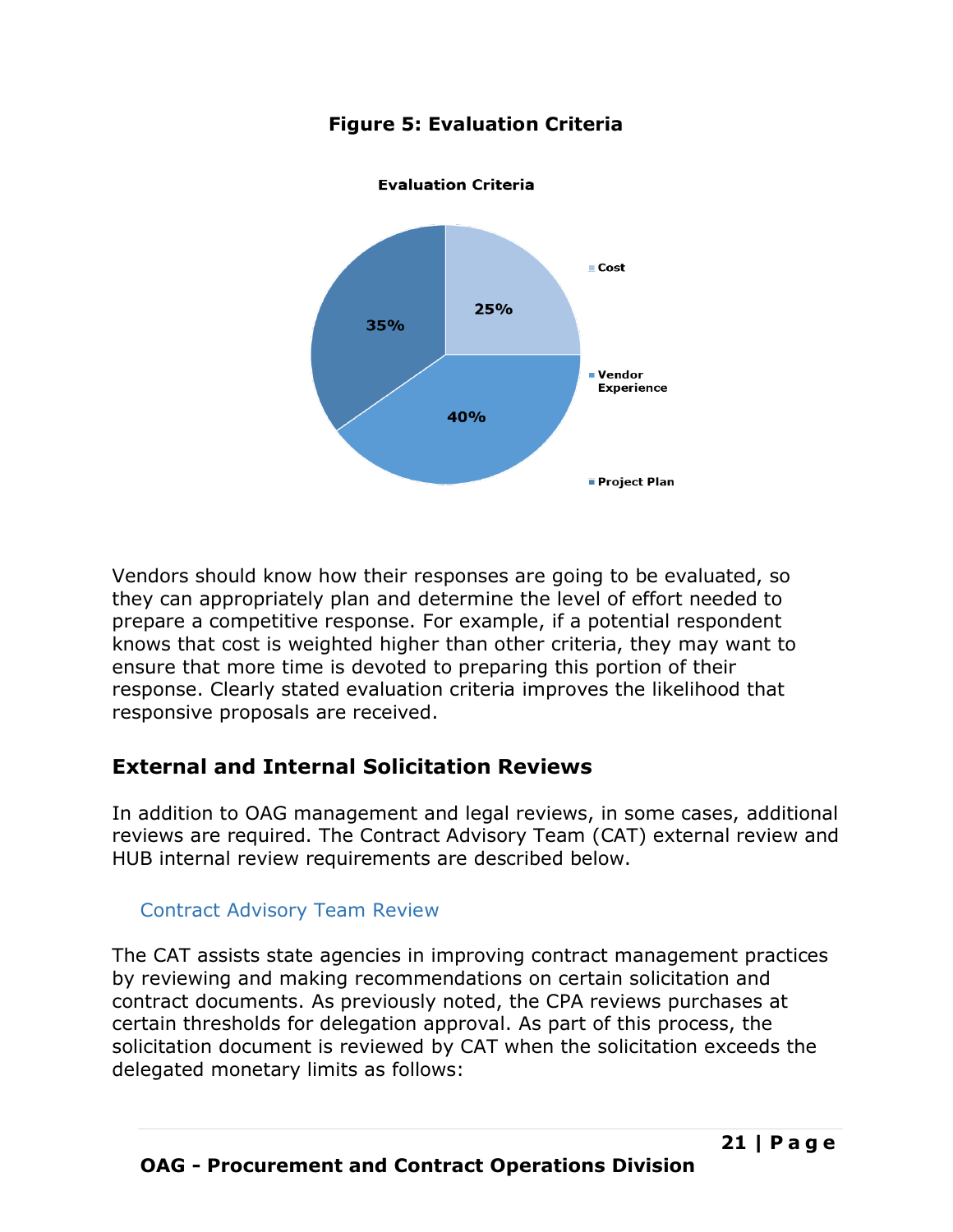- delegation review for a services solicitation with an estimated value over \$100,000; and
- delegation review of major contract solicitations with a value of \$5 million or more (including any renewals).

The CAT is required to review the initial solicitation document prior to posting on the ESBD. The review will determine if the CPA delegates the purchasing authority to the OAG, or whether the SPD will conduct the procurement. The CAT review also includes recommendations to the agency to improve the solicitation document.

The purchaser is responsible for submitting the solicitation document to CAT. The CAT also has responsibility for certain contract reviews, which are addressed in Chapter 6 – Contract Formation and Award. The CAT review submission instructions are available at [https://comptroller.texas.gov/.](https://comptroller.texas.gov/)

### <span id="page-23-0"></span>HUB Review

The HUB program<sup>17</sup> was developed to ensure state agencies make a good faith effort to assist HUBs in receiving contract awards from the state. The CPA is the state agency designated to oversee the HUB program. State agencies with a biennial budget over \$10 million are required to appoint a HUB Coordinator.

In accordance with this requirement, the OAG HUB Coordinator is in the PCO. The HUB program requires the HUB Coordinator review solicitations, with potential contracts with an expected value of  $$100,000^{18}$  or more for probable subcontracting opportunities. These reviews are generally done when the solicitation scope of work is completed and may be discussed during the acquisition planning meeting. The *HUB Subcontracting Opportunities Determination Policy* identifies the purchaser and HUB Coordinator responsibilities in initiating and completing the review process.

# <span id="page-23-1"></span>**Solicitation Posting and Advertisement**

The purchaser is responsible for posting the solicitation to the ESBD and must be registered as an authorized user by the CPA, to post solicitations.

<https://statutes.capitol.texas.gov/Docs/GV/htm/GV.2161.htm#2161.061>

<sup>&</sup>lt;sup>17</sup> TEX. GOV'T. CODE § 2161 retrieved from:

 $18$  The estimated contract value of \$100,000 includes all renewals and amendments, in accordance with the *Texas Procurement and Contract Management Guide*.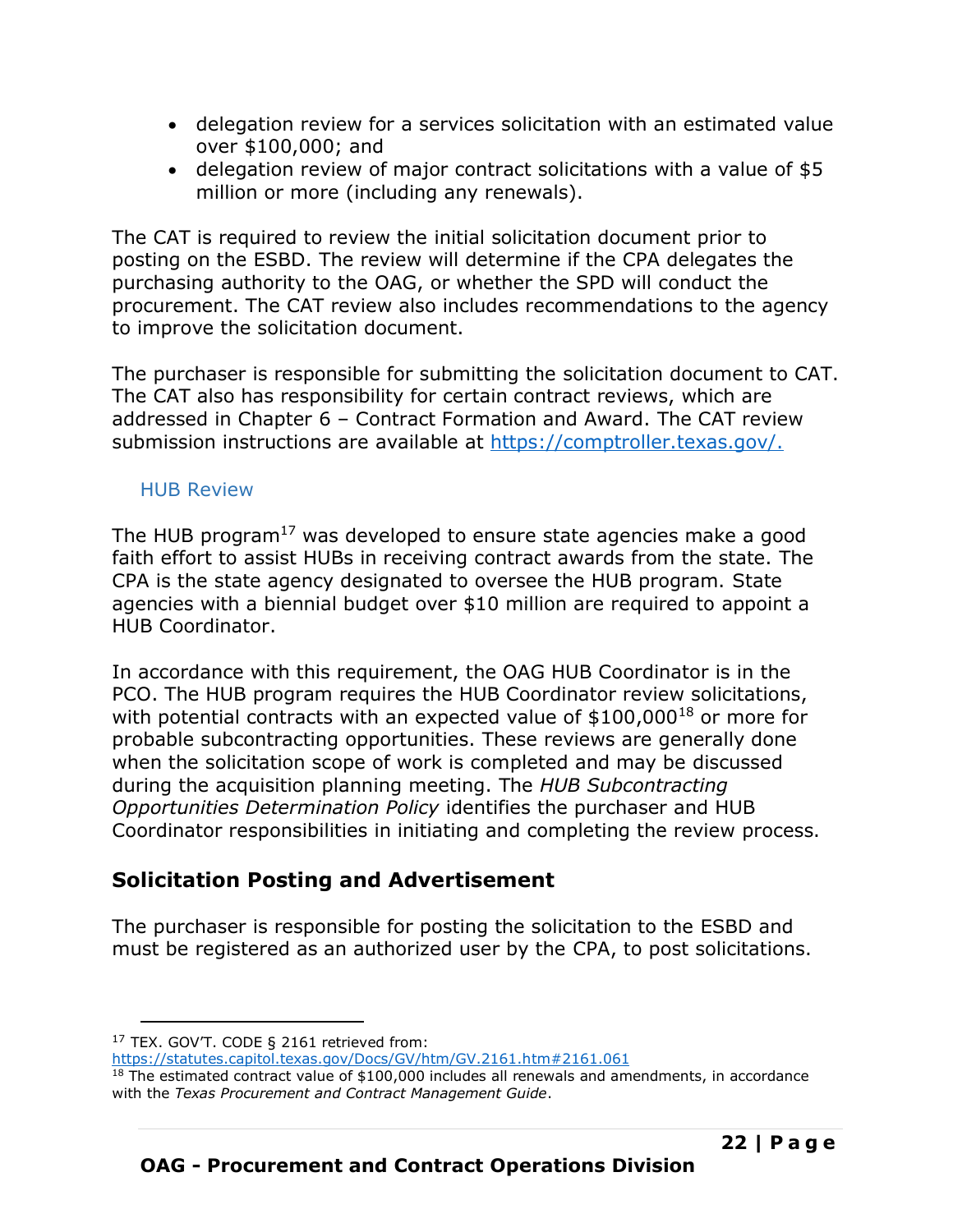Responses are submitted directly to the OAG and submission instructions are found in the ESBD posting description or the solicitation document. The posting time for solicitations varies based on the purpose and complexity of the solicitation, and the solicitation timeline. Certain purchasing circumstances require posting periods as follows:

- fourteen calendar days is the minimum for all postings with the entire solicitation package, except for emergency purchases, as no minimum applies; and
- twenty-one calendar days is the minimum if the complete solicitation package cannot be posted at the same time.<sup>19</sup>

It is common practice for solicitations to be posted for thirty calendar days. The purchaser/contract developer, in collaboration with the planning team, determines the posting duration. As a best practice, more complex solicitations such as information technology (IT) projects may have a posting period of sixty days or longer. The ESBD portal is available at [http://www.txsmartbuy.com/sp.](http://www.txsmartbuy.com/sp)

### <span id="page-24-0"></span>Advertisement and Notification Methods

The Centralized Master Bidders List (CMBL) is used to notify vendors of solicitation opportunities. The CMBL is a master database used by Texas purchasing entities to develop a notification list for vendors to receive procurement notifications. Vendor notifications are targeted based on the products or services they can provide.<sup>20</sup>

The CPA manages the CMBL database which is organized based on the NIGP commodity book. Vendors are assigned NIGP codes that identify the products or services they can provide. Additional information on the required use of the CMBL is available at [https://www.comptroller.texas.gov/.](https://www.comptroller.texas.gov/)

In addition to the vendors found on the CMBL, the solicitation may be advertised to a supplemental list of vendors. This list is provided by OAG staff and is used to advertise to the broadest possible vendor pool, to increase the number of qualified responses. These notification and advertisement methods are executed from the E-PRO system or through email.

<sup>19</sup> *Texas Procurement and Contract Management Guide* retrieved from: [https://comptroller.texas.gov/.](https://comptroller.texas.gov/) <sup>20</sup> Texas Comptroller of Public Accounts retrieved from:

[https://comptroller.texas.gov/purchasing/vendor/cmbl/.](https://comptroller.texas.gov/purchasing/vendor/cmbl/)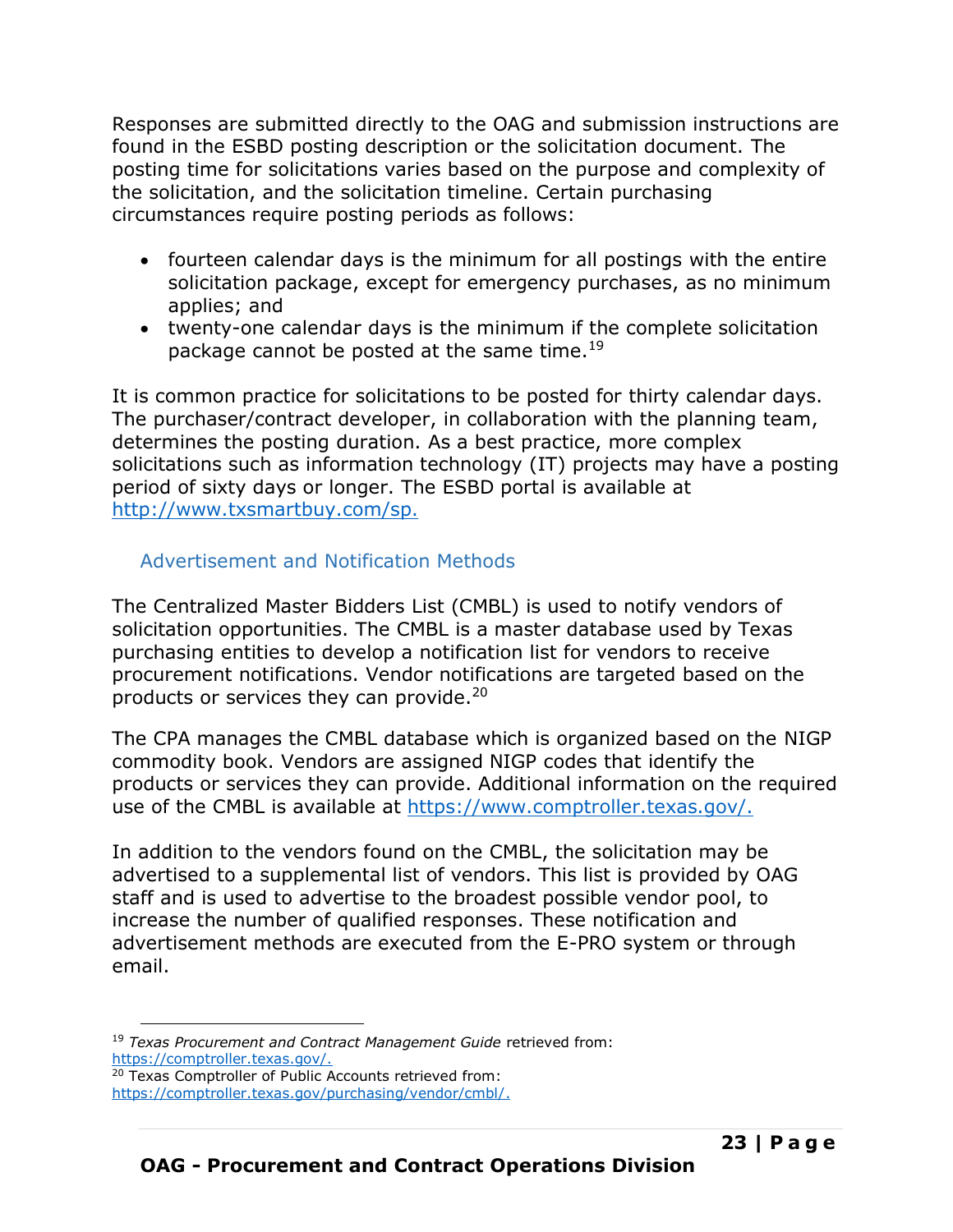### <span id="page-25-0"></span>Solicitation Cancellation or Changes

During the posting period, there may be a need to amend or cancel the solicitation. This need can occur for several reasons to include:

- federal or state law change;
- funding source change;
- response deadline change;
- scope of work change; and
- solicitation document errors.

The addendum process is used to amend or cancel ESBD posted solicitations and some SOWs. The purchaser/contract developer is responsible for drafting addenda, obtaining any internal approvals, and posting to the ESBD or providing to vendors if solicitation was otherwise distributed.

### <span id="page-25-1"></span>Vendor Conference

A vendor conference (e.g., pre-proposal conference) may be held for potential respondents to ask questions about the procurement. The solicitation document specifies the format (face-to-face meeting or by teleconference), whether it is mandatory or voluntary, and if notification of attendance is required.

The purchaser/contract developer facilitates the vendor conference and presentations by relevant staff which may include PCO staff, SMEs, and the HUB Coordinator. After the vendor conference, the purchaser/contract developer works with relevant staff to develop the final answers to any vendor questions and a purchaser posts the questions and OAG answers to the ESBD. The answers posted to the ESBD represent the official response to vendor questions.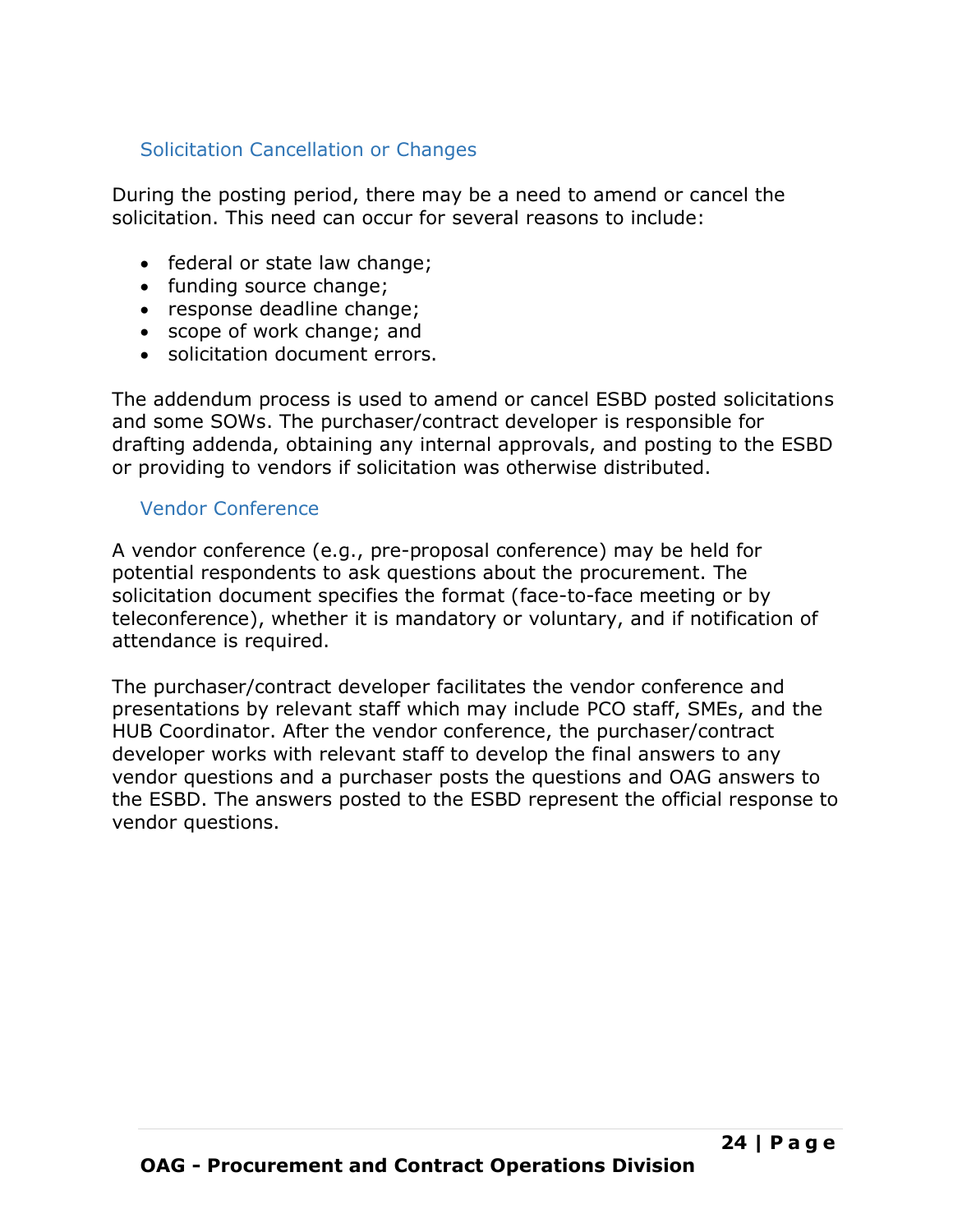# **Chapter 5 – Vendor Selection**

## <span id="page-26-1"></span><span id="page-26-0"></span>**Receipt and Screening Process**

The PCO receives responses. The solicitation document provides submission instructions such as submission method(s), due date and time.

In some cases, a vendor may submit a bid by email or facsimile directly to the purchaser.  $21$  In addition, a telephone submission is allowed for an informal bid, but it is an uncommon submission method at the OAG. Regardless of the receipt method, responses are logged and kept secure in the same manner.

### <span id="page-26-2"></span>Purchaser Review of Responses

At the designated opening time, the responses are distributed to the purchaser for screening. The purchaser screens the responses to determine if they have met the solicitation requirements and are qualified (e.g., responsive) to be evaluated. The time needed to screen can vary based on the number of responses received and the complexity of the solicitation.

Responses that are received late or that do not include a required HUB subcontracting plan<sup>22</sup> are automatically disqualified or deemed nonresponsive. During the screening process, the purchaser may determine there are other omissions that disqualify or result in a non-responsive determination or require clarification from the vendor. Qualified responses move to the evaluation phase of the procurement.

### <span id="page-26-3"></span>Stakeholder Notification

Upon completion of the screening process, the purchaser/contract developer notifies OAG stakeholders of the number of qualified responses. In the event there is only one qualified respondent, the purchaser/contract developer consults with PCO, project leadership, and the assigned attorney to determine if a non-competitive contract negotiation can be held. PCO staff may determine that it is in the best interest to re-procure. The decision to move forward with contract negotiations or a re-procurement is at the OAG's discretion.

<sup>&</sup>lt;sup>21</sup> Pursuant to 34 TEX. ADMIN. CODE § 20.207, bids by facsimile are not allowed except under exceptional circumstances and with the written approval of the purchasing agency prior to the bid due date and time.

<sup>22</sup> TEX. GOV'T. CODE § 2161.252 retrieved from:

<https://statutes.capitol.texas.gov/Docs/GV/htm/GV.2161.htm>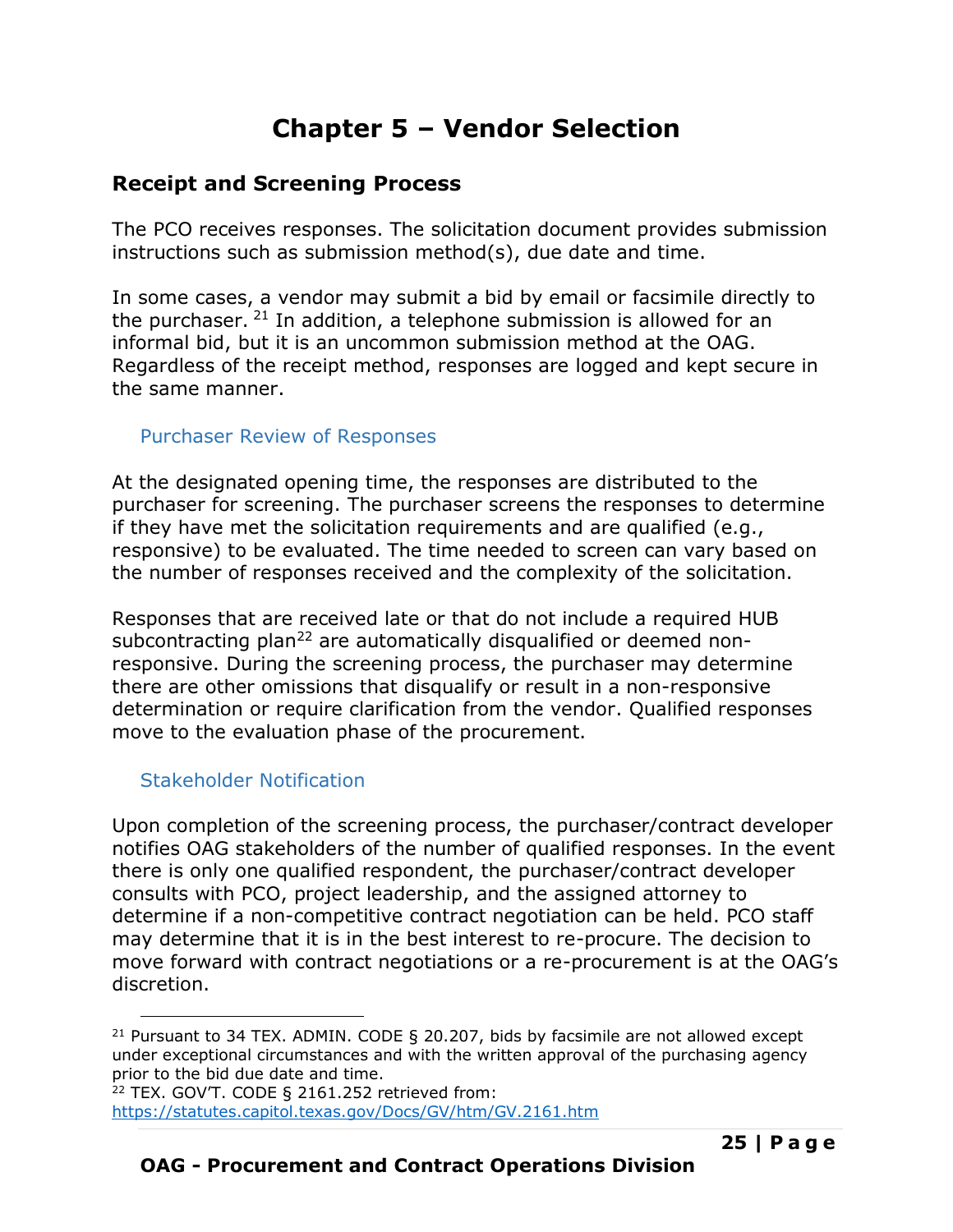## <span id="page-27-0"></span>**Evaluation Process**

The purchaser/contract developer facilitates the evaluation process done by internal staff with the subject matter expertise to serve as evaluators. Based on the solicitation evaluation criteria, this process determines to what degree the responses met the solicitation requirements and offer the best value.

The number of evaluators is determined by the number of responses anticipated, and the evaluation expertise needed. Typically, the evaluation team is comprised of three to five staff and one or more alternate staff. In the event an evaluator cannot conduct or complete the evaluation, the alternate staff replaces the evaluator. To ensure conformity in the evaluation process, the purchaser/contract developer, develops the evaluation scoring tool.

### <span id="page-27-1"></span>Evaluator Briefing

Evaluator briefings are provided for formal solicitations and is provided by the purchaser/contract developer, in collaboration with the planning team. The goal of the briefing is to ensure that evaluators understand the evaluation process, the importance of maintaining confidentiality and the need for conducting an impartial and fair evaluation.

Evaluator briefing generally takes place prior to the receipt of responses, or shortly thereafter. The evaluator briefing generally covers the following:

- completion of the evaluation tool;
- completion of required forms or non-disclosure agreements;
- confidentiality and conflict of interest;
- evaluation timeline; and
- safeguarding responses.

At completion of the evaluation briefing, and after the responsive proposals are identified, the purchaser/contract developer provides the evaluators access to the responses. In addition, the purchaser/contract developer provides the following documents to the evaluators:

- the solicitation document (e.g., RFP).
- any addenda to the solicitation; and
- the evaluation tool.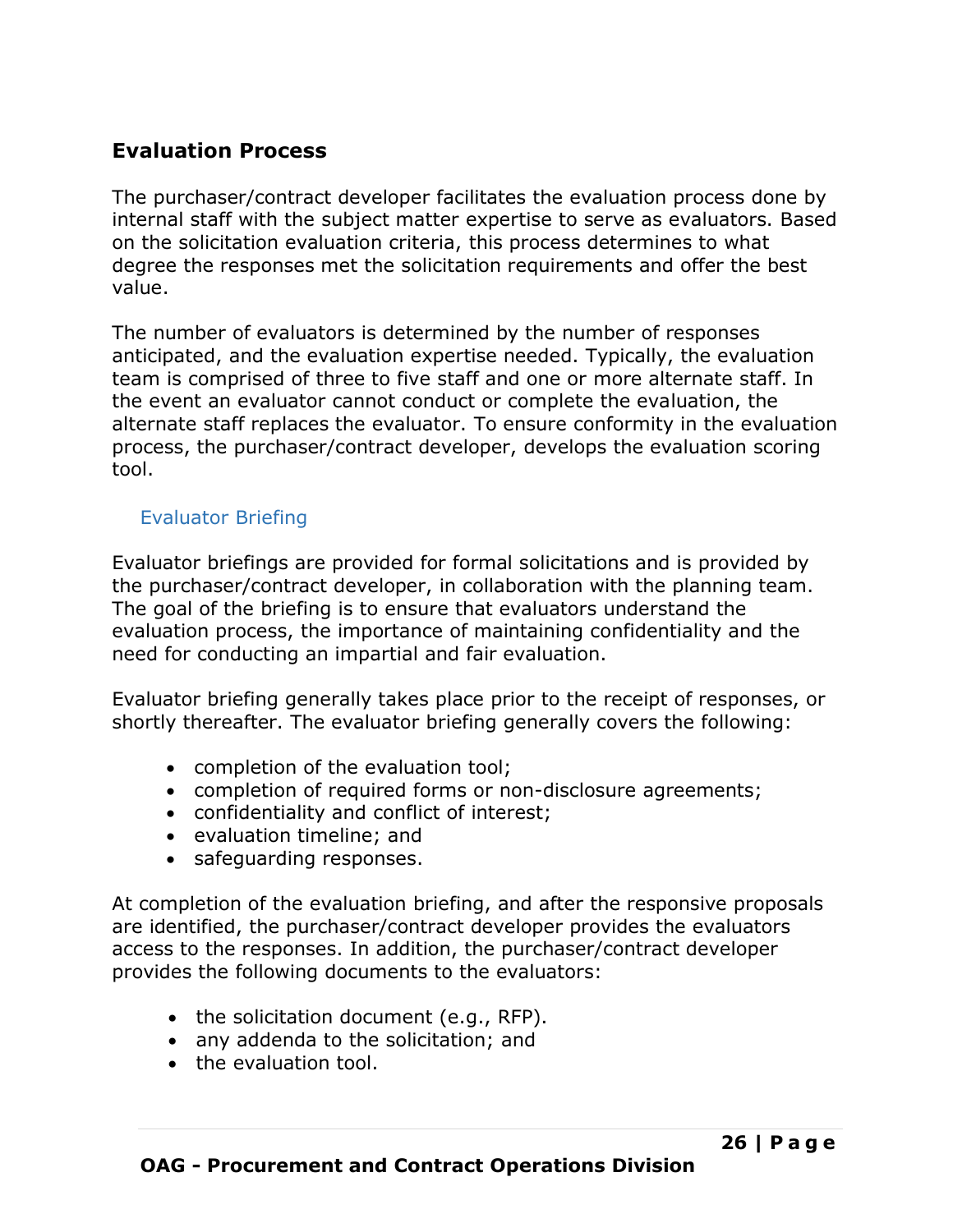The time needed for the evaluation process varies based on the number of responses, and the complexity of the solicitation. During the evaluation process the purchaser/contract developer is the sole point of contact for questions or clarifications.

### <span id="page-28-0"></span>Evaluation Results and Internal Approval

Upon receipt of the completed evaluation tools, the purchaser/contract developer compiles the evaluation results and determines if there are any outlier scores. If there are outlier scores, the purchaser/contract developer holds an outlier meeting with the evaluators to discuss the rational for their individual scores. The purchaser/contract developer is responsible for ensuring that any score revisions are properly documented on the evaluator score sheets.

The purchaser/contract developer compiles the results and obtains management approval, as applicable. Upon approval, the evaluation score results are forwarded to relevant staff. Appropriate staff advises the purchaser on which respondents to invite to participate in discussions. After the respondents are identified, the purchaser/contract developer obtains approval to proceed with contract negotiations.

### <span id="page-28-1"></span>Vendor Compliance Verifications

Upon approval of the EAM, the purchaser proceeds with required vendor compliance verifications. The CPA requires, prior to development of the contract, that certain reviews are completed to verify vendor good standing or eligibility for a state contract.

Any vendor who is not in good standing, as determined by the required compliance verifications, is ineligible to receive a contract award from the state. The purchaser ensures all the vendor verification information is filed in the procurement file, and that only eligible vendors move to the contract negotiation process.

**Appendix B: Vendor Compliance Verifications** provides a description of the required checks for determination of good standing.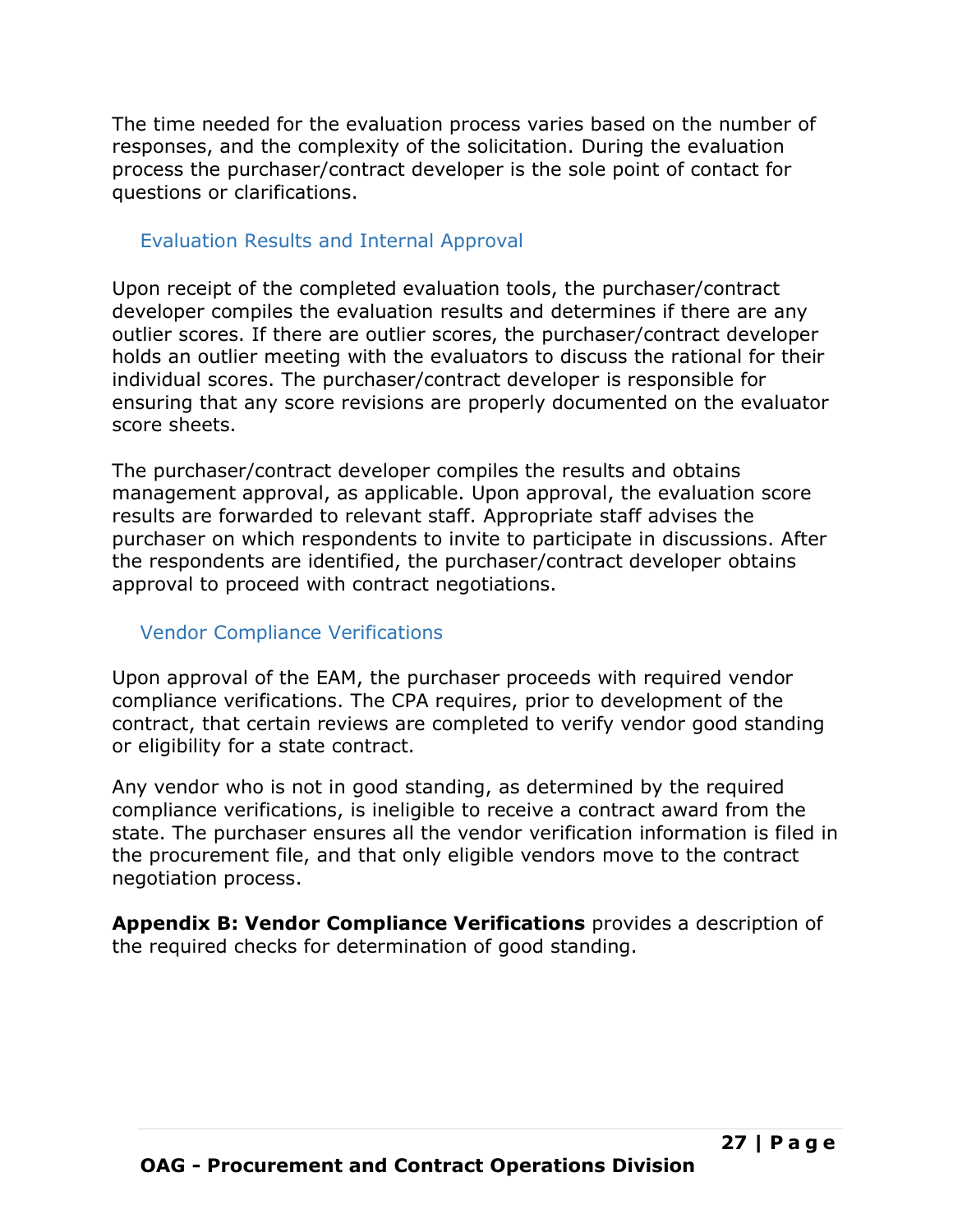# **Chapter 6 – Contract Formation and Award**

# <span id="page-29-1"></span><span id="page-29-0"></span>**Contract Negotiations**

Upon completion of the vendor verifications, the purchaser/contract developer in collaboration with the planning team, leads the contract negotiation process. Contract negotiations are held in-person or by conference call. The staff that participate in contract negotiations are generally, the contract manager, purchaser/contract developer, and SMEs. The assigned attorney and the HUB coordinator may also be included. The content for contract negotiations is usually based on the vendor's response, and evaluation results.

The contract negotiation process helps staff assess whether the respondent can provide the goods or services as proposed. Clarifications initiated by the contract negotiations team or the vendor, are documented and responded to in writing by the purchaser/contract developer.

## <span id="page-29-2"></span>Best and Final Offer

Some procurement methods like the RFP, allow for the submission of a Best and Final Offer (BAFO) by the respondent. The BAFO is requested by the agency after negotiations are completed. The respondent submits their BAFO as the final proposal to provide the procurement scope of work. This process allows the agency to negotiate cost, which is not permitted under the IFB procurement method.<sup>23</sup> In the event negotiations are unsuccessful with the selected vendor(s), staff may proceed to negotiations with the next highest scoring vendor(s).

# <span id="page-29-3"></span>**Contract Development**

The format for most contracts is generally the PO with attachments, since the E-PRO electronic procurement system is most often used for initiating a purchase. In some cases, the "four-corners" traditional contract format, is used as determined by division need. In most cases, the use of the PO creates efficiencies in development and execution that make it the frequently used format.

At the completion of the contract negotiation and vendor compliance verifications processes, the purchaser/contract developer leads the contract

 $23$  In the event there is only one qualified respondent under the IFB method, negotiation of cost is permitted.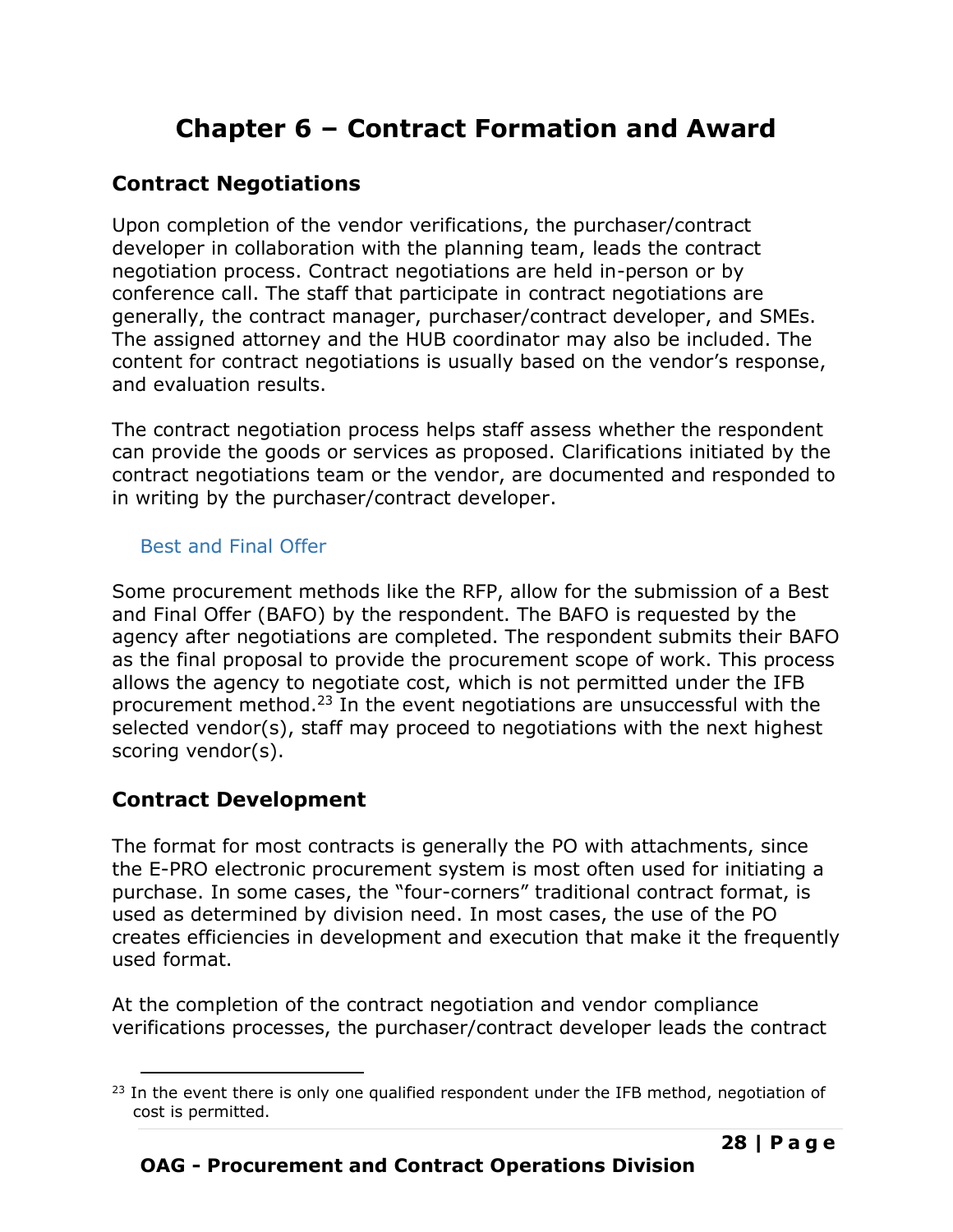development process if a four-corners contract is developed. The purchaser/contract developer collaborates with the assigned attorney and contract manager to ensure the contract contains the statement of work, general terms and conditions or "boilerplate" terms and conditions, and any special conditions. OAG essential provisions are identified in the *Essential Contract Provisions Policy.* In addition, the *CPA Guide* includes a comprehensive list of essential and recommended clauses for contract formation.

## <span id="page-30-0"></span>External and Internal Contract Approvals

Contract approvals are determined by the type and value of the contract, and the approving staff are identified in the *OAG Authorized Signature Matrix.* For example, a contract exceeding \$1 million requires the approval of executive leadership and an Executive Approval Memorandum (EAM). The PO contract approval process is built into the E-PRO system.

The contract cannot move forward, until required approvals are obtained. The four-corner contract requires a manual review and approval process, that occurs outside the E-PRO system.

In certain circumstances, not unlike the internal solicitation review requirements, inter-agency review is required for certain types of contracts. These review requirements help to ensure adequate project planning time to reduce the likelihood of unanticipated costs and delays. The primary external review requirements are described below.

## *DIR Review*

The DIR is the state agency responsible for providing technology leadership, solutions, and best value to local and state governments for the procurement of IT commodities. State agencies must submit a contract statement of work (SOW), for the purchase of IT commodity items, with a value that exceeds  $$50,000$ , for DIR review and approval.<sup>24</sup> IT purchases below the \$50,000 threshold may be directly awarded through DIR master contracts. DIR is required to review the draft SOW prior to the vendor receiving the contract.

DIR will review the SOW and approve or reject the submission. If rejected DIR will request modifications be made for re-submission. Upon approval of the SOW by DIR, the contract may be sent to the vendor for execution. Upon contract execution, the final SOW is sent to DIR for their signature.

<sup>24</sup>*Texas Procurement and Contract Management Guide* retrieved from: [https://comptroller.texas.gov/.](https://comptroller.texas.gov/)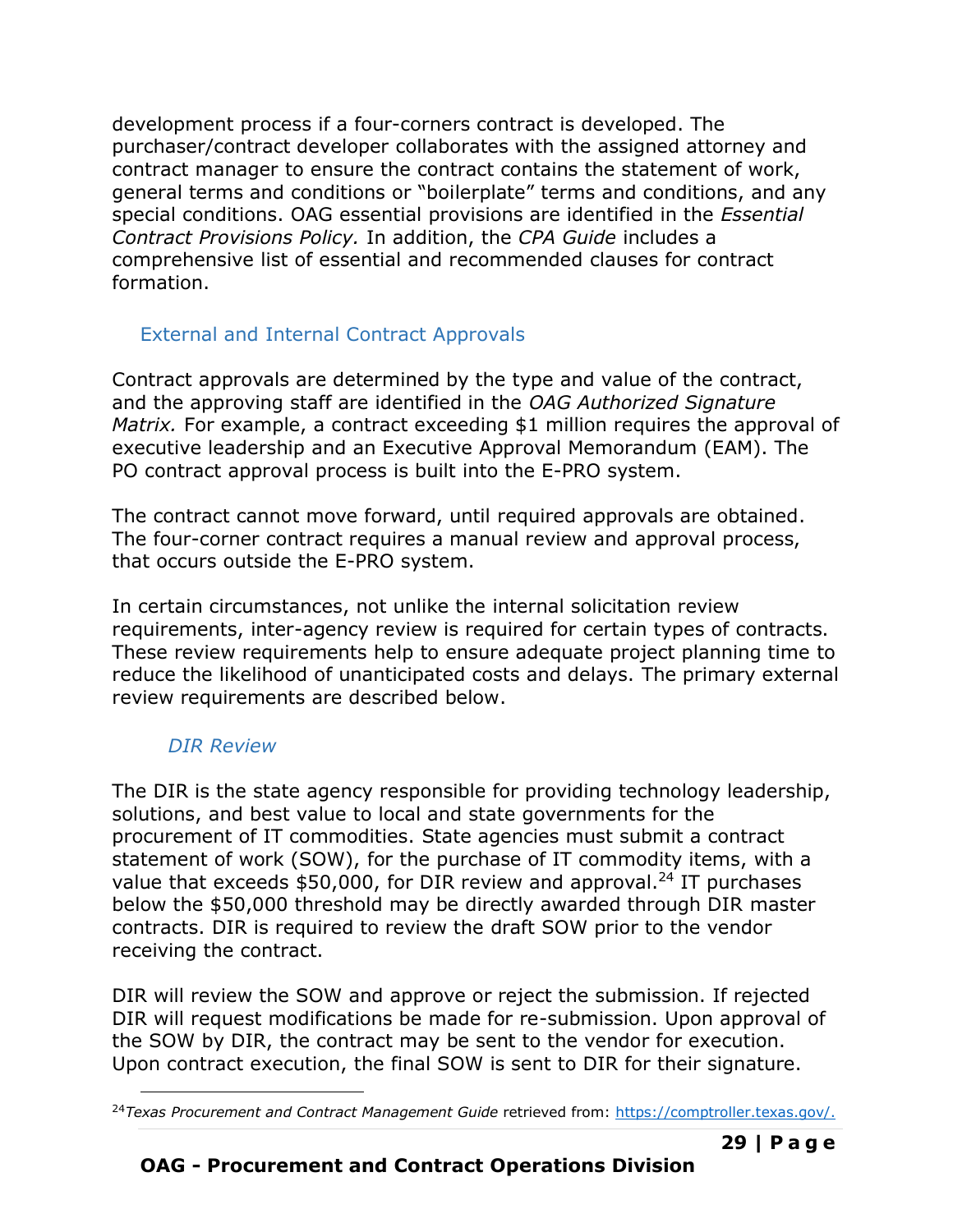The DIR signature process is required prior to payment to the vendor. Following DIR signature, the contract is posted on the OAG website.

The SOW submission instructions are provided on the [DIR website](http://dir.texas.gov/View-Search/Generic.aspx?keyword=SOW%20review) available at: [https://dir.texas.gov/.](https://dir.texas.gov/)

### *Quality Assurance Team Review*

The Quality Assurance Team (QAT) is an inter-agency team comprised of members from the CPA, DIR, and the Legislative Budget Board (LBB). The QAT is charged with reviewing Major Information Resources Projects (MIRPs) to ensure best value, recommend policies and procedures, and provide training to state procurement and contract management staff.<sup>25</sup> Agencies proposing expenditures for a MIRP submit for QAT review. The MIRP policy is located on the [OAG sharedrive.](https://txoag.sharepoint.com/:w:/s/divisions/EZHnlsg1FDNConXR0bAcRg8BoNTBMutlwuoQ7y2aRTNgzg?e=CBrWsc)

The duties of the Quality Assurance Team include:

- recommendation of policies and procedures to improve return on investment (ROI);
- review of the business case for the MIRP;
- review of certain contract amendment cost-benefit analyses;
- recommendations on contract terms for a MIRP with a value of at least \$10 million; and
- a report to the Governor.<sup>26</sup>

## <span id="page-31-0"></span>**Contract Risk Assessment**

The contract risk assessment is the second part of the Purchasing Accountability Risk Analysis procedure the OAG uses to assess risk. The contract manager is required to complete a contract risk assessment for contracts with a value of \$100,000 or more. The risk assessment is completed before contract formation, so that any special terms and conditions can be incorporated into the contract.

The contract risk assessment procedure is provided in **Appendix C: Purchasing Accountability and Risk Analysis Procedure.** The risk assessment includes standard criteria to determine risk and can be customized to include unique and complex contract criteria.

 $25$  TEX. GOVT. CODE § 2054.158 retrieved from:

[https://statutes.capitol.texas.gov/Docs/GV/htm/GV.2054.htm#2054.158.](https://statutes.capitol.texas.gov/Docs/GV/htm/GV.2054.htm#2054.158) <sup>26</sup> TEX. GOV'T. CODE, § 2054.158(b) retrieved from: https://statutes.capitol.texas.gov/Docs/GV/htm/GV.2054.htm .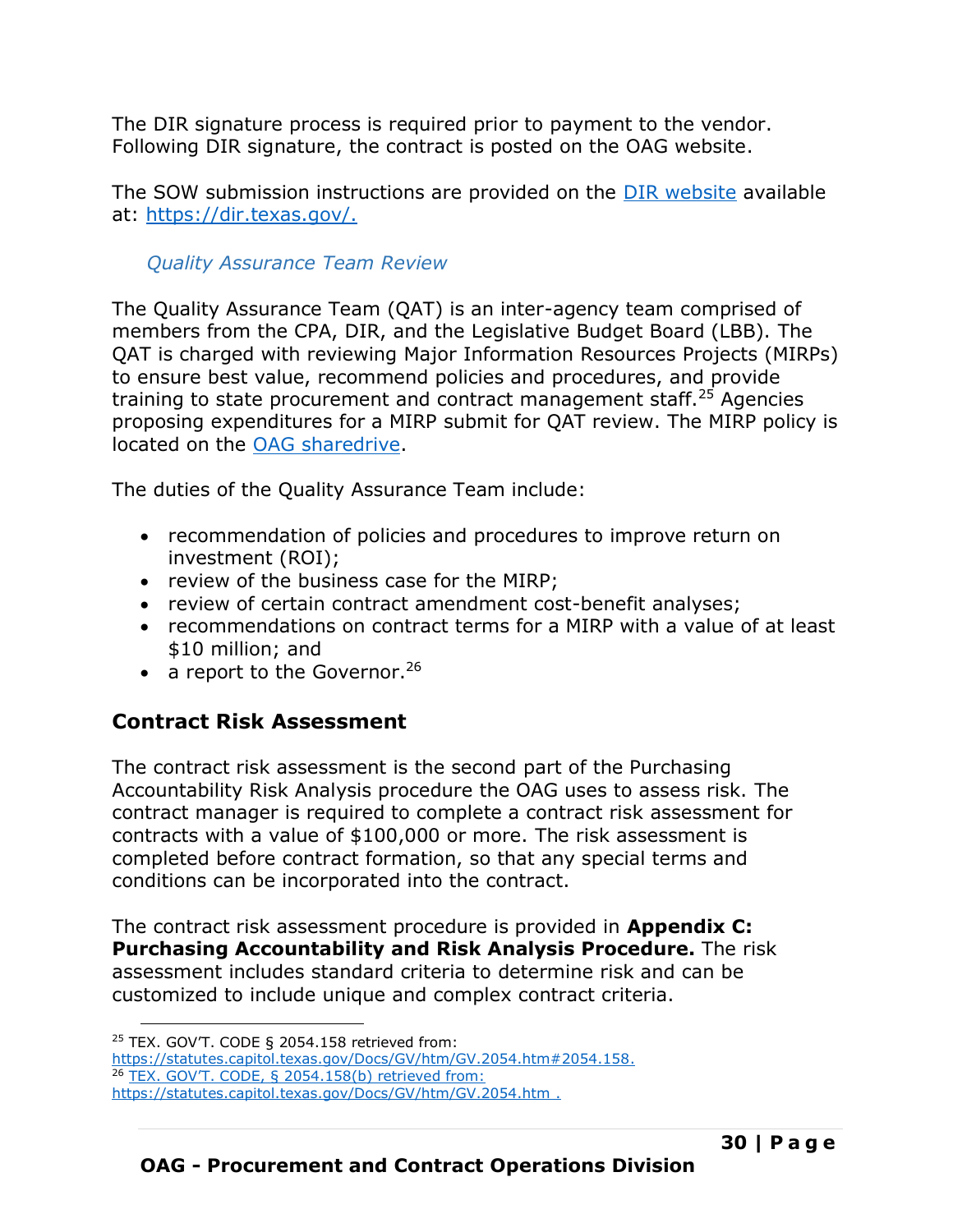Diagram 6: Contract Risk Assessment Criteria, identifies key criteria used to assess contract risk.



## **Diagram 6: Contract Risk Assessment Criteria**

Based on the contract risk assessment results, contracts may require risk management and enhanced contract monitoring plans. The process for developing these plans is addressed in Chapter 7 - Contract Management.

# <span id="page-32-0"></span>**Special Contract Requirements**

Major contracts are defined as contracts with a value of at least \$1 million, and require additional approval, oversight, and reporting.<sup>27</sup> Similarly, there are special requirements for IT contracts which frequently meet the major contract definition and include the following:

<sup>27</sup> TEX. GOV'T. CODE,§ 2262.001 retrieved from:

[https://statutes.capitol.texas.gov/Docs/GV/htm/GV.2262.htm.](https://statutes.capitol.texas.gov/Docs/GV/htm/GV.2262.htm)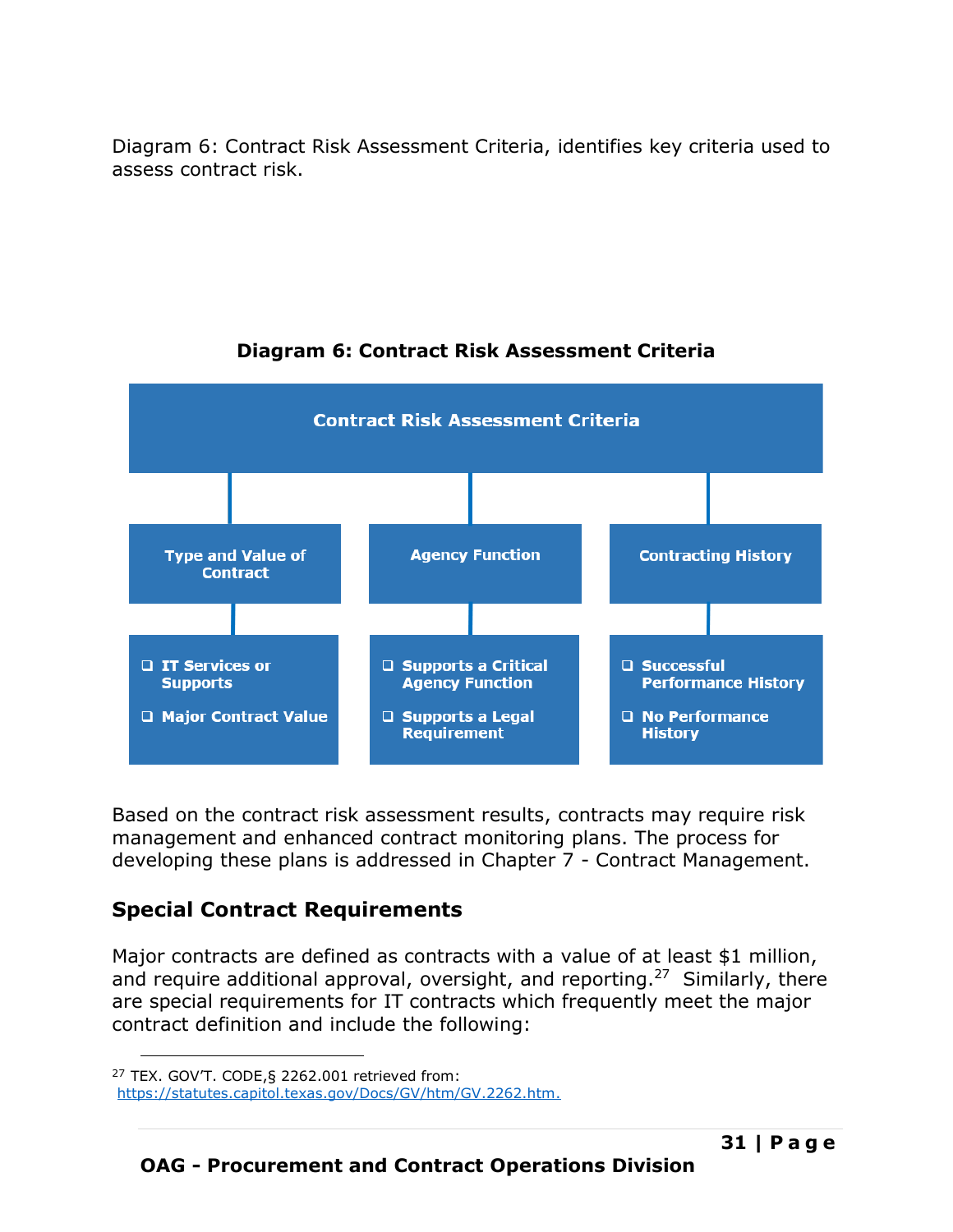- automated information system/telecommunications;
- information resources technologies; and
- major information systems.

**Appendix E: Glossary of Key Terms**, defines these types of contracts. Table 5: Special Contract Requirements summarizes the key requirements, for special contracts commonly used at the OAG.

| <b>Contract Type</b>                                             | <b>Requirements</b>                                                                                    |
|------------------------------------------------------------------|--------------------------------------------------------------------------------------------------------|
| <b>Automated Information</b><br><b>System/Telecommunications</b> | Use DIR contracts, unless an exemption is<br>$\bullet$<br>obtained                                     |
| <b>Contract Over \$5 Million</b>                                 | CPA POD-CAT review                                                                                     |
| <b>Major Contract</b>                                            | OAG Contract Manager must be assigned                                                                  |
|                                                                  | SAO Nepotism Disclosure form completed<br>by purchasing personnel                                      |
|                                                                  | Texas Ethics Commission form 1295,<br>Certificate of Interested Parties completed<br>by the contractor |
| <b>Major Information Resources</b><br>Project                    | DIR architecture assessment<br>$\bullet$                                                               |
|                                                                  | QAT notification and review                                                                            |
|                                                                  | QAT receipt of project plans                                                                           |
| <b>Major Information Systems</b>                                 | LBB notification                                                                                       |

# **Table 5: Special Contract Requirements**

# <span id="page-33-0"></span>**Contract Execution**

The majority of OAG contracts are executed through E-PRO which allows for the quick development and execution of contracts. The features of E-PRO allow staff, to view the execution timeline and status. At the agency-level, E-PRO reporting gives a snapshot of progress to measure productivity and identify any approval or execution delays.

In some cases, it is necessary to execute contracts outside of E-PRO at the division level. In these cases, division-level procedures define the contract approval and execution processes.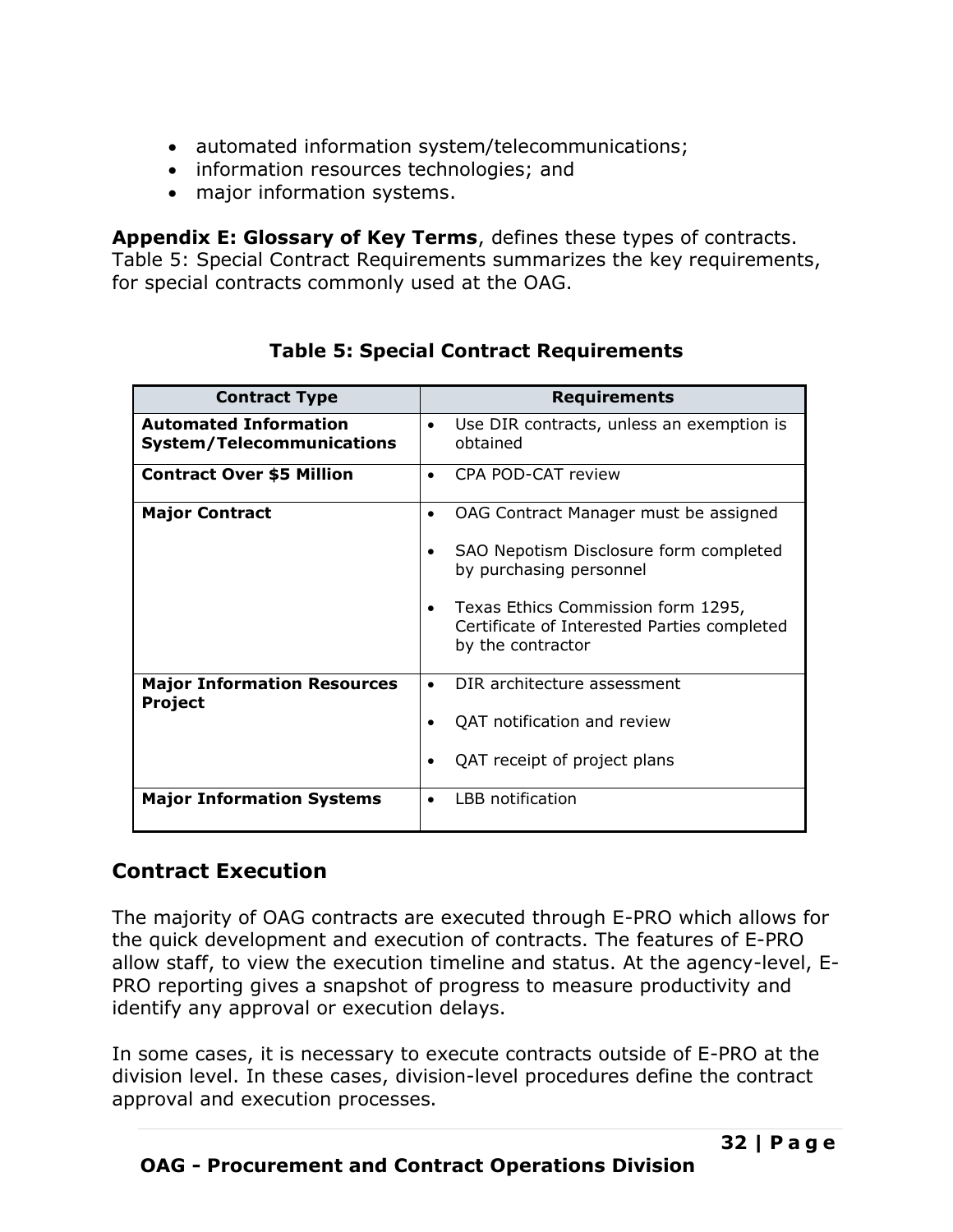Contracts executed outside of E-PRO may include:

- expert witness contracts;
- $grants^{28}$ ; and
- interagency contracts.

The internal approval process for E-PRO contracts is determined by the value of the contract, what is being procured, and other factors. In some cases, an EAM is required, that is routed for signature outside of E-PRO*.* Regardless of the amount or type of purchase, the approval process is built into E-PRO for most contracts.

Upon approval of the contract in E-PRO, the purchaser completes the contract execution process and sends the PO to the vendor. In the event, the contractor needs clarifications or requests a change to the contract, the purchaser/contract developer collaborates with the relevant staff for clarifications or change approval.

# <span id="page-34-0"></span>**Award Notifications and Posting**

The purchaser is responsible for completing award notification and posting requirements. In some cases, E-PRO automates some internal notifications. For example, the purchaser assigned to the PR to process the PO is automatically notified when the contract is executed.

The PCO *Purchasing Procedures* identify the circumstances requiring additional internal notifications, which may include the following staff:

- division SMEs;
- the contract manager;
- the HUB Coordinator; and
- the project manager.

There are various external contract award notification requirements depending on the type and value of the contract. The *Acquisition Planning Policy,* and related planning template identifies the posting and notification requirements, to include staff responsibilities.

<sup>&</sup>lt;sup>28</sup> Grants are managed in the Grants Administration Division (GAD), with exception of Child support grants. Child Support manages their grants (during solicitation, Strategic Sourcing works with GAD and then after award some are passed to CS Contract Management and others are co-managed).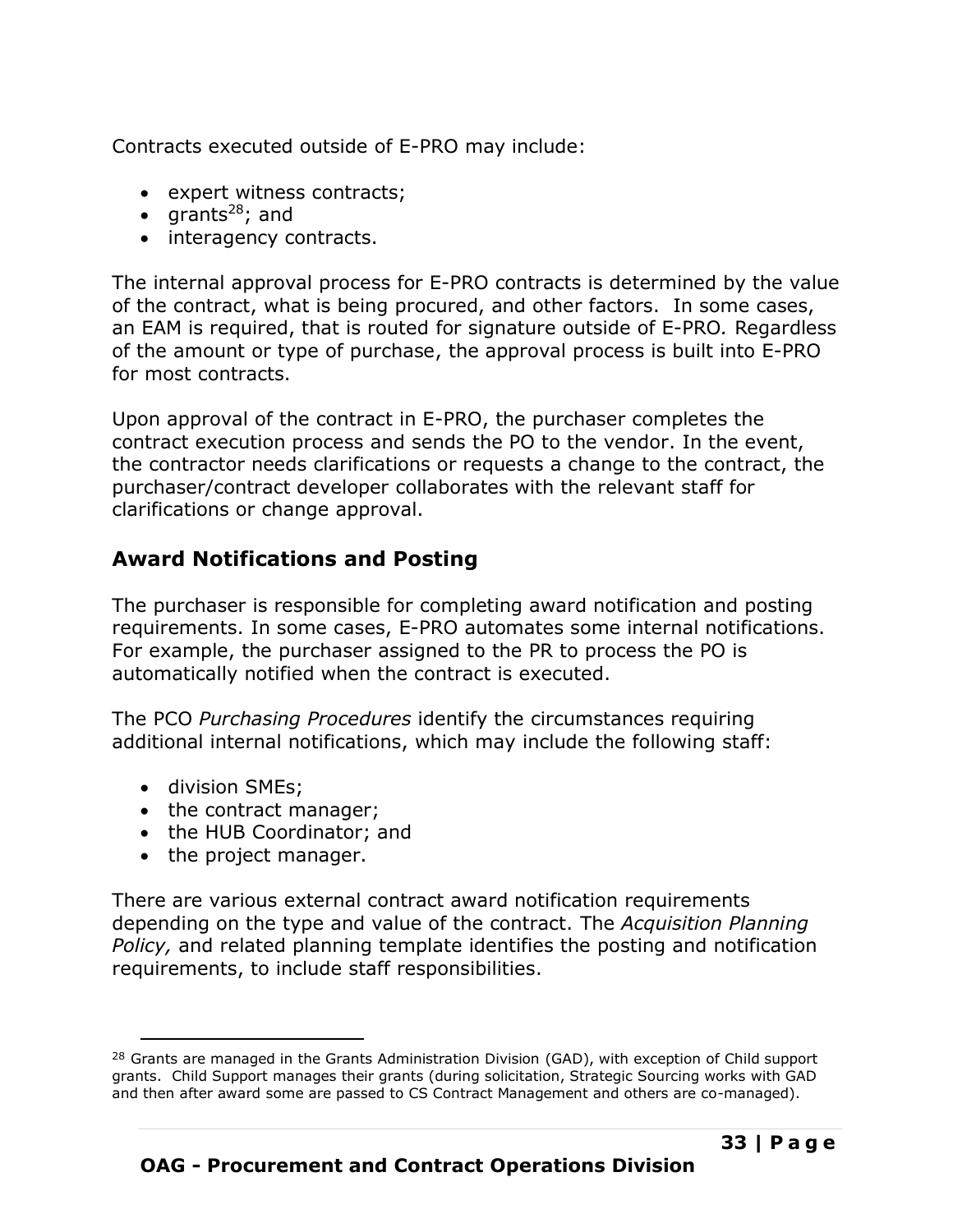### <span id="page-35-1"></span><span id="page-35-0"></span>**Post Award Processes**

### Procurement Debriefing Process

Vendors that did not receive a contract award may request a procurement debriefing with PCO. Procurement debriefings are only done at the request of the unsuccessful vendor, and after awards are posted to the ESBD. The purpose of the vendor debriefing is to provide feedback on the strengths and weaknesses of their response. The briefing provides the vendor with information to inform future proposal submissions. The *Vendor Debriefing Policy* identifies the guidelines and staff roles for conducting the briefing.

### Vendor Protest Process

<span id="page-35-2"></span>The vendor protest process applies to actual or prospective bidder, offeror, proposer, or contractor aggrieved in connection with a solicitation, evaluation or award of a contract by the OAG.<sup>29</sup> The TAC procedures for responding to vendor protests includes the following:

- filing of protest;
- OAG staff roles;
- review of protest determination;
- appeal;
- failure to file timely;
- status of procurement during protest and appeal; and
- standards for maintaining documentation.

The *Vendor Protest Procedures* define staff roles for the receipt and response to vendor protests.

### <span id="page-35-3"></span>Procurement File Documentation

The purchaser is responsible for ensuring the required documentation is in the procurement file. The procurement file serves as the official record of the procurement process. In the event of an audit, or an open records request, this file is used to respond to requests for information. Upon completion of the procurement process, the purchaser ensures the file is complete, in compliance with policy and procedure.

 $29$  69 TAC ADMIN CODE § 69.2 retrieved from: [https://texreg.sos.state.tx.us/public/readtac\\$ext.ViewTAC?tac\\_view=2&ti=1](https://texreg.sos.state.tx.us/public/readtac$ext.ViewTAC?tac_view=2&ti=1)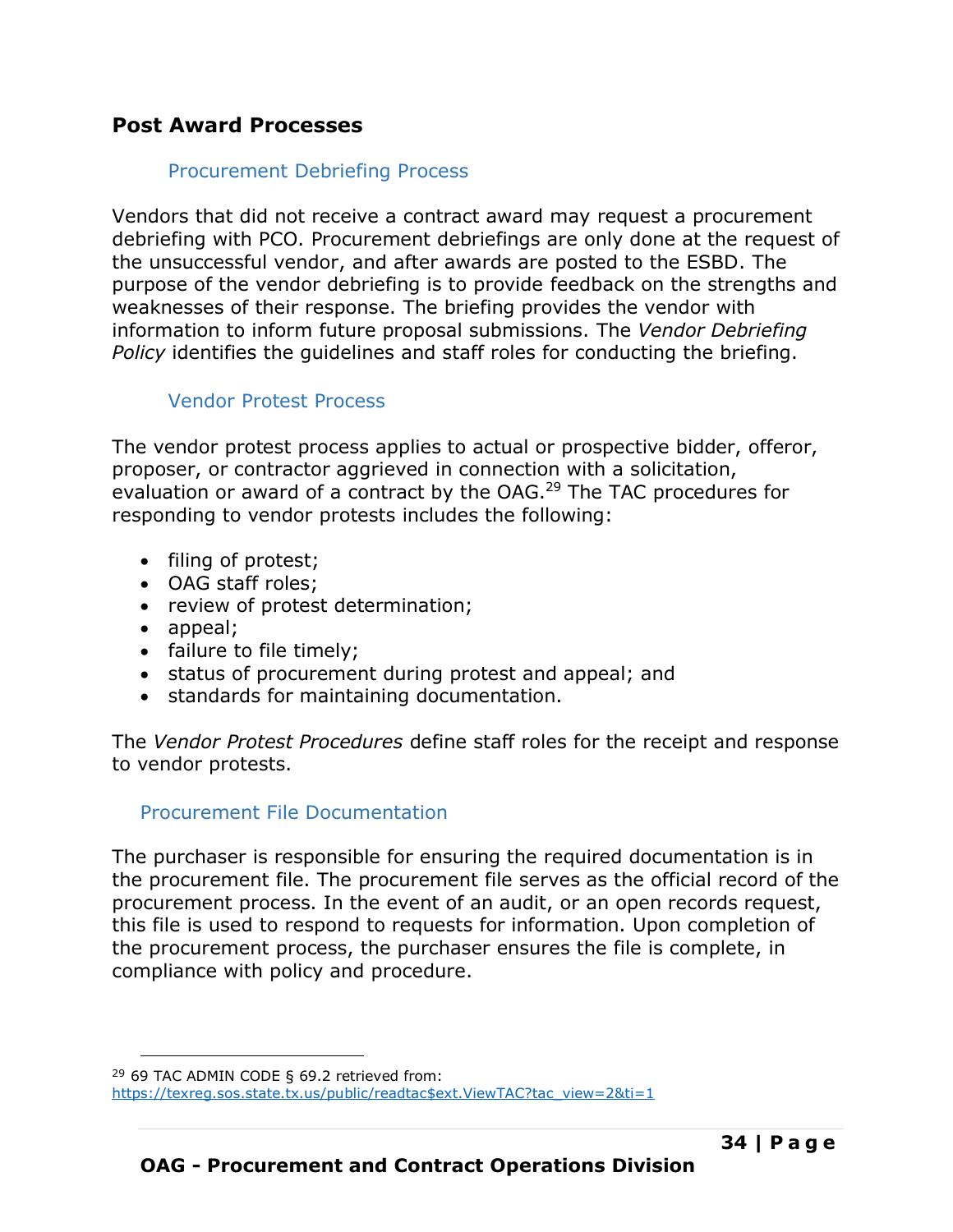### <span id="page-36-0"></span>Re-Procurement Planning

The process for planning for a new procurement is initiated by the division staff in collaboration PCO staff. The planning time for a new procurement can vary, but generally the development of a new formal solicitation document takes three to nine months. As such, procurement planning is initiated prior to the last contract renewal.

# **Chapter 7 – Contract Management**

## <span id="page-36-2"></span><span id="page-36-1"></span>**Contract Management Function**

The PCO contract management function is centralized in the Contract Operations Section (COS).<sup>30</sup> This section is responsible for managing certain administrative and legal contracts that support OAG infrastructure, IT, and legal and law enforcement functions. In addition, contract management functions in Child Support are centralized within the CS-Contract Operations Division.

Contract management staff work closely with the purchaser/contract developer from procurement planning through contract award. Upon contract award, contract managers are responsible for contract management through contract close-out.

The contract manager is responsible for the following core contract development and management functions:

- contract planning;
- contract management; and
- contract close-out.

### <span id="page-36-3"></span>Contract Planning

Contract planning activities include the contract manager to ensure contracting requirements are addressed in the beginning of the acquisition planning process. The primary planning responsibilities of the contract manager include:

- participation in identification of need;
- development of the solicitation scope;

<sup>&</sup>lt;sup>30</sup> The Child Support Division has a separate contract operations function to support the division.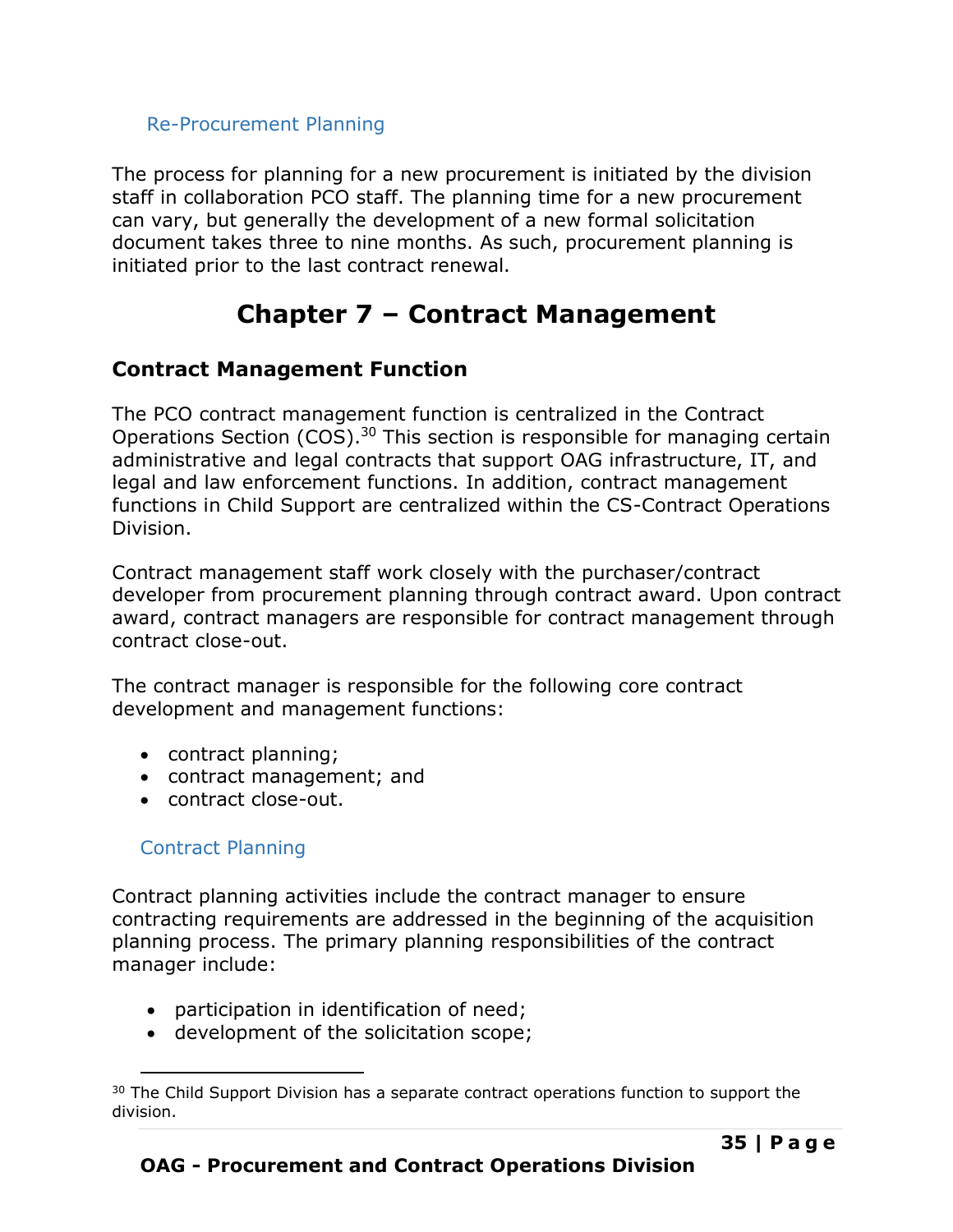- identification of contract risk;
- participation in contract negotiation; and
- contract development.

The *Acquisition Planning Policy* and related template identifies the responsibilities of both the contract manager and purchaser/contract developer for contract planning.

### *Contract Management*

The goal of contract management is to ensure that OAG receives the goods or services procured, in compliance with the terms and conditions of the contract. Contract management is formalized through the development of a Contract Management Plan (CMP) at the beginning of the contract term. The plan is monitored regularly to ensure compliance with contract terms and conditions, manage risk, and assess vendor performance. The CMP includes core monitoring activities to ensure compliance with contract terms and conditions.

The contract manager works closely with division staff and management in addressing contract management issues. For example, a contractor who submits incorrect invoices to division staff, may need technical assistance or additional monitoring on invoicing.

### *Change Management*

Contract change management, or the contract amendment process, is executed in the E-PRO system for most contracts. For contracts external to E-PRO, the amendment process is completed by the contract manager, in compliance with division procedures. The E-PRO amendment process is executed through a PO change notice (POCN) or PR change notice (PRCN). The contract manager works closely with the purchaser and stakeholders in preparing and completing the amendment.

The contract manager also ensures any external review or submissions are completed. For example, the submission of an amendment cost-benefit analysis to the QAT is required for certain major contracts.

### *Risk Management*

The contract risk assessment results identify risk and the activities that will be implemented to mitigate and manage risk. Based on the risk assessment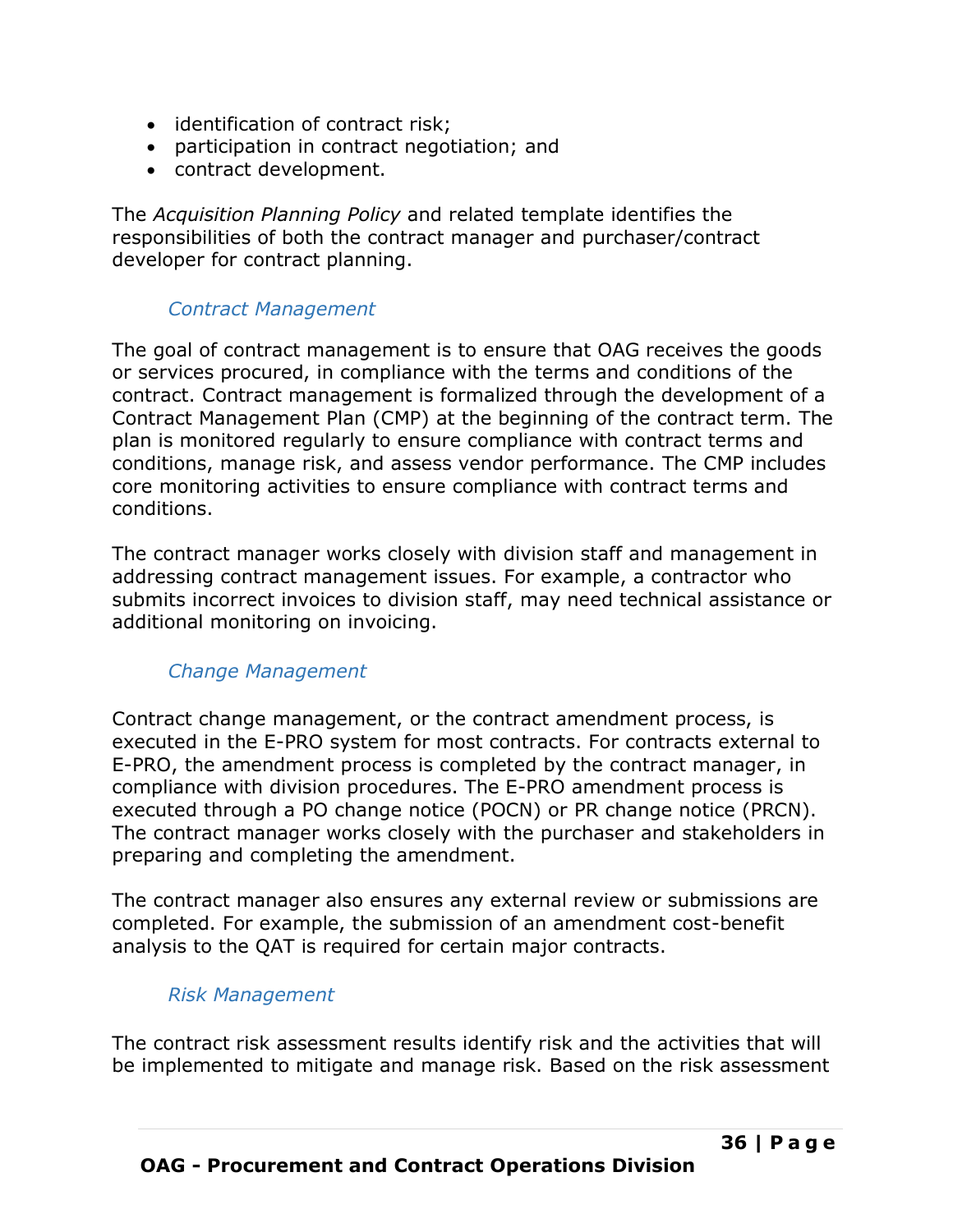rating, the contract manager identifies the approach and activities for risk management, to include enhanced contract monitoring activities.

Those contracts assessed as high-risk are prioritized for targeted technical assistance and are required to have a risk management plan. The risk management plan identifies enhanced contract monitoring activities and staff responsibilities in implementing the plan. Contractors requiring enhanced contract monitoring are reported to OAG leadership, as required by the *Purchasing Accountability and Risk Analysis Procedure.*

The risk management process is managed by the contract manager in collaboration with SMEs, and appropriate division leadership.

### *Invoice Review and Payment*

The process for invoice review and approval can vary among divisions and is identified at the beginning of the contract term. The contract management plan requires a monthly review of invoices. Invoice review may be completed prior to payment and after payment depending on the type and complexity of the contract. In addition, more frequent invoice review may be required based on previous performance or invoicing errors.

For some contracts, invoice review and approval may involve SMEs, and other division staff. For example, division legal staff review invoices for court reporting services for payment approval.

Upon invoice approval, payment is made in accordance with OAG accounting procedures.

### *Expenditure Review*

Expenditures reviews are completed regularly. E-PRO provides real-time expenditure reports that can show invoice submission and completion dates, invoice amounts, and any invoicing gaps. The contract manager is responsible for gathering expenditure data for contracts outside of E-PRO. The reviews identify any under-spending or over-spending trends, that may indicate compliance or funding issues.

In addition to monitoring contractor compliance, these reviews help to inform future funding allocations, and re-procurement planning. Significant spending variances are communicated to internal stakeholders and management.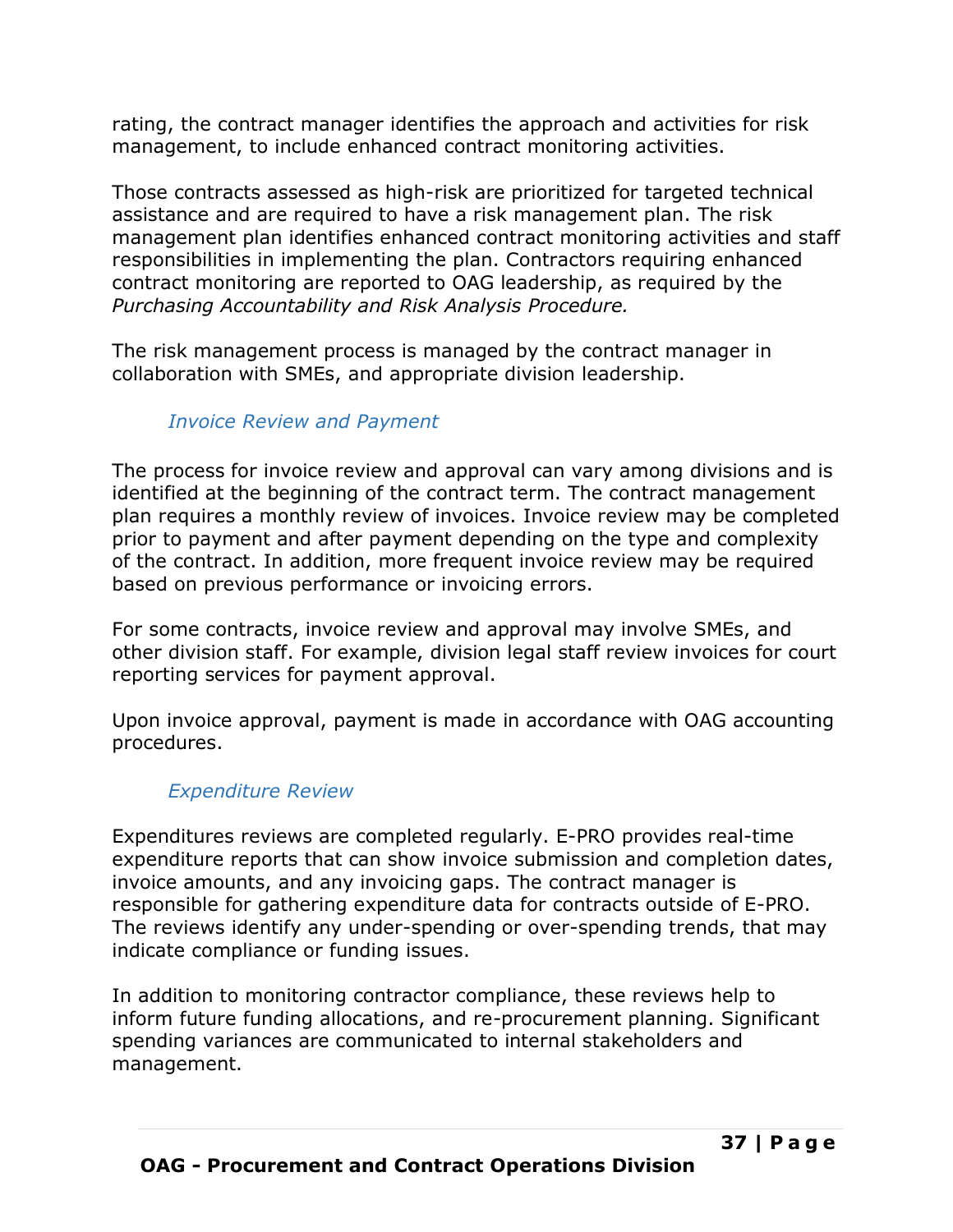### *Vendor Performance Review*

<span id="page-39-0"></span>The contract manager is responsible for reviewing vendor performance monthly. Contract performance measures define the requirements for vendor performance. The diversity of OAG contracts requires the use of a variety of performance measures. For example, IT projects typically include a schedule of deliverables, while legal support services contracts include efficiency measures.

The goods or services purchased and the complexity of the contract statement of work determines the type of contract performance measures used. Table 6: Contract Performance Measures provides examples of measures used for OAG contracts.

| <b>Type of Performance Measures</b>                                                                                               | <b>Example</b>                                                                                               |
|-----------------------------------------------------------------------------------------------------------------------------------|--------------------------------------------------------------------------------------------------------------|
| <b>Deliverable</b> - The product for a<br>project which may include a report,<br>service, or software.                            | Contractor will deliver a cybersecurity<br>assessment report within 90 days of<br>contract execution.        |
| <b>Efficiency</b> - The period for the<br>delivery of a good or service, which<br>may include minutes, hours, days, or<br>months. | Contractor will deliver ordered documents<br>within 10 business days.                                        |
| <b>Output</b> - The quantity of goods or<br>services.                                                                             | Contractor will ensure 5 documents can<br>be attached to emergency notification<br>communications.           |
| <b>Outcome</b> - The impact of goods or<br>services.                                                                              | Contractor will provide training and show<br>an 80% increase in knowledge based<br>on a training evaluation. |

### **Table 6: Contract Performance Measures**

Performance measures may be monitored using a variety of methods to include required reporting, project plans, and stakeholder input. Based on performance monitoring, the contract manager provides a monthly rating of vendor performance. This rating informs the CPA required vendor performance reporting completed at the end of the contract term.

Diagram 7: Contract Monitoring Activities illustrates the core monitoring activities.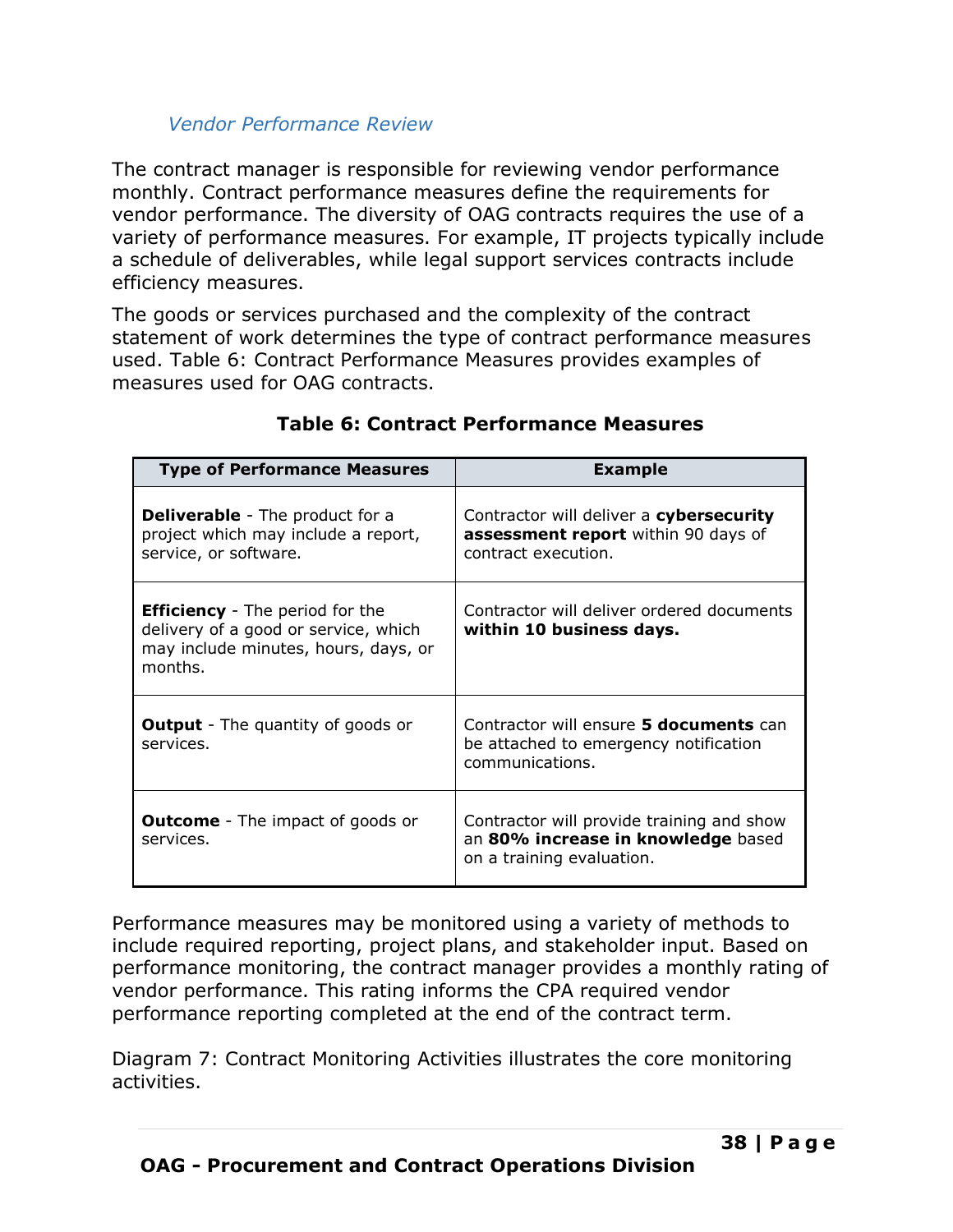

# **Diagram 7: Contract Monitoring Activities**

# <span id="page-40-1"></span><span id="page-40-0"></span>**Special Contract Management Requirements**

### HUB HSP Requirements

As part of monitoring of the HSP, contractors are required to submit Progress Assessment Reports (PARs) and revised HSPs to the HUB Coordinator. The contract manager coordinates the receipt of these documents at the beginning of the contract term.

The HUB Coordinator is responsible for reviewing the reports and revised HSPs and providing technical assistance to contractors.

### **[Major Information Resources Projects](https://txoag.sharepoint.com/:w:/s/divisions/EZHnlsg1FDNConXR0bAcRg8BoNTBMutlwuoQ7y2aRTNgzg?e=CBrWsc)**

<span id="page-40-2"></span>As noted in Chapter 6 – Contract Formation and Award, the QAT is charged with certain duties for MIRP contracts.

The QAT is also charged with monitoring and reporting on MIRP performance indicators to include: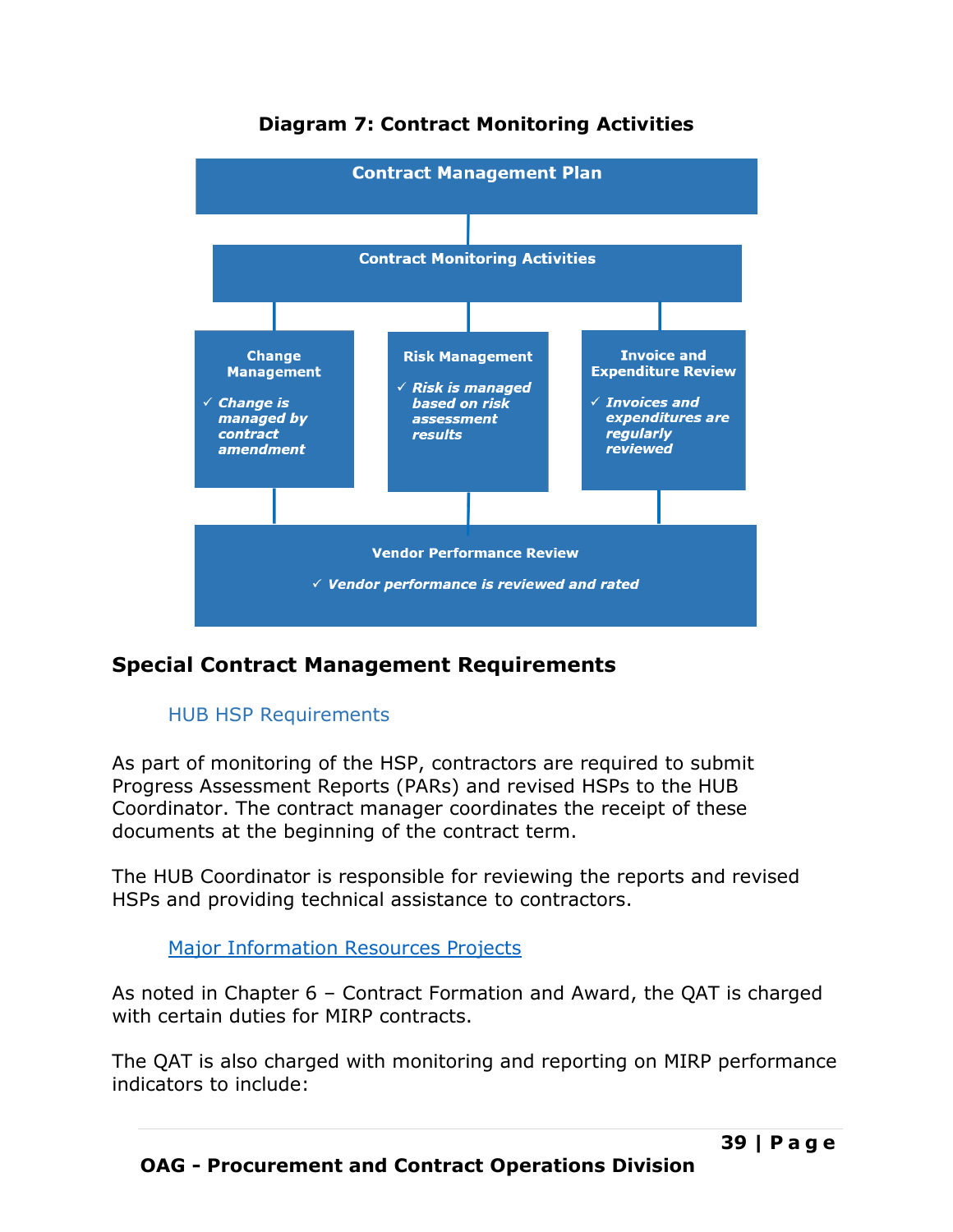- schedule;
- cost;
- scope; and
- quality. $31$

The contract manager collaborates with division SMEs to ensure compliance with QAT requirements. More information on the QAT review process is available at [http://qat.state.tx.us/.](http://qat.state.tx.us/)

## <span id="page-41-0"></span>**Vendor Performance Reporting**

The CPA provides a tracking system for state agencies to report vendor performance for certain purchases.<sup>32</sup> The Vendor Performance Tracking System (VPTS) is the CPA portal used for reporting vendor performance.

The PCO is responsible for submitting agency reports to the CPA. PCO staff work closely with OAG divisions to provide technical assistance on report preparation and submission.

The *Vendor Performance Reporting Policy* identifies the reporting requirements to include the following:

- applicable purchases;
- OAG legal review:
- rule and statutory references;
- reporting format; and
- staff responsibilities.

More information on the vendor performance reporting requirement is available at [https://www.comptroller.texas.gov/.](https://www.comptroller.texas.gov/)

## <span id="page-41-1"></span>**Contract Close-out**

### <span id="page-41-2"></span>Contract Termination

Contract termination occurs when the contract ends prior to the scheduled end of term. The reasons for early termination may include:

• Termination for cause (e.g., breach of contract);

<sup>31</sup> TEX. GOV'T. CODE § 2054.159 retrieved from:

[http://www.statutes.legis.state.tx.us/Docs/GV/htm/GV.2054.htm#2054.158.](http://www.statutes.legis.state.tx.us/Docs/GV/htm/GV.2054.htm#2054.158)

<sup>32</sup> TEX. GOV'T. CODE § 2262.055 retrieved from:

[https://statutes.capitol.texas.gov/Docs/GV/htm/GV.2262.htm.](https://statutes.capitol.texas.gov/Docs/GV/htm/GV.2262.htm)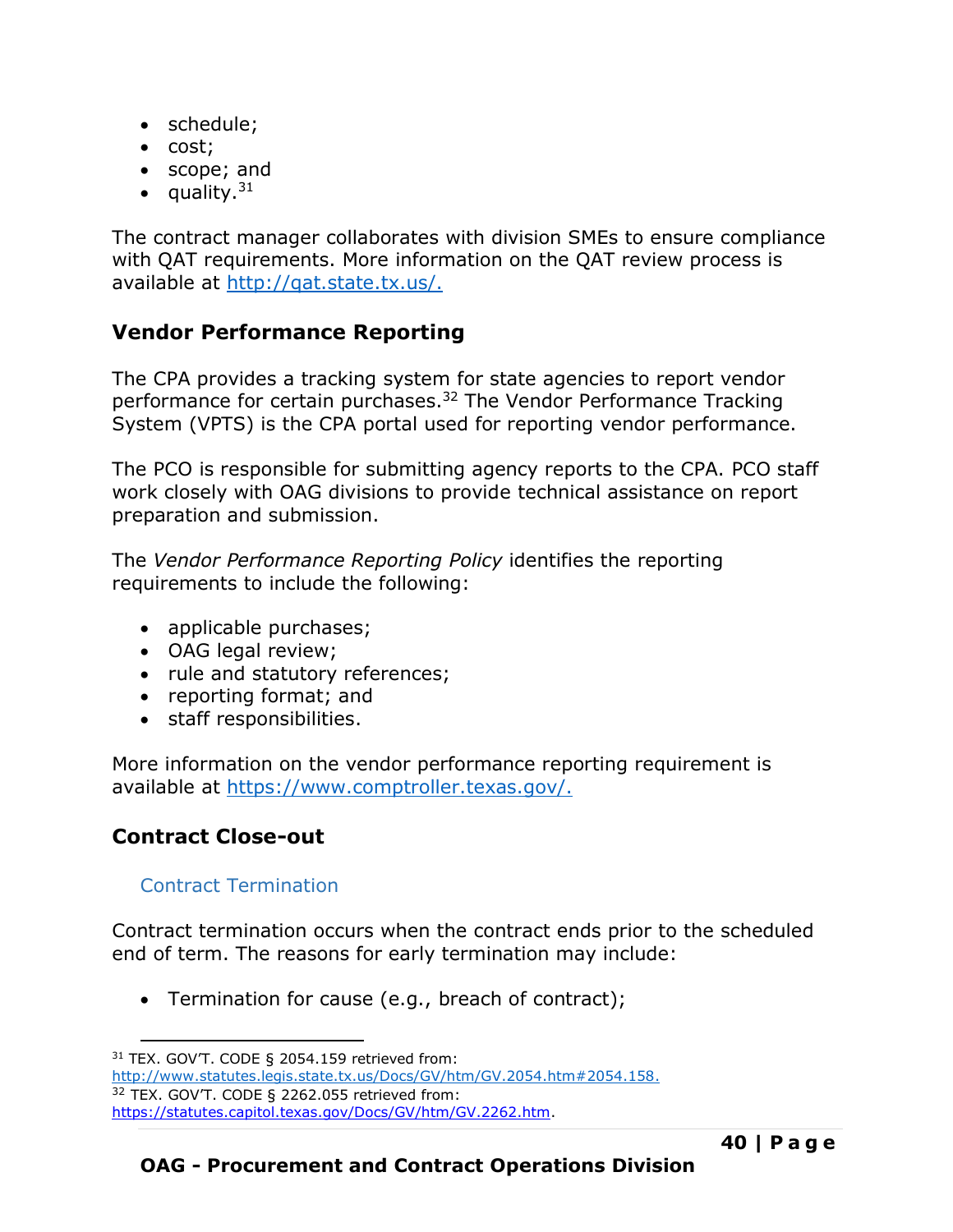- loss of funding;
- project completion;
- services are no longer needed;
- termination for convenience; and
- vendor performance.

The contract terms and conditions describe the reasons and notification requires for early terminations. Staff are required to consult with PCO leadership and legal for contract terminations. The *CPA Guide* provides a detailed description of the types of contract termination.

The contract close-out process is completed at contract termination or the end of the contract term. The close-out process ensures the contract file, includes all required documentation. The contract manager is responsible for the following close-out activities:

- expenditures and invoice reconciliation;
- records retention determination;
- risk management documentation and resolution;
- vendor performance rating and reporting; and
- verification of receipt of good or services.

The contract manager completes the contract closeout process, in compliance with PCO procedure.

### <span id="page-42-0"></span>Contract Management File Documentation

The contract manager is responsible for ensuring the required documentation is in the contract file. The contract management file serves as the official record of the contracting process. In the event of an audit, or an open records request, this file is used to respond to requests for information. At the end of the contract term, the contract manager ensures the file is complete, in compliance with policy and procedure.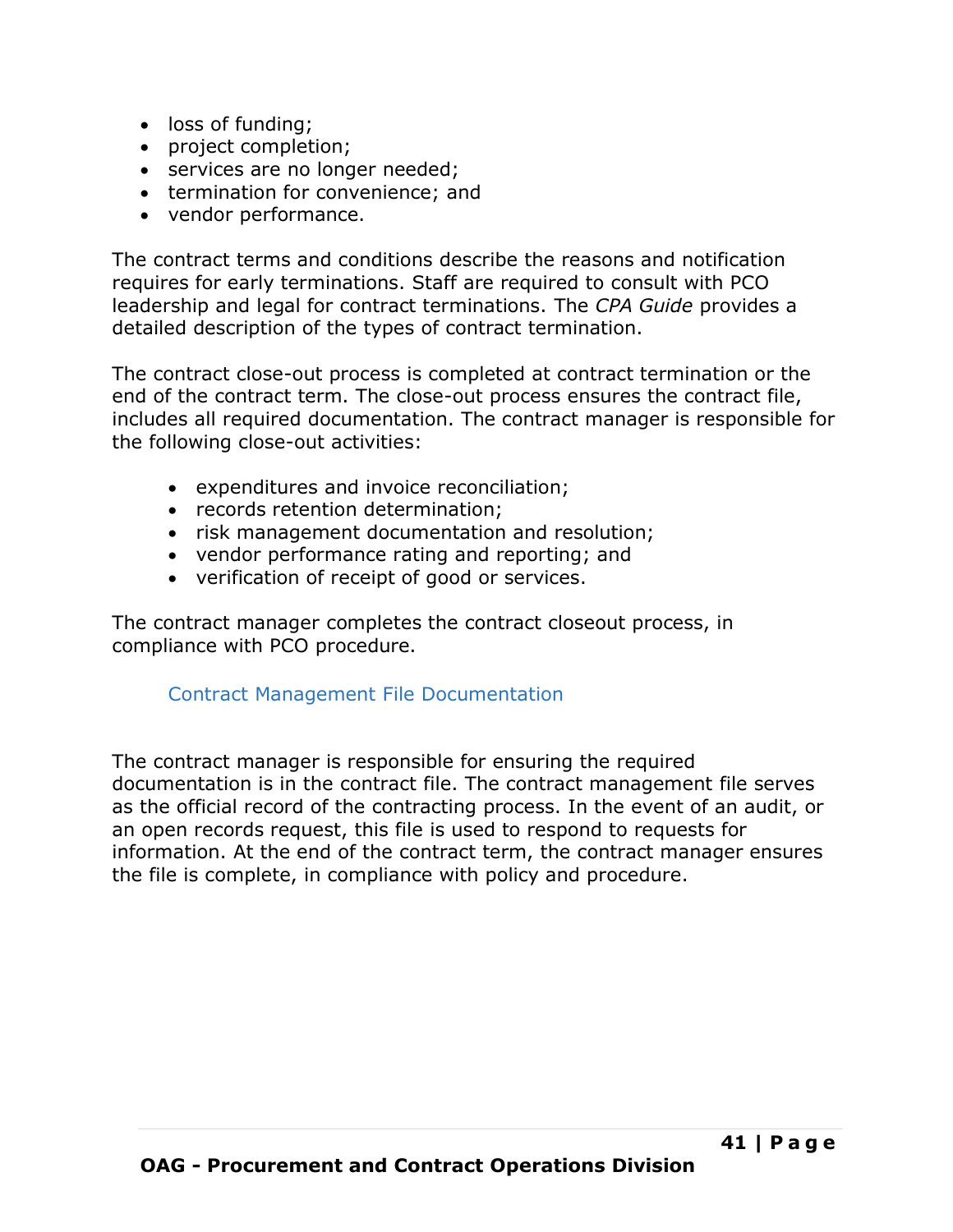*This section intentionally left blank.*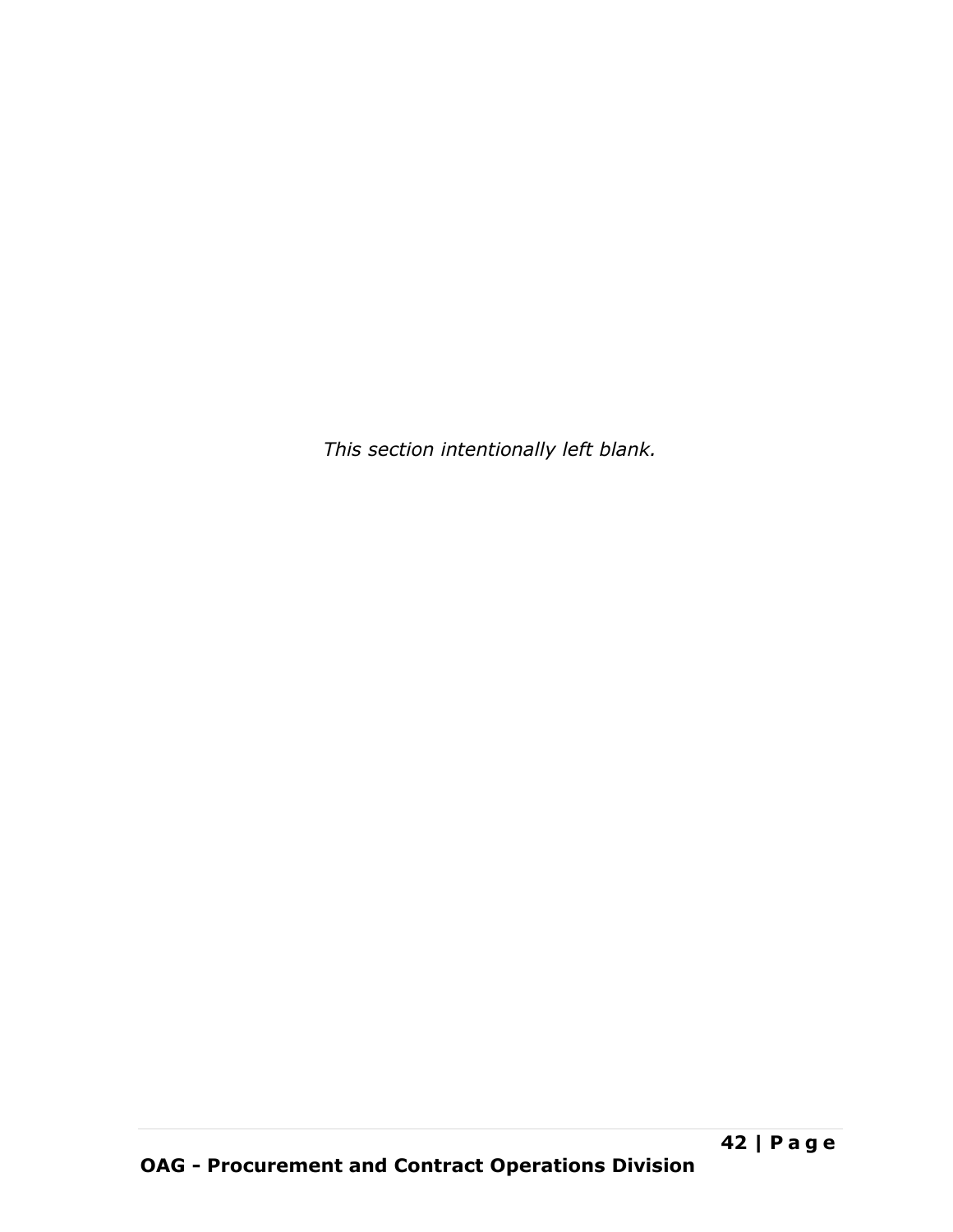# <span id="page-44-0"></span>**Appendix A: Procurement and Contracting Best Practices**

| <b>Content</b>                                                                             | <b>Source</b>                                                                                                                                                         |
|--------------------------------------------------------------------------------------------|-----------------------------------------------------------------------------------------------------------------------------------------------------------------------|
| <b>Best Practices in Service</b><br>Contracting for State and Local<br>Government Agencies | National Contract Management Association,<br>Journal of Contract Management, 2009,<br>available at:                                                                   |
|                                                                                            | https://www.ncmahq.org/.                                                                                                                                              |
| State of Texas, Procurement<br>and Contract Management<br>Guide                            | Comptroller of Public Accounts, Procurement<br>and Contract Management Guide, 2019,<br>available at:<br>https://comptroller.texas.gov/purchasing/doc<br>s/96-1809.pdf |
| The Contract Management<br>Standard                                                        | National Contract Management Association,<br>available at:                                                                                                            |
|                                                                                            | https://www.ncmahq.org/standards-<br>certification/contract-management-standard.                                                                                      |
| <b>Global Best Practices</b>                                                               | National Institute of Governmental<br>Procurement, available at:                                                                                                      |
|                                                                                            | https://www.nigp.org/home/find-<br>procurement-resources/guidance/global-best-<br>practices.                                                                          |
| <b>NASPO Contract Administration</b><br><b>Best Practices Guide</b>                        | National Association of State Procurement<br>Officers, available at:                                                                                                  |
|                                                                                            | https://www.naspo.org/ContractAdministratio<br>nBestPractices.                                                                                                        |
| NASPO Tech Next Series: The<br><b>Internet of Things</b>                                   | National Association of State Procurement<br>Officers, available at:                                                                                                  |
|                                                                                            | https://www.naspo.org/Publications/ArtMID/<br>8806/ArticleID/4525.                                                                                                    |
| Public Procurement Benchmark,<br>2019 Survey Report                                        | National Institute of Governmental<br>Procurement, available at:                                                                                                      |
|                                                                                            | https://www.nigp.org/home/find-<br>procurement-resources/quidance/research-<br>reports.                                                                               |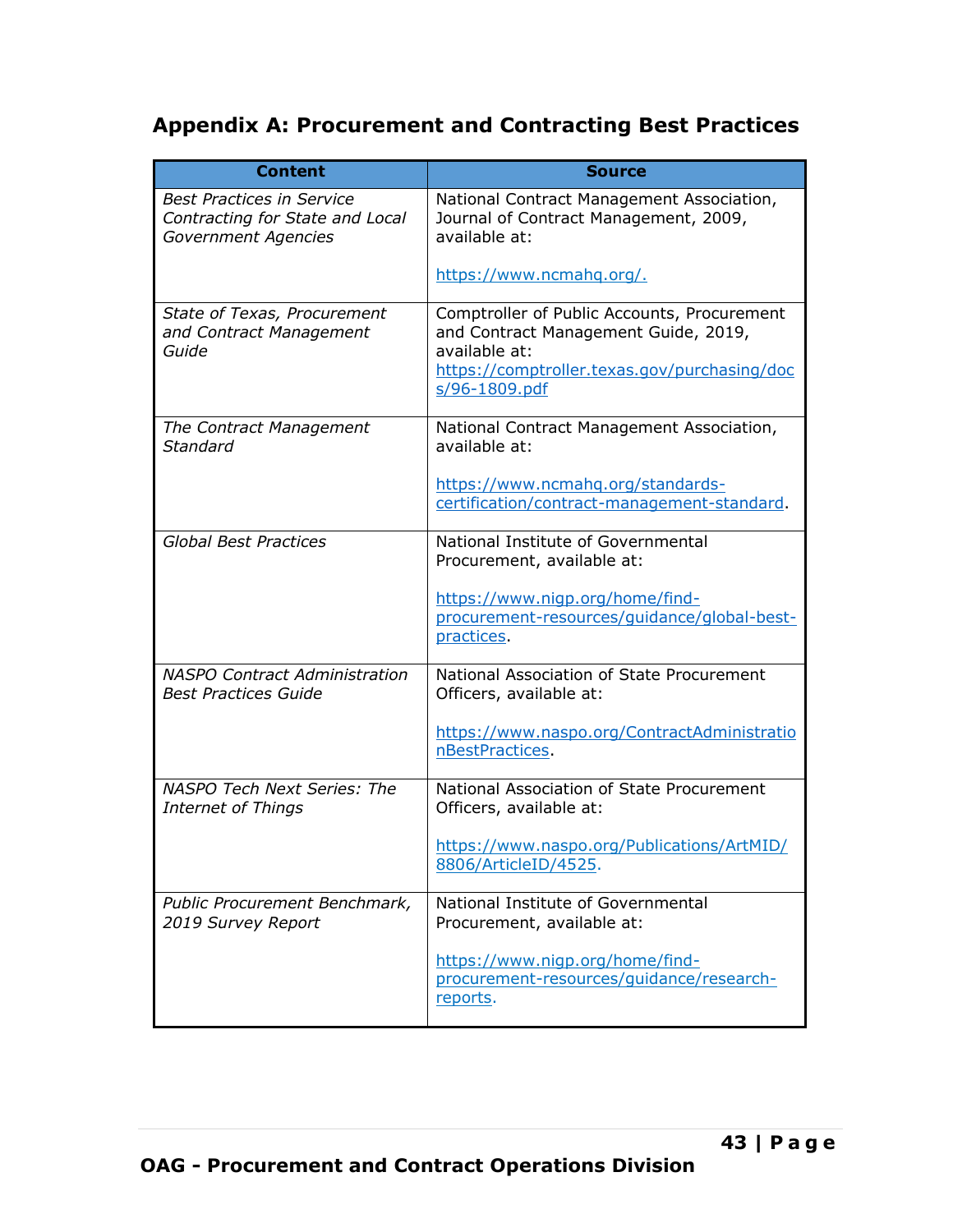# **Appendix B: Vendor Compliance Verifications**

<span id="page-45-0"></span>

| <b>Verification Purpose</b>                                                                                                                           | <b>Verification Process</b>                                                                                                                                                                                           |
|-------------------------------------------------------------------------------------------------------------------------------------------------------|-----------------------------------------------------------------------------------------------------------------------------------------------------------------------------------------------------------------------|
| <b>Boycott Israel Check - Confirms</b><br>that the vendor does not and will not<br>boycott Israel.                                                    | Check the divestment lists (maintained<br>by the Texas Safekeeping and Trust<br>Company) and posted at the CPA<br>website, available at:                                                                              |
|                                                                                                                                                       | https://comptroller.texas.gov/purchasin<br>g/publications/divestment.php.                                                                                                                                             |
| <b>Debarment Check - Confirms the</b><br>vendor has not been debarred by the<br>CPA.                                                                  | Check the debarred vendor list posted<br>on the CPA website, available at:                                                                                                                                            |
|                                                                                                                                                       | https://comptroller.texas.gov/purchasin<br>g/programs/vendor-performance-<br>tracking/debarred-vendors.php.                                                                                                           |
| <b>Franchise Tax Check - Confirms</b><br>whether the vendor has the right to<br>transact business in Texas.                                           | Check the CPA Tax Policy Division<br>website, available at:<br>https://comptroller.texas.gov/taxes/fra<br>nchise/.                                                                                                    |
| Iran, Sudan, & Foreign Terrorist<br><b>Organization Check - Confirms the</b><br>vendor does not do business with a<br>foreign terrorist organization. | Check the divestment lists (maintained<br>by the Texas Safekeeping and Trust<br>Company) and posted at the CPA<br>website, available at:<br>https://comptroller.texas.gov/purchasin<br>g/publications/divestment.php. |
| <b>Secretary of State - Legal</b><br><b>Operation Check - Confirms</b><br>whether the vendor is legally<br>operating in Texas.                        | Check the Secretary of State website<br>available at:<br>http://www.sos.state.tx.us/.                                                                                                                                 |
| <b>System for Award Management</b><br>(SAM) Check - Confirms whether<br>the vendor is excluded from a federal<br>contract or grant.                   | Check the System for Award<br>Management (SAM) website, available<br>at:<br>https://www.sam.gov/portal/SAM/#1.                                                                                                        |
| <b>Warrant/Payment Hold Check -</b><br>Confirms whether the vendor is on<br>warrant/payment hold for an<br>outstanding debt.                          | Check the CPA Statewide Fiscal Services<br>Division website available at:<br>https://fmx.cpa.texas.gov/fmx/payment                                                                                                    |
|                                                                                                                                                       | /index.php.                                                                                                                                                                                                           |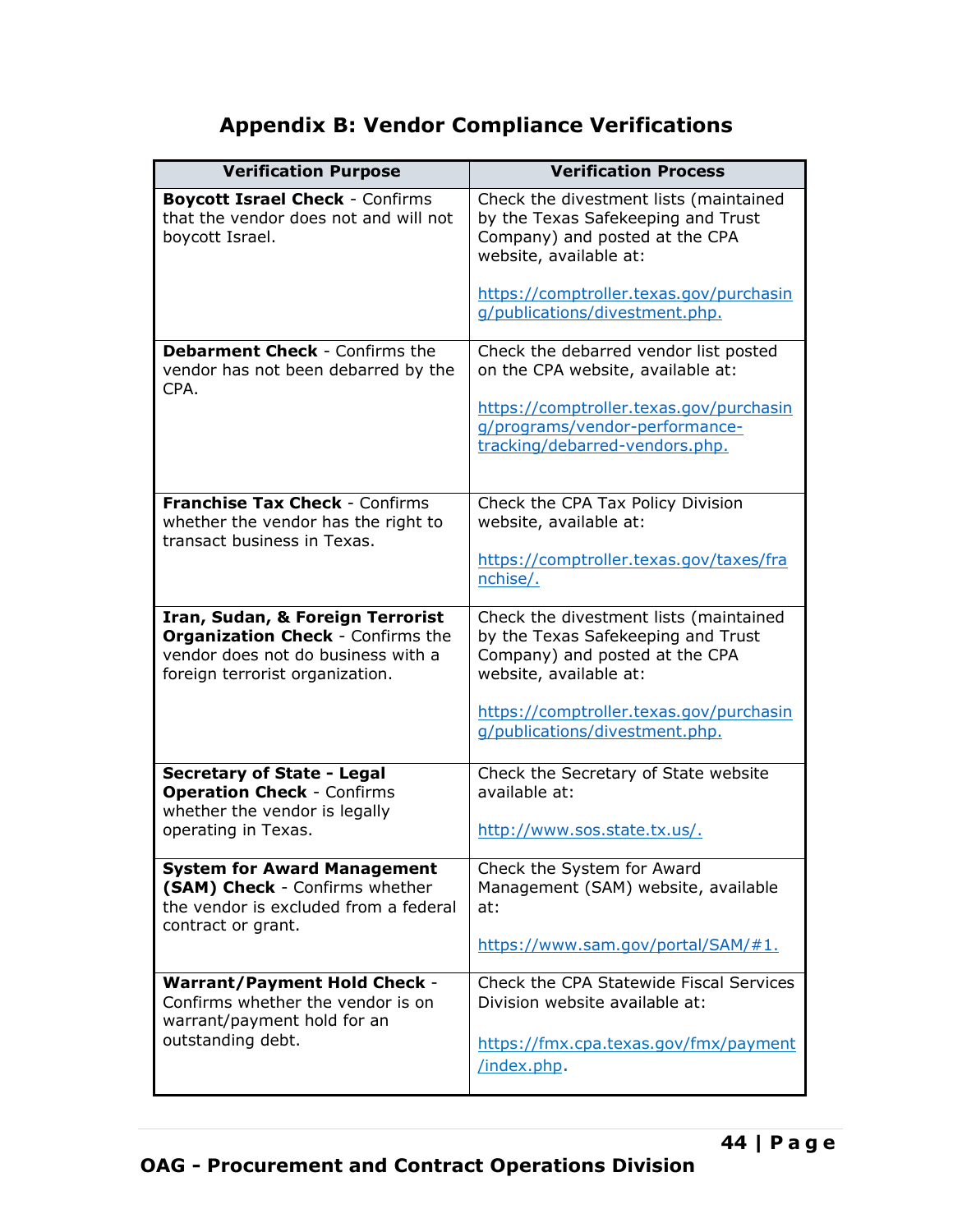## <span id="page-46-0"></span>**Appendix C: Purchasing Accountability and Risk Analysis Procedure**

*This procedure must be followed for procurements and contracts with a value of \$100,000 or more, to determine procurement and contracting risk.<sup>33</sup> This procedure complies with the purchasing accountability and risk analysis requirement in TEX.GOV'T CODE § 2261.256.*

### **Procurement Risk Assessment**

- 1. The purchaser during the acquisition planning process, determines whether the solicitation has a value of \$100,000 or more.
- 2. If the solicitation has a value of \$100,000 or more the purchaser follows the Acquisition Planning and Procurement Risk Assessment policies to complete the acquisition plan and procurement risk assessment.
- 3. At the end of the solicitation, the purchaser forwards the acquisition plan and procurement risk assessment to the assigned contract manager. The purchaser retains the plan and risk assessment in the procurement file.

### **Contract Risk Assessment**

- 1. If a contract has a value of  $$100,000^{34}$  or more, the contract manager completes a contract risk assessment for each contract awarded under the procurement.<sup>35</sup>
- 2. The contract manager informs relevant stakeholders of the results of the contract risk assessment, in accordance with the contract risk assessment procedure/template.
- 3. The contract manager adds the contract risk assessment to the procurement risk assessment procedure/ template (if applicable) and retains the documents in the contract file.

## **Staff Resources**

Procurement and Contracting Policies and Procedures are provided on the OAG intranet:<https://intranet.oag.state.tx.us/contract-oversight-team.>

 $33$  The instructions for managing procurement and contracting risk, to include enhanced monitoring, are provided in the risk assessment procedure/template.

 $34$  The value refers to the initial contract term for the contract risk assessment.

<sup>&</sup>lt;sup>35</sup> Contract risk assessments may be completed for other contracts, at the discretion of PCO leadership.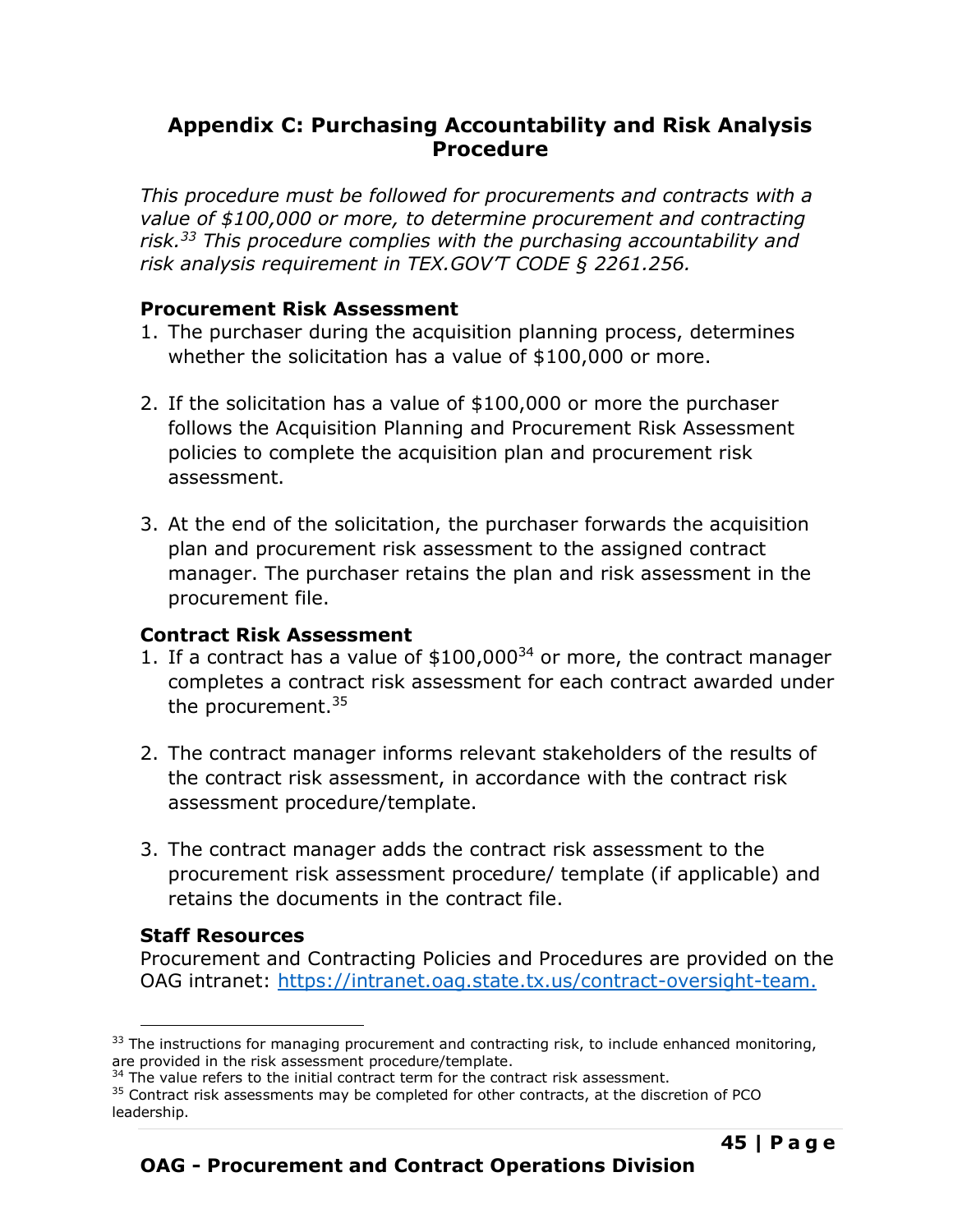# **Appendix D: Acronym Key**

<span id="page-47-0"></span>

| <b>Acronym</b> | <b>Meaning</b>                                 |  |
|----------------|------------------------------------------------|--|
| <b>BAFO</b>    | Best and Final Offer                           |  |
| <b>CAT</b>     | <b>Contract Advisory Team</b>                  |  |
| <b>CATRAD</b>  | Contract Advisory Team-Review and Delegation   |  |
| <b>CMBL</b>    | <b>Central Master Bidders List</b>             |  |
| <b>COS</b>     | <b>Contract Operations Section</b>             |  |
| <b>COT</b>     | Contract Oversight Team                        |  |
| <b>CPA</b>     | <b>Texas Comptroller of Public Accounts</b>    |  |
| <b>CTCD</b>    | Certified Texas Contract Developer             |  |
| <b>CTCM</b>    | Certified Texas Contract Manager               |  |
| <b>CTP</b>     | Certified Texas Purchaser                      |  |
| <b>CTPM</b>    | Certified Texas Procurement Manager            |  |
| <b>DIR</b>     | Department of Information Resources            |  |
| <b>EAM</b>     | <b>Executive Action Memo</b>                   |  |
| <b>ESBD</b>    | <b>Electronic State Business Daily</b>         |  |
| <b>HUB</b>     | <b>Historically Underutilized Businesses</b>   |  |
| <b>HSP</b>     | <b>HUB Subcontracting Plan</b>                 |  |
| <b>IFB</b>     | <b>Invitation for Bid</b>                      |  |
| <b>LBB</b>     | Legislative Budget Board                       |  |
| <b>MIRP</b>    | Major Information Resources Project            |  |
| <b>NIGP</b>    | National Institute of Governmental Procurement |  |
| <b>OAG</b>     | Office of the Attorney General                 |  |
| <b>OMR</b>     | Open Market Requisition                        |  |
| <b>PCO</b>     | Procurement and Contract Operations Division   |  |
| PO             | Purchase Order                                 |  |
| <b>POCN</b>    | Purchaser Order Change Notice                  |  |
| <b>PR</b>      | Purchase Requisition                           |  |
| <b>RFI</b>     | Request for Information                        |  |
| <b>RFO</b>     | <b>Request for Offers</b>                      |  |
| <b>RFP</b>     | Request for Proposals                          |  |
| <b>RFQ</b>     | Request for Qualifications                     |  |
| QAT            | Quality Assurance Team                         |  |
| <b>SAM</b>     | System for Award Management                    |  |
| <b>SME</b>     | <b>Subject Matter Expert</b>                   |  |

# **OAG - Procurement and Contract Operations Division**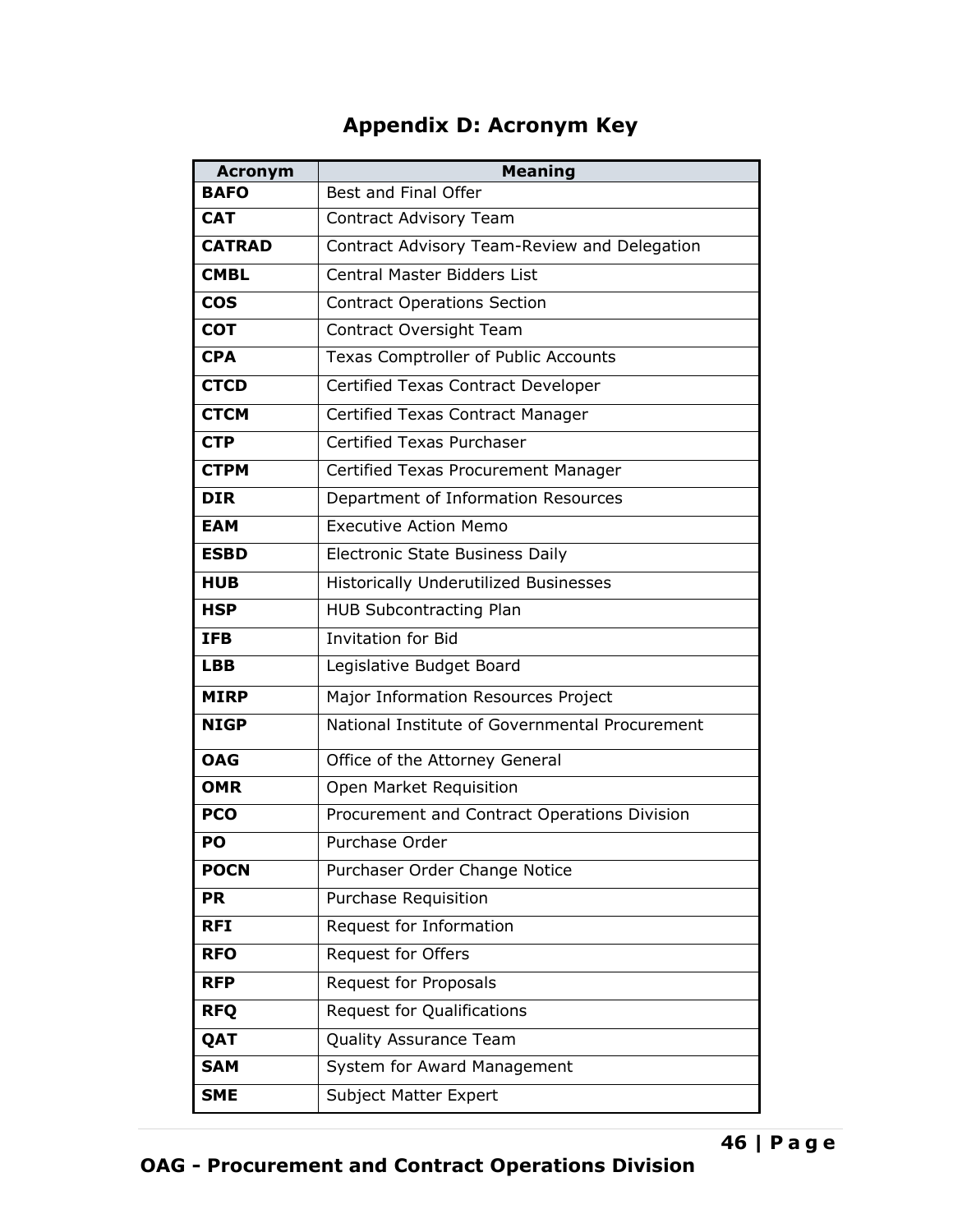| <b>SPD</b>   | Statewide Procurement Division     |
|--------------|------------------------------------|
| <b>TAC</b>   | Texas Administrative Code          |
| <b>TXMAS</b> | Texas Multiple Award Schedule      |
| <b>VPTS</b>  | Vendor Performance Tracking System |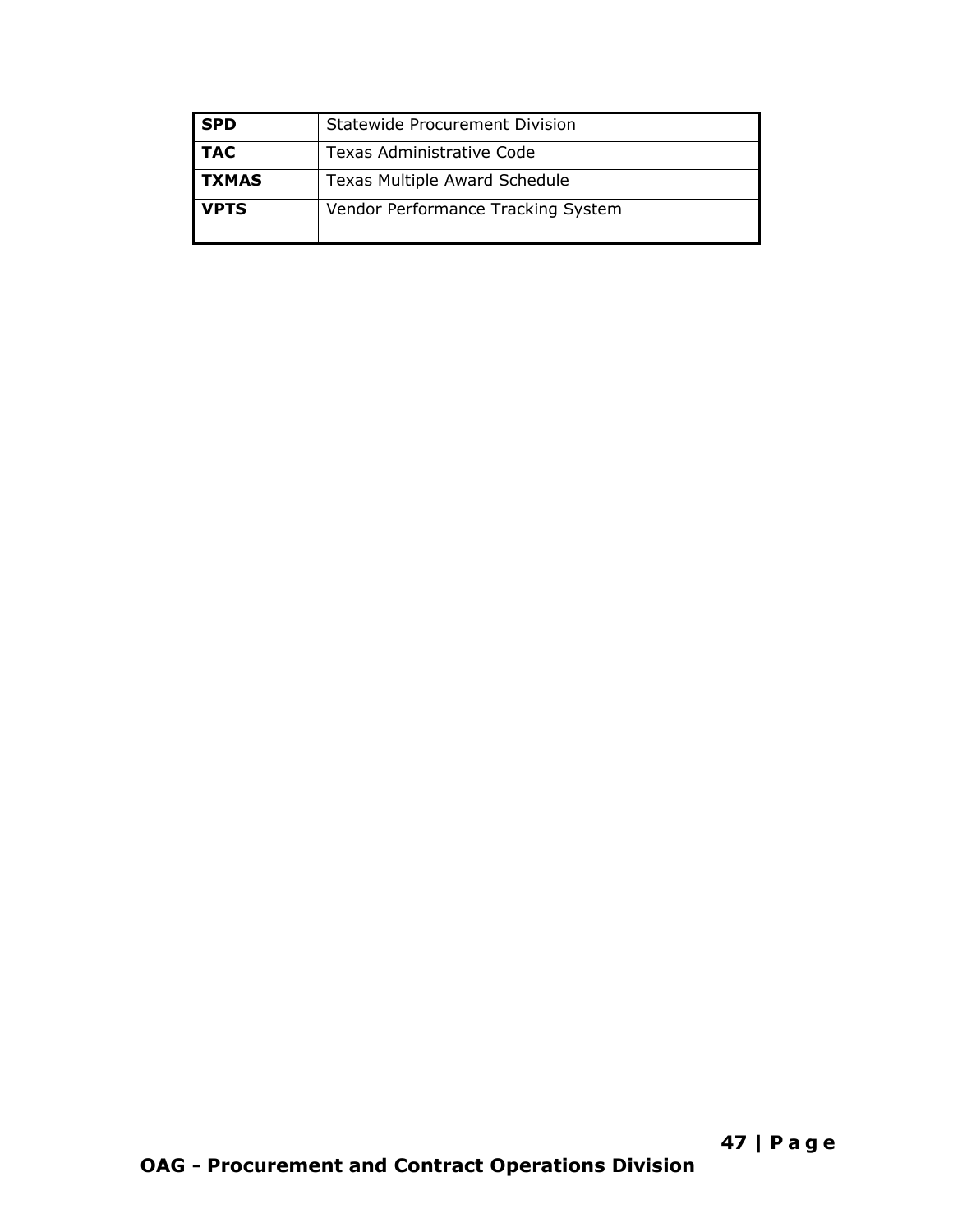# **Appendix E: Glossary of Key Terms**

<span id="page-49-0"></span>**Amendment** - The written change to an executed contract.

**Contract Manager** - The assigned OAG staff responsible for management of one or more contract(s) from planning through contract close-out.

**Automated Information Systems/Telecommunications** - Services that include: computers and computer devices on which an information system is automated, including computer and computer devices that the CPA identifies in guidelines in consultation with DIR and pursuant to Texas Government Code, Chapter 2054 and rules adopted under that chapter; a service related to the automation of an information system, software(s) or computers; a telecommunications apparatus or device that serves a component of a voice, data, or video communications network for transmitting, switching, routing, multiplexing, modulating, amplifying, or receiving signals on the network, and services related to telecommunications services; for the department (DIR) as telecommunications provider for the state, includes any service provide by a telecommunications provider, as defined by Texas Government Code § 2157.001.

**Best and Final Offer (BAFO)** - A negotiation process used for RFPs or RFOs that allows the procuring agency, to request a final offer from one or more vendors.

**Best Value** - The factors to be considered in determining lower overall cost and value in making goods or services purchases as defined by Texas Government Code, § 2155.074 (non-information technology related) and Texas Government Code, § 2157.003 (information technology related).

**Certified Texas Contract Developer (CTCD)** - The purchasing certification issued by the CPA to staff who have successfully completed a training curriculum and passed a written qualifying examination. This certification replaces the CTPM certification.

**Certified Texas Contract Manager (CTCM)** - The contract management certification issued by the CPA to staff who have, successfully completed a training curriculum and passed a written qualifying examination. A state agency employee must be certified as a CTCM to engage in contract management activities on behalf of a state agency if the employee has the job title of "contract manager" or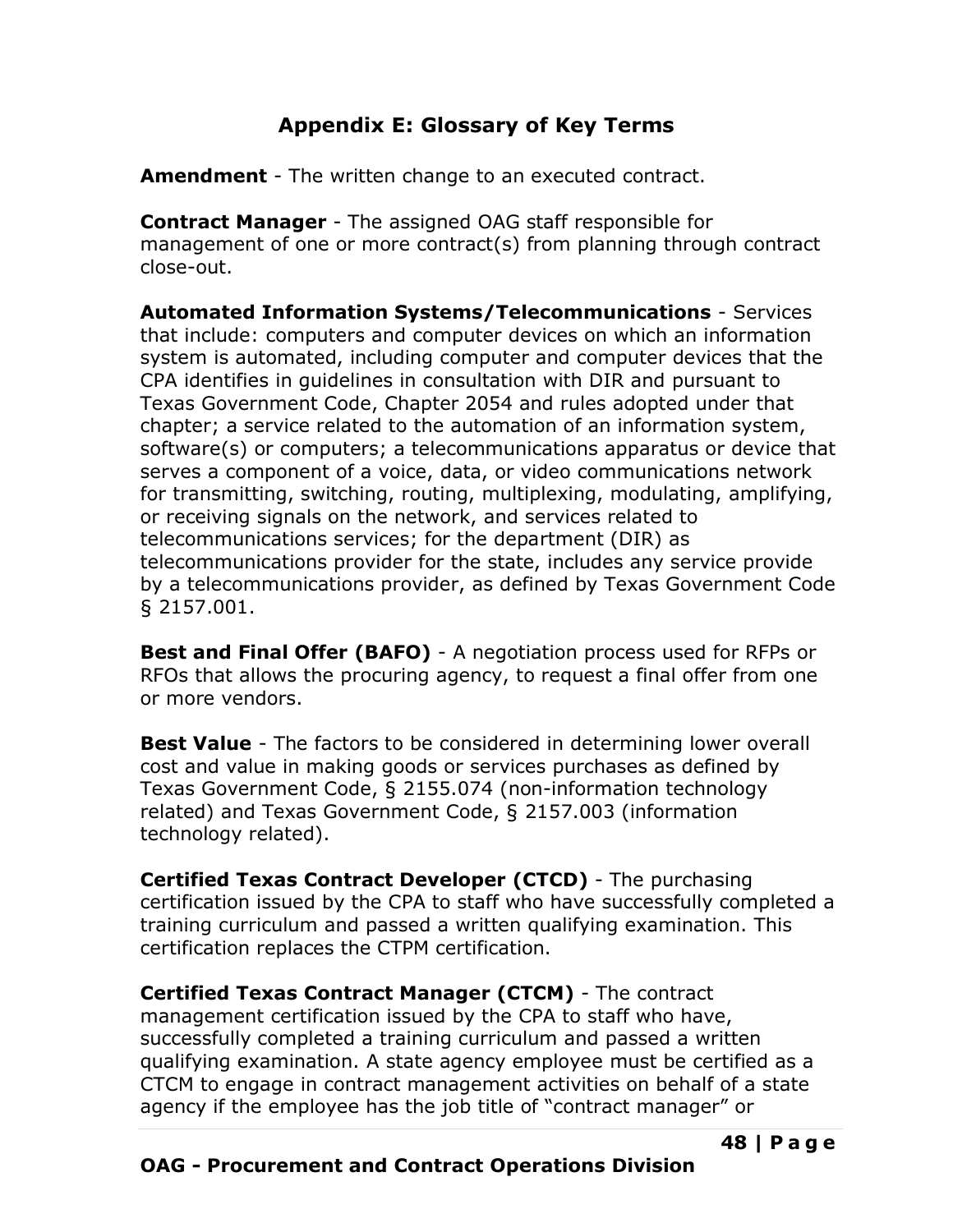"contract administration manager" or "contract technician"; performs contract management activities as fifty percent (50%) or more of their job activities; or manages any contract in excess of \$5,000,000.<sup>36</sup>

**Certified Texas Purchaser (CTP)** - The procurement certification issued by the CPA to staff who have the required experience, successfully completed a training curriculum, and passed a written qualifying examination.

**Certified Texas Procurement Manager (CTPM)** - The procurement manager certification issued by the CPA to staff who have the required experience, successfully completed a training curriculum, and passed a written qualifying examination.

**Consulting Services** - The service of studying or advising an agency under contract that does not involve the traditional relationship of employer and employee. 37

**Contract** - A legally enforceable agreement between two or more parties. 38

**Contract Advisory Team (CAT)** - The CPA team created to assist state agencies in improving contract management practices.<sup>39</sup>

**Contract Management** - The process of managing a contractor's performance to ensure compliance with contract terms and conditions, from contract execution through contract close-out.

**Contract Manager** - The assigned OAG staff responsible for management of one or more contracts from planning through contract close-out.

**Contractor** - A business entity or individual that has a contract to provide goods or services to the State of Texas. The term may be used interchangeably with "vendor".<sup>40</sup>

[https://comptroller.texas.gov/purchasing/training/contract-manager/.](https://comptroller.texas.gov/purchasing/training/contract-manager/) <sup>37</sup> TEX. GOV'T. CODE § 2254.021 retrieved from:

<sup>&</sup>lt;sup>36</sup> Texas Comptroller of Public Accounts retrieved from:

[http://www.statutes.legis.state.tx.us/Docs/GV/htm/GV.2254.htm.](http://www.statutes.legis.state.tx.us/Docs/GV/htm/GV.2254.htm)

<sup>38</sup> *Texas Procurement and Contract Management Guide* retrieved from: [https://comptroller.texas.gov/.](https://comptroller.texas.gov/) <sup>39</sup> TEX. GOV'T. CODE § 2262.101 retrieved from:

[http://www.statutes.legis.state.tx.us/Docs/GV/htm/GV.2262.htm.](http://www.statutes.legis.state.tx.us/Docs/GV/htm/GV.2262.htm)

<sup>40</sup> *Texas Procurement and Contract Management Guide* retrieved from: [https://comptroller.texas.gov/.](https://comptroller.texas.gov/)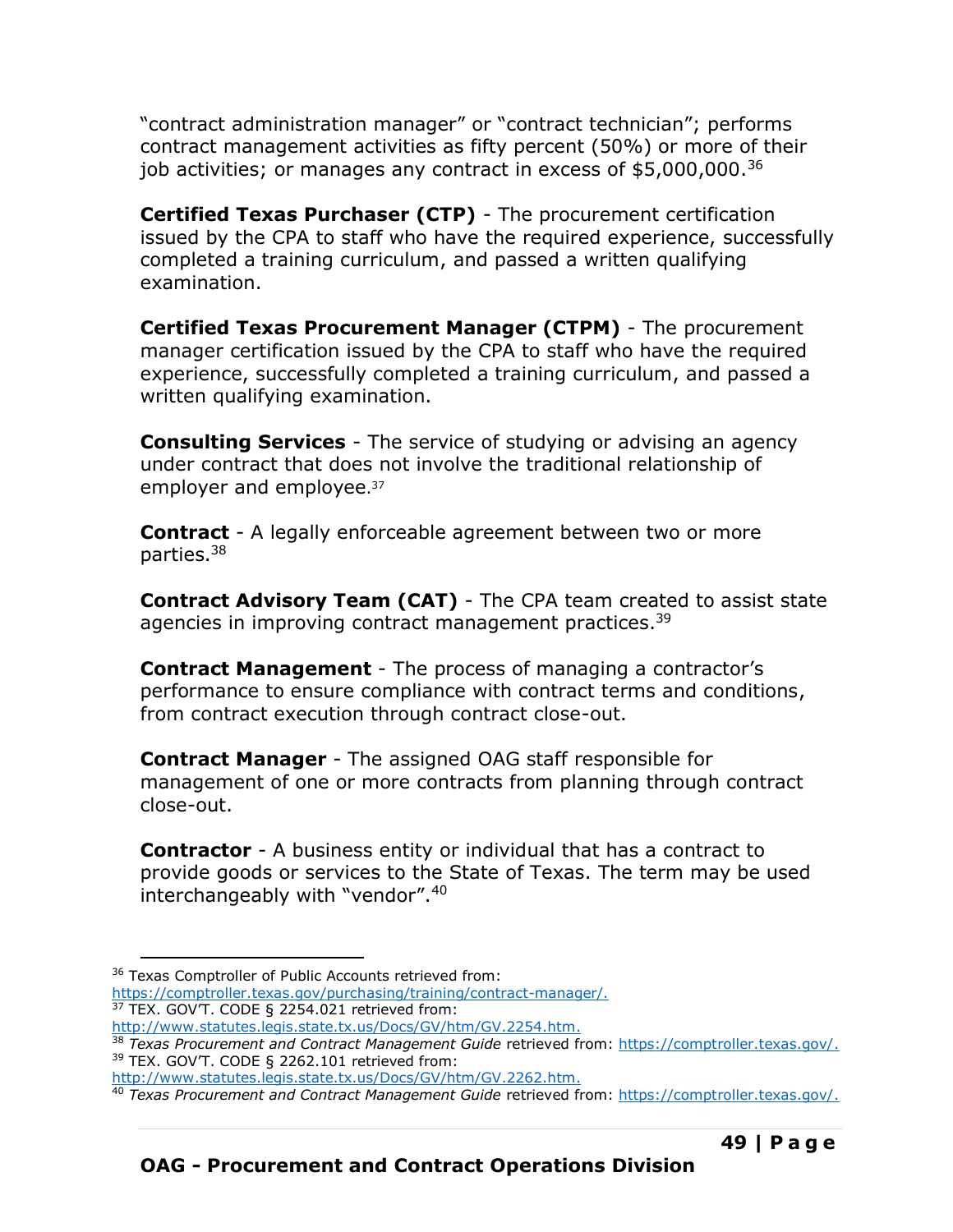**Contract Oversight Team (COT)** - The OAG internal working group charged with advising on procurement and contracting functions.

**Electronic State Business Daily (ESBD)** - The website for posting state solicitations that exceed \$25,000 in value.

**Emergency Procurement** - A situation requiring the state agency to make the procurement more quickly to prevent a hazard to life, health, safety, welfare, or property or to avoid undue additional cost to the state. 41

**E-PRO** - The OAG electronic procurement system used to process and manage purchase requisitions.

Goods - The term describing supplies, materials or equipment.<sup>42</sup>

**Grant** - The method for awarding state or federal funding to local entities to implement program activities, OR federal or state funding allocated to a local or state government to award to local entities.

**Historically Underutilized Businesses (HUB)** - An entity with its principal place of business in the state as defined by Texas Government Code, Chapter 2161 and 34 TAC § 20.82.<sup>43</sup>

**HUB Subcontracting Plan (HSP)** - The required plan which is submitted with a solicitation response, when the contracting agency has determined that subcontracting opportunities are probable under the potential contract.

**Information Resources Technologies** - Data processing and telecommunications hardware, software, services, supplies, personnel, facility resources, maintenance, and training.<sup>44</sup>

**Invitation for Bids (IFB)** - The competitive solicitation method used to procure goods or services that is based on pricing. Negotiation of price is not permitted under this solicitation method, unless there is only one qualified vendor.

<sup>41</sup> TEX. GOV'T. CODE § 20.25 retrieved from: [https://comptroller.texas.gov/.](https://comptroller.texas.gov/) <sup>42</sup> TEX. GOV'T. CODE § 2155.001 retrieved from:

[http://www.statutes.legis.state.tx.us/Docs/GV/htm/GV.2155.htm.](http://www.statutes.legis.state.tx.us/Docs/GV/htm/GV.2155.htm)

<sup>43</sup> *Texas Procurement and Contract Management Guide* retrieved from: [https://comptroller.texas.gov/.](https://comptroller.texas.gov/)

<sup>44</sup> TEX. GOV'T. CODE § 2054.003 retrieved from:

[http://www.statutes.legis.state.tx.us/Docs/GV/htm/GV.2054.htm.](http://www.statutes.legis.state.tx.us/Docs/GV/htm/GV.2054.htm)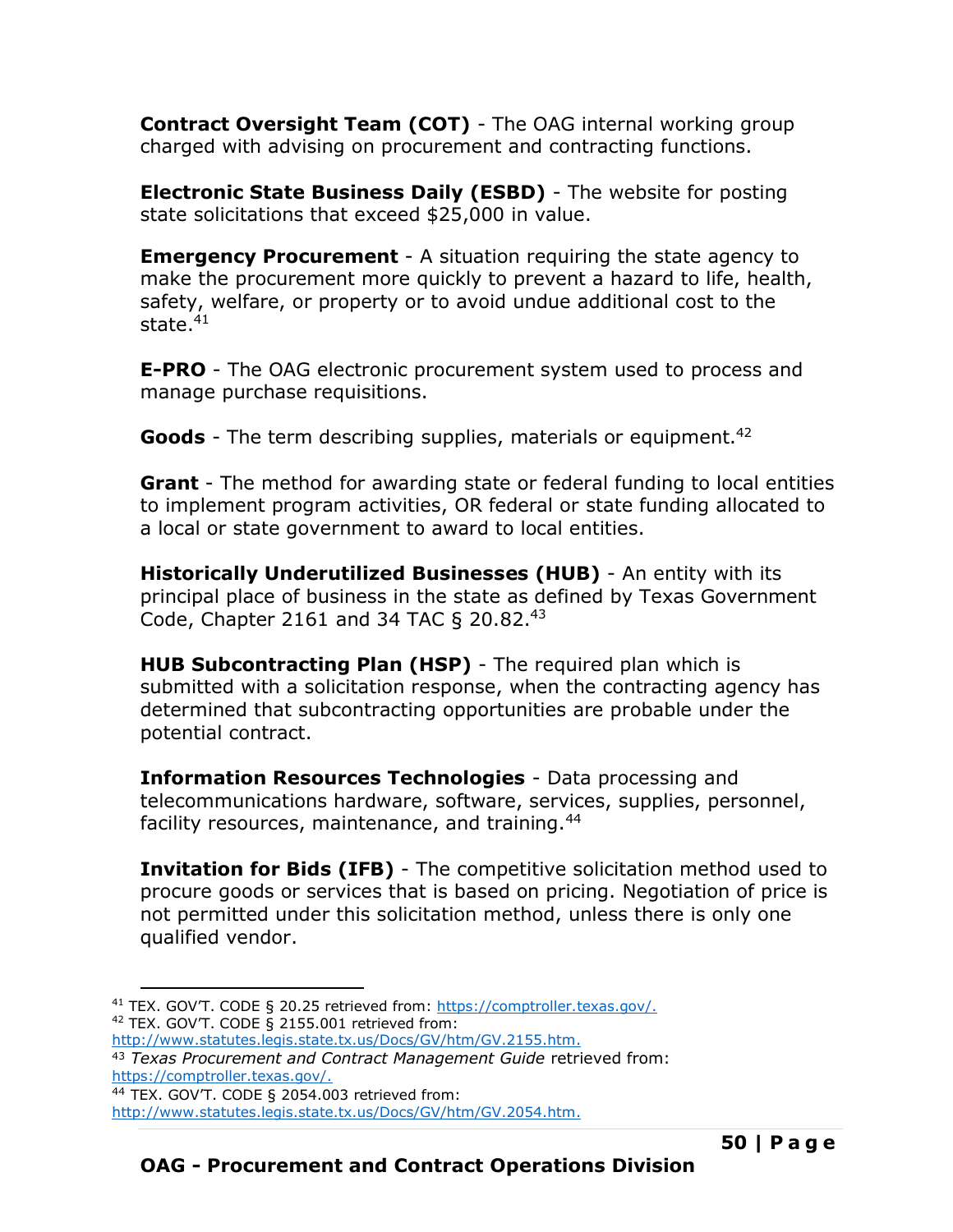**Major Consulting Services Contract** - A consulting services contract for which it is reasonably foreseeable that the value of the contract will exceed \$15,000, or \$25,000 for an institution of higher education other than a public junior college. $45$ 

**Major Contract** - A contract with a value of at least \$1 million.<sup>46</sup>

**Major Information Resources Project (MIRP)** - An information resources technology project identified in a state agency's biennial operating plan whose development cost exceed \$5 million and that:

- (a) requires one year or longer to reach operations status;
- (b) involves more than one state agency; OR
- (c) substantially alters work methods of state agency personnel or the delivery of services to clients; and
- (d) any information resources technology project designated by the legislature in the General Appropriations Act as a major information resources project.<sup>47</sup>

**Major Information System** - A system that includes:

- (1) one or more computers that in the aggregate cost more than \$100,000;
- (2) a service related to computers, including computer software, that costs more than \$100,000; and
- (3) a telecommunications apparatus or device that serves as a voice, data, or video communications network for transmitting, switching, routing, multiplexing, modulating, amplifying, or receiving signals on the network and costs more than \$100,000. 48

**Offer** - A proposal to contract with the State, submitted in response to an RFO.

**Procurement and Contract Operations Division** - The OAG division responsible for the implementation and management of the agency procurement and contracting function.

<sup>45</sup> *Texas Procurement and Contract Management Guide* retrieved from: [https://comptroller.texas.gov/.](https://comptroller.texas.gov/) <sup>46</sup> TEX.GOV'T CODE § 2262.001 retrieved from:

[https://statutes.capitol.texas.gov/Docs/GV/htm/GV.2262.htm#2262.001.](https://statutes.capitol.texas.gov/Docs/GV/htm/GV.2262.htm#2262.001) <sup>47</sup> TEX. GOV'T. CODE § 2054.003 retrieved from:

[http://www.statutes.legis.state.tx.us/Docs/GV/htm/GV.2054.htm.](http://www.statutes.legis.state.tx.us/Docs/GV/htm/GV.2054.htm)

<sup>48</sup> *Texas Procurement and Contract Management Guide* retrieved from: [https://comptroller.texas.gov/.](https://comptroller.texas.gov/)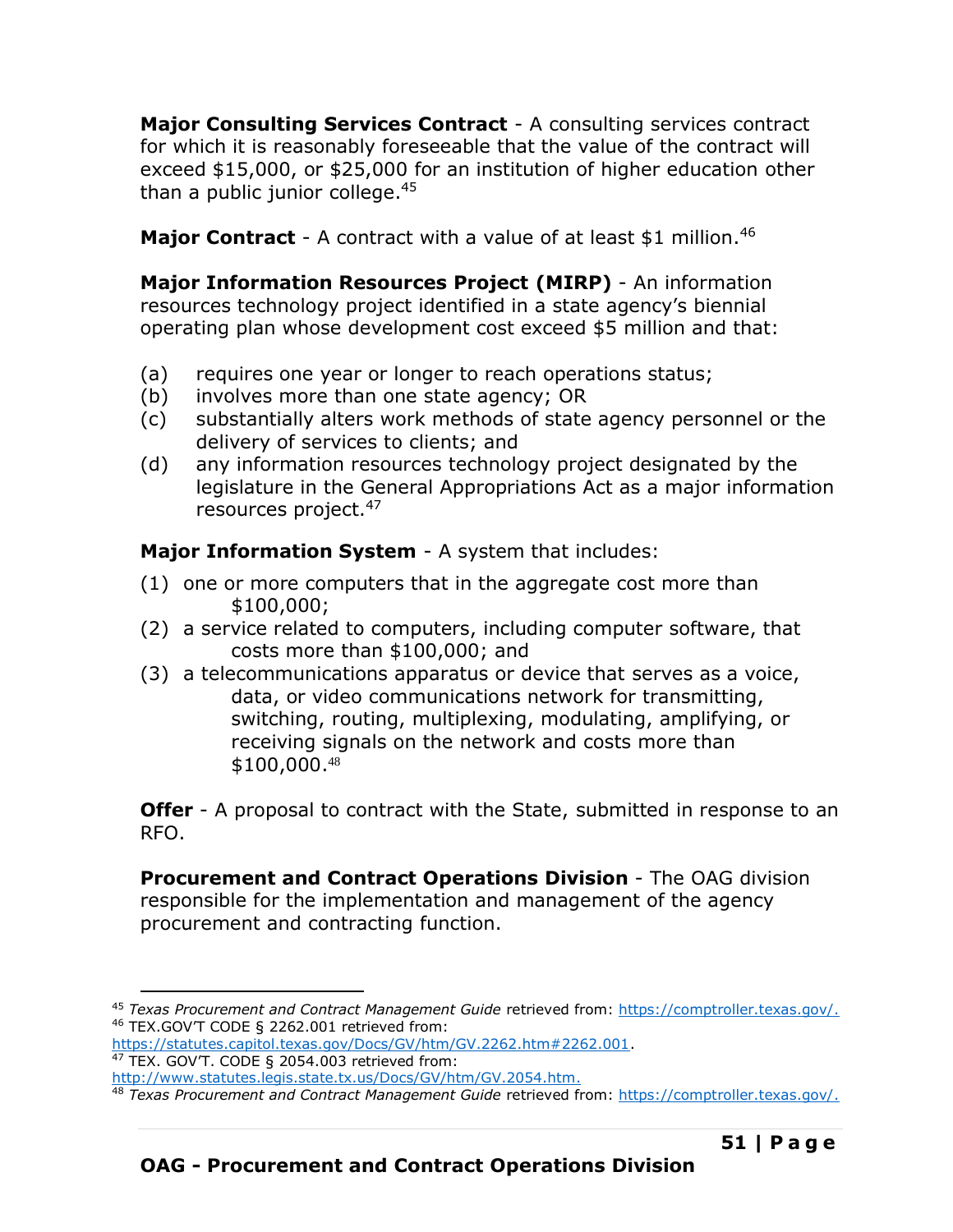**Procurement Manager** - The purchaser assigned to manage a procurement from identification of need through contract award.

**Proprietary Purchase** - A purchase in which the specifications and conditions describe a product that is proprietary to one vendor and does not permit an equivalent product to be supplied.<sup>49</sup>

**Public Procurement Professionals** - An agency employee that conducts purchasing, contract development, or contract management activities.<sup>50</sup>

**Purchaser** - The staff member assigned a requisition to initiate a purchase and determine a purchasing method. The staff member may have the title of Purchaser or Purchasing Liaison and have one of the following certifications: Certified Texas Contract Developer (CTCD), Certified Texas Procurement Manager (CTPM) or Certified Texas Purchaser (CTP).

**Purchase Order Change Notice (POCN)** - The procedure for making a change to an executed purchase order.

**Purchase Requisition (PR)** - The internal electronic procedure in E-PRO for initiating a purchase for goods or services.

**Quality Assurance Reviews** - The assessment method for verification of compliance with procurement and contracting policies and procedures.

**Request for Information (RFI)** - A formal procurement planning method for soliciting information on available products or services from the marketplace. The RFI may be used prior to the advertisement of a formal solicitation.

**Request for Offers (RFO)** - The solicitation method used to procure Information Technology goods or services.

**Request for Proposals (RFP)** - The solicitation method used to procure goods or services through the competitive process. This solicitation method allows for negotiation of costs.

<sup>49</sup> TEX. GOV'T. CODE § 2155.067 retrieved from:

[http://www.statutes.legis.state.tx.us/Docs/GV/htm/GV.2155.htm.](http://www.statutes.legis.state.tx.us/Docs/GV/htm/GV.2155.htm)

<sup>50</sup> *Texas Procurement and Contract Management Guide* retrieved from: [https://comptroller.texas.gov/.](https://comptroller.texas.gov/)